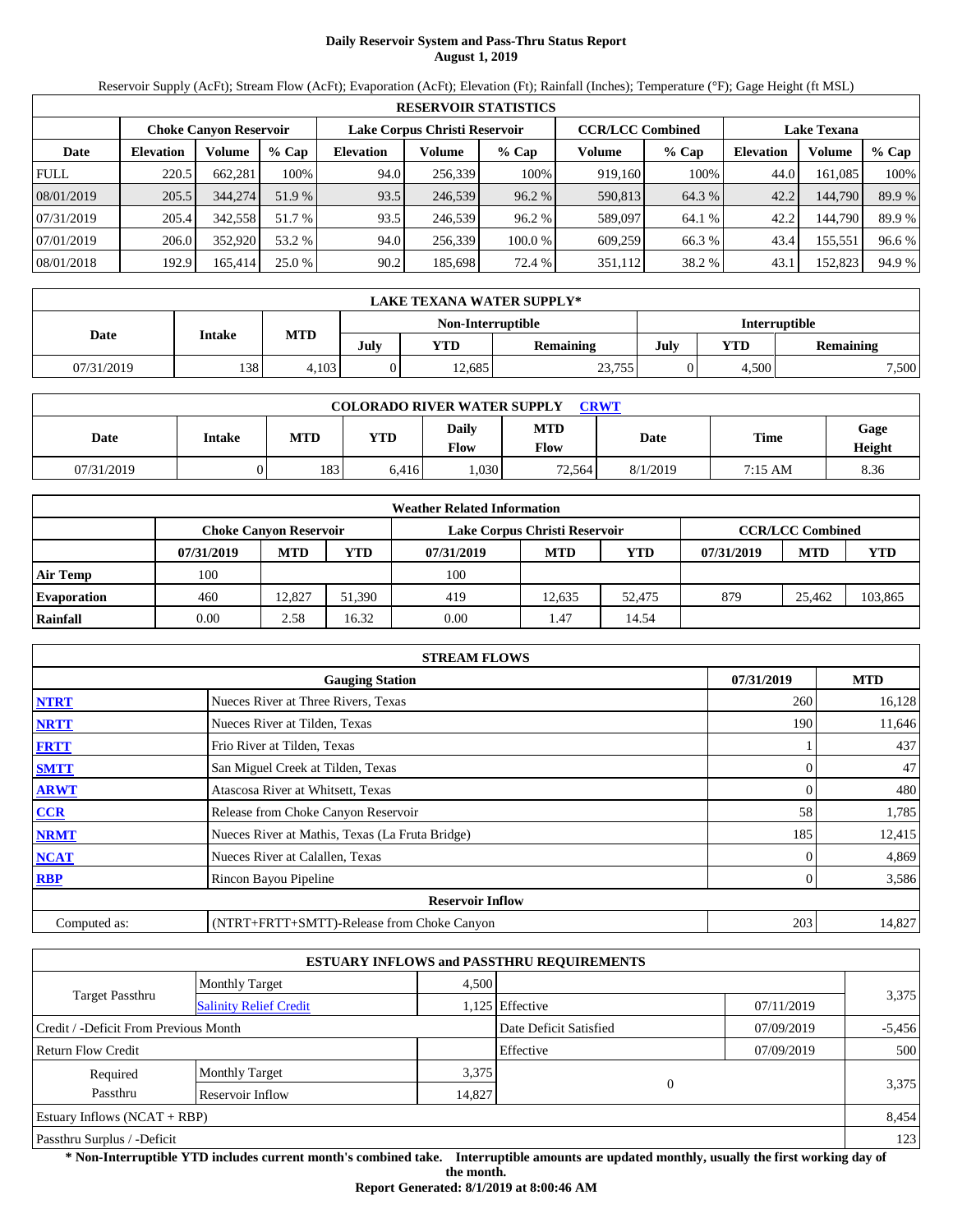# **Daily Reservoir System and Pass-Thru Status Report August 2, 2019**

Reservoir Supply (AcFt); Stream Flow (AcFt); Evaporation (AcFt); Elevation (Ft); Rainfall (Inches); Temperature (°F); Gage Height (ft MSL)

|             | <b>RESERVOIR STATISTICS</b> |                               |         |                               |         |         |                         |         |                    |         |        |  |
|-------------|-----------------------------|-------------------------------|---------|-------------------------------|---------|---------|-------------------------|---------|--------------------|---------|--------|--|
|             |                             | <b>Choke Canyon Reservoir</b> |         | Lake Corpus Christi Reservoir |         |         | <b>CCR/LCC Combined</b> |         | <b>Lake Texana</b> |         |        |  |
| Date        | <b>Elevation</b>            | Volume                        | $%$ Cap | <b>Elevation</b>              | Volume  | $%$ Cap | Volume                  | $%$ Cap | <b>Elevation</b>   | Volume  | % Cap  |  |
| <b>FULL</b> | 220.5                       | 662,281                       | 100%    | 94.0                          | 256,339 | 100%    | 919.160                 | 100%    | 44.0               | 161,085 | 100%   |  |
| 08/02/2019  | 205.4                       | 342.558                       | 51.7 %  | 93.5                          | 246,539 | 96.2 %  | 589,097                 | 64.1 %  | 42.1               | 143.911 | 89.3 % |  |
| 08/01/2019  | 205.5                       | 344,274                       | 51.9 %  | 93.5                          | 246,539 | 96.2%   | 590.813                 | 64.3 %  | 42.2               | 144.790 | 89.9%  |  |
| 07/02/2019  | 206.0                       | 352,920                       | 53.2 %  | 94.0                          | 256.339 | 100.0 % | 609,259                 | 66.3 %  | 43.3               | 154,639 | 96.0 % |  |
| 08/02/2018  | 192.9                       | 165,414                       | 25.0%   | 90.2                          | 185.698 | 72.4 %  | 351,112                 | 38.2 %  | 43.1               | 152,823 | 94.9 % |  |

|                                    | LAKE TEXANA WATER SUPPLY* |            |       |        |           |      |       |                  |  |  |  |
|------------------------------------|---------------------------|------------|-------|--------|-----------|------|-------|------------------|--|--|--|
| Non-Interruptible<br>Interruptible |                           |            |       |        |           |      |       |                  |  |  |  |
| Date                               | Intake                    | <b>MTD</b> | July  | YTD    | Remaining | July | YTD   | <b>Remaining</b> |  |  |  |
| 08/01/2019                         | 138                       | 138        | 4,103 | 16,788 | 19,652    |      | 4,500 | 7,500            |  |  |  |

| <b>COLORADO RIVER WATER SUPPLY</b><br><b>CRWT</b> |               |            |            |               |                           |          |         |                |  |  |  |
|---------------------------------------------------|---------------|------------|------------|---------------|---------------------------|----------|---------|----------------|--|--|--|
| Date                                              | <b>Intake</b> | <b>MTD</b> | <b>YTD</b> | Daily<br>Flow | <b>MTD</b><br><b>Flow</b> | Date     | Time    | Gage<br>Height |  |  |  |
| 08/01/2019                                        |               |            | 6,416      | 947           | 947                       | 8/2/2019 | 7:15 AM | 8.28           |  |  |  |

|                    |                        |            |        | <b>Weather Related Information</b> |            |        |            |                         |         |
|--------------------|------------------------|------------|--------|------------------------------------|------------|--------|------------|-------------------------|---------|
|                    | Choke Canvon Reservoir |            |        | Lake Corpus Christi Reservoir      |            |        |            | <b>CCR/LCC Combined</b> |         |
|                    | 08/01/2019             | <b>MTD</b> | YTD    | 08/01/2019                         | <b>MTD</b> | YTD    | 08/01/2019 | <b>MTD</b>              | YTD     |
| Air Temp           | 98                     |            |        | 97                                 |            |        |            |                         |         |
| <b>Evaporation</b> | 439                    | 439        | 51.829 | 329                                | 329        | 52,804 | 768        | 768                     | 104,633 |
| Rainfall           | 0.00                   | 0.00       | 16.32  | 0.00                               | 0.00       | 14.54  |            |                         |         |

|              | <b>STREAM FLOWS</b>                             |            |                  |
|--------------|-------------------------------------------------|------------|------------------|
|              | <b>Gauging Station</b>                          | 08/01/2019 | <b>MTD</b>       |
| <b>NTRT</b>  | Nueces River at Three Rivers, Texas             | 244        | 244              |
| <b>NRTT</b>  | Nueces River at Tilden, Texas                   | 167        | 167              |
| <b>FRTT</b>  | Frio River at Tilden, Texas                     |            |                  |
| <b>SMTT</b>  | San Miguel Creek at Tilden, Texas               |            | $\boldsymbol{0}$ |
| <b>ARWT</b>  | Atascosa River at Whitsett, Texas               | 0          | $\boldsymbol{0}$ |
| CCR          | Release from Choke Canyon Reservoir             | 58         | 58               |
| <b>NRMT</b>  | Nueces River at Mathis, Texas (La Fruta Bridge) | 147        | 147              |
| <b>NCAT</b>  | Nueces River at Calallen, Texas                 |            | $\boldsymbol{0}$ |
| <b>RBP</b>   | Rincon Bayou Pipeline                           |            | $\overline{0}$   |
|              | <b>Reservoir Inflow</b>                         |            |                  |
| Computed as: | (NTRT+FRTT+SMTT)-Release from Choke Canyon      | 187        | 187              |

|                                       |                               |       | <b>ESTUARY INFLOWS and PASSTHRU REQUIREMENTS</b> |            |                |
|---------------------------------------|-------------------------------|-------|--------------------------------------------------|------------|----------------|
|                                       | <b>Monthly Target</b>         | 5.000 |                                                  |            |                |
| <b>Target Passthru</b>                | <b>Salinity Relief Credit</b> |       | 0 Effective                                      |            | 5,000          |
| Credit / -Deficit From Previous Month |                               |       | Date Deficit Satisfied                           |            | 123            |
| <b>Return Flow Credit</b>             |                               |       | Effective                                        | 08/01/2019 | 500            |
| Required                              | <b>Monthly Target</b>         | 5,000 |                                                  |            |                |
| Passthru                              | Reservoir Inflow              | 187   | 0                                                |            | 187            |
| Estuary Inflows $(NCAT + RBP)$        |                               |       |                                                  |            | $\overline{0}$ |
| Passthru Surplus / -Deficit           |                               |       |                                                  |            | $\mathbf{0}$   |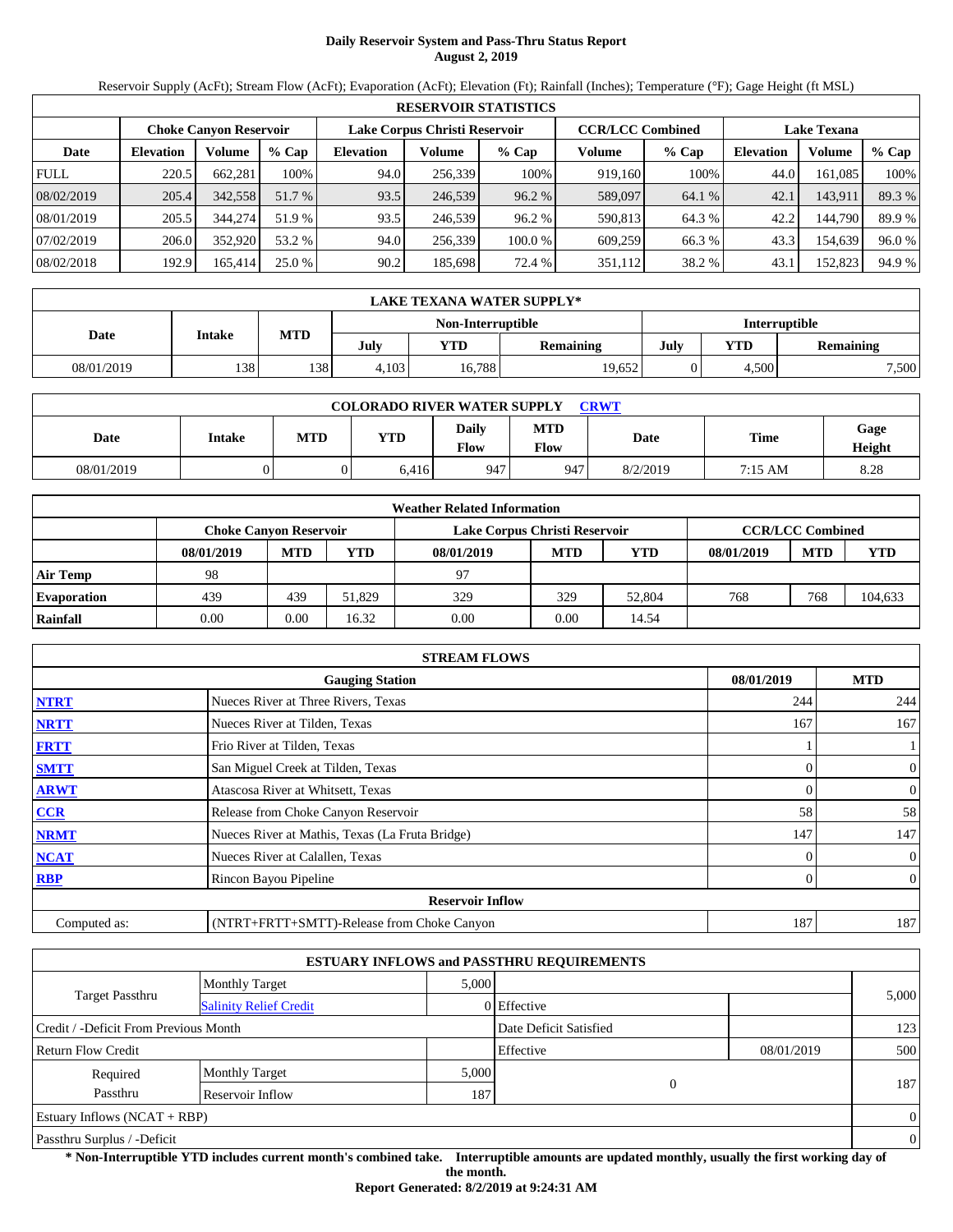# **Daily Reservoir System and Pass-Thru Status Report August 3, 2019**

Reservoir Supply (AcFt); Stream Flow (AcFt); Evaporation (AcFt); Elevation (Ft); Rainfall (Inches); Temperature (°F); Gage Height (ft MSL)

|             | <b>RESERVOIR STATISTICS</b> |                               |         |                  |                               |         |                         |         |                  |                    |        |  |
|-------------|-----------------------------|-------------------------------|---------|------------------|-------------------------------|---------|-------------------------|---------|------------------|--------------------|--------|--|
|             |                             | <b>Choke Canyon Reservoir</b> |         |                  | Lake Corpus Christi Reservoir |         | <b>CCR/LCC Combined</b> |         |                  | <b>Lake Texana</b> |        |  |
| Date        | <b>Elevation</b>            | Volume                        | $%$ Cap | <b>Elevation</b> | Volume                        | $%$ Cap | Volume                  | $%$ Cap | <b>Elevation</b> | Volume             | % Cap  |  |
| <b>FULL</b> | 220.5                       | 662,281                       | 100%    | 94.0             | 256,339                       | 100%    | 919,160                 | 100%    | 44.0             | 161.085            | 100%   |  |
| 08/03/2019  | 205.3                       | 340,847                       | 51.4 %  | 93.5             | 246.539                       | 96.2%   | 587,386                 | 63.9 %  | 42.1             | 143,911            | 89.3 % |  |
| 08/02/2019  | 205.4                       | 342,558                       | 51.7 %  | 93.5             | 246.539                       | 96.2%   | 589,097                 | 64.1 %  | 42.1             | 143,911            | 89.3%  |  |
| 07/03/2019  | 205.9                       | 351,181                       | 53.0 %  | 93.9             | 254,368                       | 99.2 %  | 605.549                 | 65.9%   | 43.2             | 153,730            | 95.4 % |  |
| 08/03/2018  | 192.9                       | 165,414                       | 25.0 %  | 90.2             | 185.698                       | 72.4 %  | 351,112                 | 38.2 %  | 43.1             | 152,823            | 94.9 % |  |

|            | <b>LAKE TEXANA WATER SUPPLY*</b> |            |                                    |            |           |      |                         |       |  |  |  |
|------------|----------------------------------|------------|------------------------------------|------------|-----------|------|-------------------------|-------|--|--|--|
|            |                                  |            | Non-Interruptible<br>Interruptible |            |           |      |                         |       |  |  |  |
| Date       | Intake                           | <b>MTD</b> | July                               | <b>YTD</b> | Remaining | July | YTD<br><b>Remaining</b> |       |  |  |  |
| 08/02/2019 | 138                              | 276        | 4,103                              | 16,788     | 19,652    |      | 4,500                   | 7,500 |  |  |  |

| <b>COLORADO RIVER WATER SUPPLY</b><br><b>CRWT</b> |               |     |       |                      |                    |          |         |                |  |  |  |
|---------------------------------------------------|---------------|-----|-------|----------------------|--------------------|----------|---------|----------------|--|--|--|
| Date                                              | <b>Intake</b> | MTD | YTD   | <b>Daily</b><br>Flow | MTD<br><b>Flow</b> | Date     | Time    | Gage<br>Height |  |  |  |
| 08/02/2019                                        |               |     | 6,416 | 869                  | .816               | 8/3/2019 | 7:15 AM | 8.21           |  |  |  |

|                    |                        |            |        | <b>Weather Related Information</b> |            |        |            |                         |         |
|--------------------|------------------------|------------|--------|------------------------------------|------------|--------|------------|-------------------------|---------|
|                    | Choke Canvon Reservoir |            |        | Lake Corpus Christi Reservoir      |            |        |            | <b>CCR/LCC Combined</b> |         |
|                    | 08/02/2019             | <b>MTD</b> | YTD    | 08/02/2019                         | <b>MTD</b> | YTD    | 08/02/2019 | <b>MTD</b>              | YTD     |
| Air Temp           | 98                     |            |        | 97                                 |            |        |            |                         |         |
| <b>Evaporation</b> | 418                    | 857        | 52.247 | 340                                | 669        | 53.144 | 758        | .526                    | 105,391 |
| Rainfall           | 0.00                   | 0.00       | 16.32  | 0.00                               | 0.00       | 14.54  |            |                         |         |

|              | <b>STREAM FLOWS</b>                             |            |                  |
|--------------|-------------------------------------------------|------------|------------------|
|              | <b>Gauging Station</b>                          | 08/02/2019 | <b>MTD</b>       |
| <b>NTRT</b>  | Nueces River at Three Rivers, Texas             | 230        | 474              |
| <b>NRTT</b>  | Nueces River at Tilden, Texas                   | 153        | 319              |
| <b>FRTT</b>  | Frio River at Tilden, Texas                     |            |                  |
| <b>SMTT</b>  | San Miguel Creek at Tilden, Texas               |            | 0                |
| <b>ARWT</b>  | Atascosa River at Whitsett, Texas               | 0          | $\boldsymbol{0}$ |
| CCR          | Release from Choke Canyon Reservoir             | 58         | 115              |
| <b>NRMT</b>  | Nueces River at Mathis, Texas (La Fruta Bridge) | 180        | 327              |
| <b>NCAT</b>  | Nueces River at Calallen, Texas                 |            | $\boldsymbol{0}$ |
| <b>RBP</b>   | Rincon Bayou Pipeline                           |            | $\overline{0}$   |
|              | <b>Reservoir Inflow</b>                         |            |                  |
| Computed as: | (NTRT+FRTT+SMTT)-Release from Choke Canyon      | 173        | 361              |

|                                       |                               |       | <b>ESTUARY INFLOWS and PASSTHRU REQUIREMENTS</b> |            |                |
|---------------------------------------|-------------------------------|-------|--------------------------------------------------|------------|----------------|
|                                       | <b>Monthly Target</b>         | 5.000 |                                                  |            |                |
| <b>Target Passthru</b>                | <b>Salinity Relief Credit</b> |       | 0 Effective                                      |            | 5,000          |
| Credit / -Deficit From Previous Month |                               |       | Date Deficit Satisfied                           |            | 123            |
| <b>Return Flow Credit</b>             |                               |       | Effective                                        | 08/01/2019 | 500            |
| Required                              | <b>Monthly Target</b>         | 5,000 |                                                  |            |                |
| Passthru                              | Reservoir Inflow              | 361   | $\Omega$                                         |            | 361            |
| Estuary Inflows $(NCAT + RBP)$        |                               |       |                                                  |            | $\Omega$       |
| Passthru Surplus / -Deficit           |                               |       |                                                  |            | $\overline{0}$ |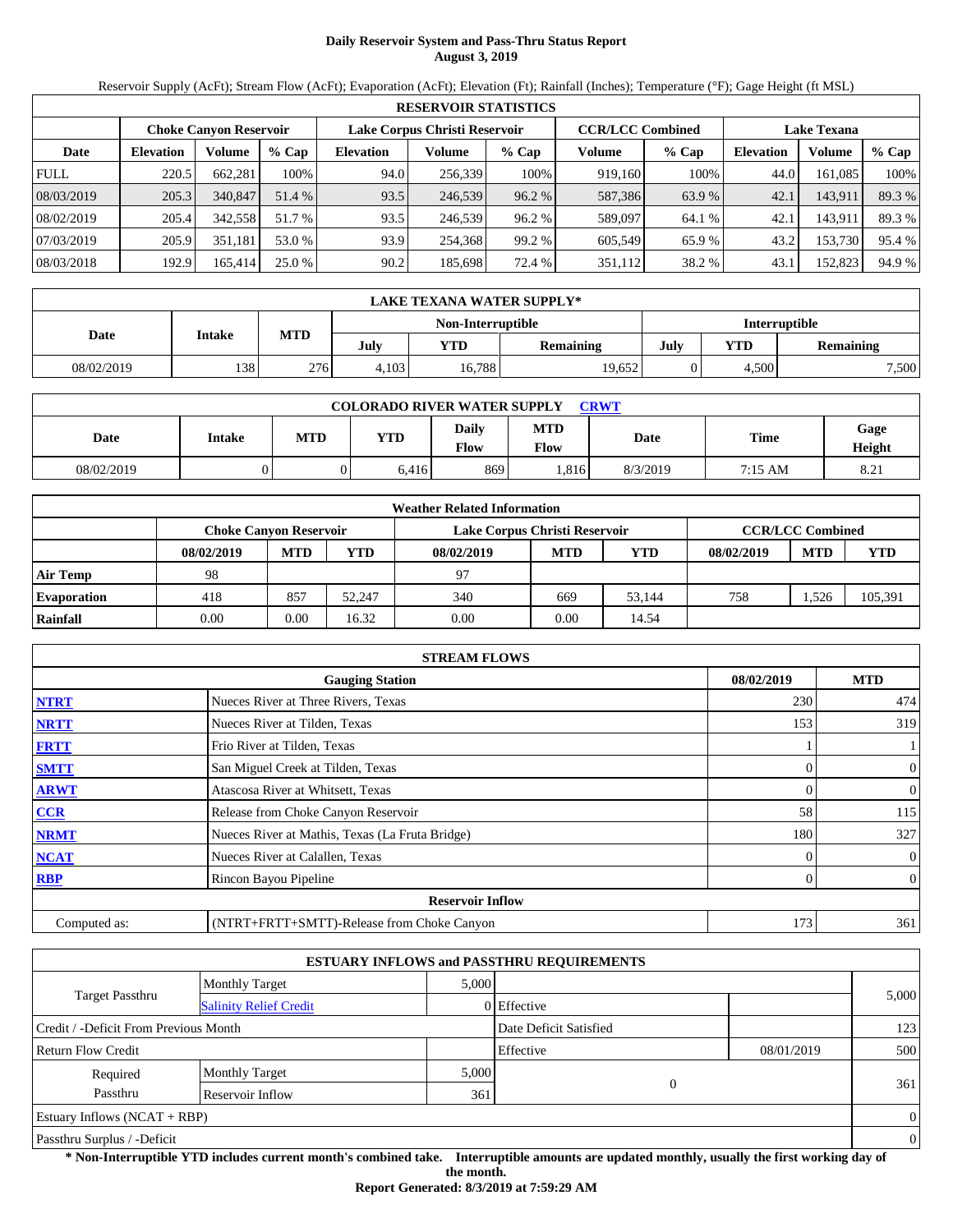# **Daily Reservoir System and Pass-Thru Status Report August 4, 2019**

Reservoir Supply (AcFt); Stream Flow (AcFt); Evaporation (AcFt); Elevation (Ft); Rainfall (Inches); Temperature (°F); Gage Height (ft MSL)

|             | <b>RESERVOIR STATISTICS</b> |                               |         |                  |                                                                                |         |         |         |                  |         |        |  |
|-------------|-----------------------------|-------------------------------|---------|------------------|--------------------------------------------------------------------------------|---------|---------|---------|------------------|---------|--------|--|
|             |                             | <b>Choke Canyon Reservoir</b> |         |                  | Lake Corpus Christi Reservoir<br><b>CCR/LCC Combined</b><br><b>Lake Texana</b> |         |         |         |                  |         |        |  |
| Date        | <b>Elevation</b>            | Volume                        | $%$ Cap | <b>Elevation</b> | Volume                                                                         | $%$ Cap | Volume  | $%$ Cap | <b>Elevation</b> | Volume  | % Cap  |  |
| <b>FULL</b> | 220.5                       | 662.281                       | 100%    | 94.0             | 256,339                                                                        | 100%    | 919,160 | 100%    | 44.0             | 161.085 | 100%   |  |
| 08/04/2019  | 205.3                       | 340,847                       | 51.4 %  | 93.4             | 244,597                                                                        | 95.4 %  | 585,444 | 63.7 %  | 42.1             | 143.911 | 89.3 % |  |
| 08/03/2019  | 205.3                       | 340,847                       | 51.4 %  | 93.5             | 246.539                                                                        | 96.2%   | 587,386 | 63.9%   | 42.1             | 143,911 | 89.3%  |  |
| 07/04/2019  | 206.2                       | 356.411                       | 53.8 %  | 94.0             | 256.339                                                                        | 100.0%  | 612.750 | 66.7 %  | 43.3             | 154.639 | 96.0%  |  |
| 08/04/2018  | 192.8                       | 164.306                       | 24.8 %  | 90.1             | 183.978                                                                        | 71.8%   | 348,284 | 37.9 %  | 43.0             | 151,919 | 94.3 % |  |

|            | <b>LAKE TEXANA WATER SUPPLY*</b> |                                    |       |        |                  |      |                         |       |  |  |  |
|------------|----------------------------------|------------------------------------|-------|--------|------------------|------|-------------------------|-------|--|--|--|
|            |                                  | Non-Interruptible<br>Interruptible |       |        |                  |      |                         |       |  |  |  |
| Date       | Intake                           | <b>MTD</b>                         | July  | YTD    | <b>Remaining</b> | July | YTD<br><b>Remaining</b> |       |  |  |  |
| 08/03/2019 | 138                              | 413                                | 4,103 | 16,788 | 19,652           |      | 4,500                   | 7,500 |  |  |  |

| <b>COLORADO RIVER WATER SUPPLY</b><br><b>CRWT</b> |               |     |       |                      |                    |          |         |                |  |  |  |
|---------------------------------------------------|---------------|-----|-------|----------------------|--------------------|----------|---------|----------------|--|--|--|
| Date                                              | <b>Intake</b> | MTD | YTD   | <b>Daily</b><br>Flow | MTD<br><b>Flow</b> | Date     | Time    | Gage<br>Height |  |  |  |
| 08/03/2019                                        |               |     | 6,416 | 824                  | 2,640              | 8/4/2019 | 7:15 AM | 8.16           |  |  |  |

|                    |            |                               |        | <b>Weather Related Information</b> |            |            |            |                         |            |
|--------------------|------------|-------------------------------|--------|------------------------------------|------------|------------|------------|-------------------------|------------|
|                    |            | <b>Choke Canvon Reservoir</b> |        | Lake Corpus Christi Reservoir      |            |            |            | <b>CCR/LCC Combined</b> |            |
|                    | 08/03/2019 | <b>MTD</b>                    | YTD    | 08/03/2019                         | <b>MTD</b> | <b>YTD</b> | 08/03/2019 | <b>MTD</b>              | <b>YTD</b> |
| <b>Air Temp</b>    | 95         |                               |        | 97                                 |            |            |            |                         |            |
| <b>Evaporation</b> | 378        | .235                          | 52.625 | 282                                | 951        | 53.426     | 660        | 2.186                   | 106,051    |
| Rainfall           | 0.00       | 0.00                          | 16.32  | 0.00                               | 0.00       | 14.54      |            |                         |            |

|              | <b>STREAM FLOWS</b>                             |            |                |
|--------------|-------------------------------------------------|------------|----------------|
|              | <b>Gauging Station</b>                          | 08/03/2019 | <b>MTD</b>     |
| <b>NTRT</b>  | Nueces River at Three Rivers, Texas             | 220        | 695            |
| <b>NRTT</b>  | Nueces River at Tilden, Texas                   | 143        | 462            |
| <b>FRTT</b>  | Frio River at Tilden, Texas                     |            | $\overline{c}$ |
| <b>SMTT</b>  | San Miguel Creek at Tilden, Texas               | 0          | $\overline{0}$ |
| <b>ARWT</b>  | Atascosa River at Whitsett, Texas               | 0          | $\overline{0}$ |
| CCR          | Release from Choke Canyon Reservoir             | 58         | 173            |
| <b>NRMT</b>  | Nueces River at Mathis, Texas (La Fruta Bridge) | 199        | 526            |
| <b>NCAT</b>  | Nueces River at Calallen, Texas                 |            | $\overline{0}$ |
| <b>RBP</b>   | Rincon Bayou Pipeline                           | 0          | $\overline{0}$ |
|              | <b>Reservoir Inflow</b>                         |            |                |
| Computed as: | (NTRT+FRTT+SMTT)-Release from Choke Canyon      | 163        | 524            |

|                                       |                               |       | <b>ESTUARY INFLOWS and PASSTHRU REQUIREMENTS</b> |            |                |
|---------------------------------------|-------------------------------|-------|--------------------------------------------------|------------|----------------|
|                                       | <b>Monthly Target</b>         | 5.000 |                                                  |            |                |
| <b>Target Passthru</b>                | <b>Salinity Relief Credit</b> |       | $0$ Effective                                    |            | 5,000          |
| Credit / -Deficit From Previous Month |                               |       | Date Deficit Satisfied                           |            | 123            |
| <b>Return Flow Credit</b>             |                               |       | Effective                                        | 08/01/2019 | 500            |
| Required                              | <b>Monthly Target</b>         | 5,000 |                                                  |            |                |
| Passthru                              | Reservoir Inflow              | 524   | $\Omega$                                         |            | 524            |
| Estuary Inflows $(NCAT + RBP)$        |                               |       |                                                  |            | $\overline{0}$ |
| Passthru Surplus / -Deficit           |                               |       |                                                  |            | 99             |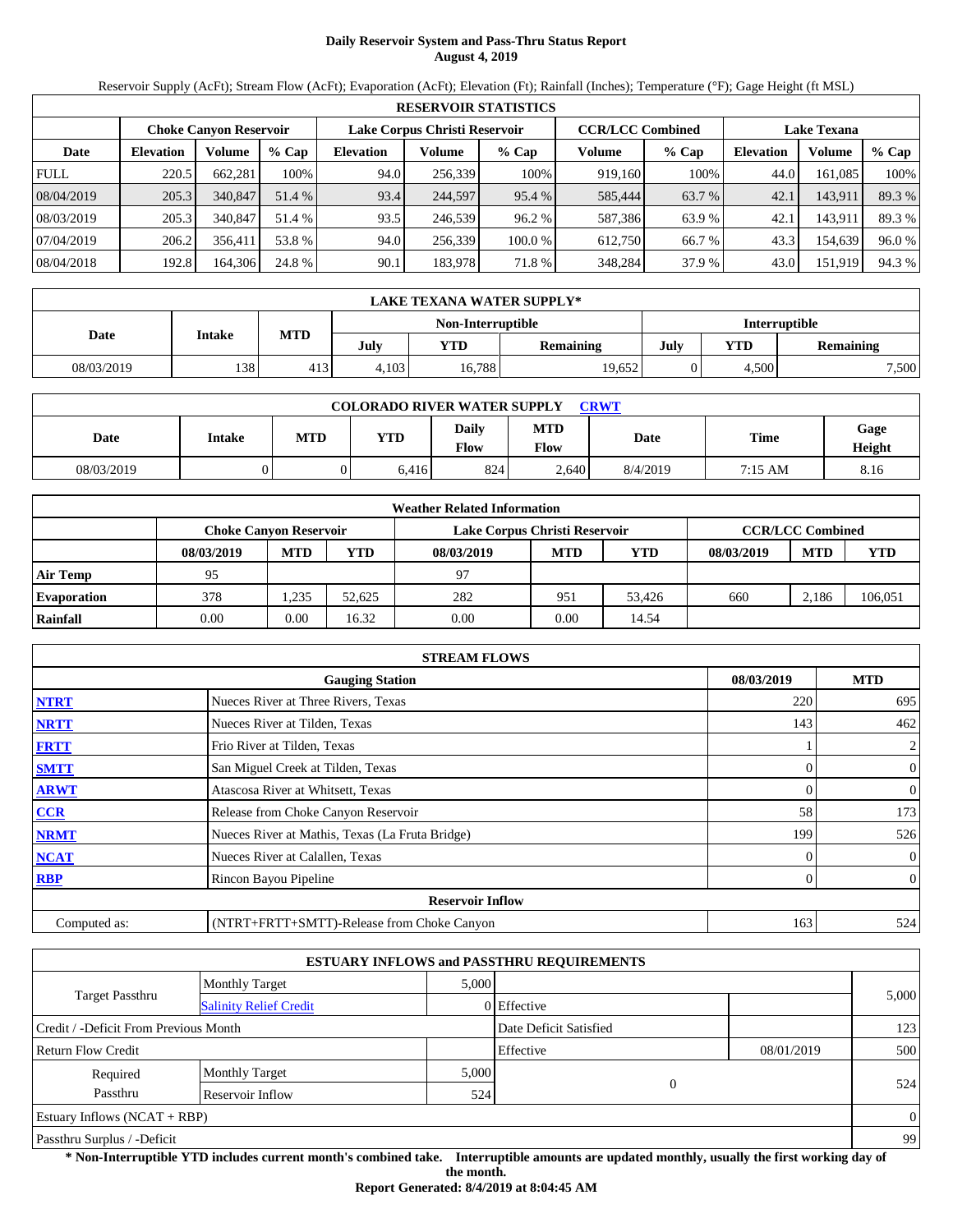# **Daily Reservoir System and Pass-Thru Status Report August 5, 2019**

Reservoir Supply (AcFt); Stream Flow (AcFt); Evaporation (AcFt); Elevation (Ft); Rainfall (Inches); Temperature (°F); Gage Height (ft MSL)

|             | <b>RESERVOIR STATISTICS</b> |                               |         |                  |                               |         |                         |         |                    |         |        |  |
|-------------|-----------------------------|-------------------------------|---------|------------------|-------------------------------|---------|-------------------------|---------|--------------------|---------|--------|--|
|             |                             | <b>Choke Canyon Reservoir</b> |         |                  | Lake Corpus Christi Reservoir |         | <b>CCR/LCC Combined</b> |         | <b>Lake Texana</b> |         |        |  |
| Date        | <b>Elevation</b>            | Volume                        | $%$ Cap | <b>Elevation</b> | Volume                        | $%$ Cap | Volume                  | $%$ Cap | <b>Elevation</b>   | Volume  | % Cap  |  |
| <b>FULL</b> | 220.5                       | 662.281                       | 100%    | 94.0             | 256,339                       | 100%    | 919,160                 | 100%    | 44.0               | 161.085 | 100%   |  |
| 08/05/2019  | 205.4                       | 342.558                       | 51.7 %  | 93.4             | 244,597                       | 95.4 %  | 587,155                 | 63.9 %  | 42.1               | 143.911 | 89.3 % |  |
| 08/04/2019  | 205.3                       | 340,847                       | 51.4 %  | 93.4             | 244,597                       | 95.4 %  | 585,444                 | 63.7 %  | 42.1               | 143,911 | 89.3%  |  |
| 07/05/2019  | 206.1                       | 354.663                       | 53.5 %  | 94.1             | 256.339                       | 100.0 % | 611.002                 | 66.5 %  | 43.3               | 154.639 | 96.0%  |  |
| 08/05/2018  | 192.8                       | 164.306                       | 24.8 %  | 90.1             | 183.978                       | 71.8%   | 348,284                 | 37.9 %  | 43.1               | 152,823 | 94.9 % |  |

|            | LAKE TEXANA WATER SUPPLY* |            |       |                   |                  |               |       |                  |  |  |  |
|------------|---------------------------|------------|-------|-------------------|------------------|---------------|-------|------------------|--|--|--|
|            |                           |            |       | Non-Interruptible |                  | Interruptible |       |                  |  |  |  |
| Date       | Intake                    | <b>MTD</b> | July  | <b>YTD</b>        | <b>Remaining</b> | July          | YTD   | <b>Remaining</b> |  |  |  |
| 08/04/2019 | 138                       | 551        | 4,103 | 16,788            | 19,652           |               | 4,500 | 7,500            |  |  |  |

| <b>COLORADO RIVER WATER SUPPLY</b><br><b>CRWT</b> |               |            |       |               |             |          |             |                |  |  |
|---------------------------------------------------|---------------|------------|-------|---------------|-------------|----------|-------------|----------------|--|--|
| Date                                              | <b>Intake</b> | <b>MTD</b> | YTD   | Dailv<br>Flow | MTD<br>Flow | Date     | <b>Time</b> | Gage<br>Height |  |  |
| 08/04/2019                                        |               |            | 6,416 | 804           | 3,444       | 8/5/2019 | 7:15 AM     | 8.13           |  |  |

|                    |                        |            |        | <b>Weather Related Information</b> |            |        |            |                         |         |
|--------------------|------------------------|------------|--------|------------------------------------|------------|--------|------------|-------------------------|---------|
|                    | Choke Canvon Reservoir |            |        | Lake Corpus Christi Reservoir      |            |        |            | <b>CCR/LCC Combined</b> |         |
|                    | 08/04/2019             | <b>MTD</b> | YTD    | 08/04/2019                         | <b>MTD</b> | YTD    | 08/04/2019 | <b>MTD</b>              | YTD     |
| Air Temp           | 98                     |            |        | 99                                 |            |        |            |                         |         |
| <b>Evaporation</b> | 349                    | .584       | 52.974 | 384                                | 1.335      | 53,810 | 733        | 2.919                   | 106,784 |
| Rainfall           | 0.00                   | 0.00       | 16.32  | 0.02                               | 0.02       | 14.56  |            |                         |         |

|              | <b>STREAM FLOWS</b>                             |            |                |
|--------------|-------------------------------------------------|------------|----------------|
|              | <b>Gauging Station</b>                          | 08/04/2019 | <b>MTD</b>     |
| <b>NTRT</b>  | Nueces River at Three Rivers, Texas             | 212        | 907            |
| <b>NRTT</b>  | Nueces River at Tilden, Texas                   | 135        | 597            |
| <b>FRTT</b>  | Frio River at Tilden, Texas                     |            | $\overline{c}$ |
| <b>SMTT</b>  | San Miguel Creek at Tilden, Texas               | 0          | $\overline{0}$ |
| <b>ARWT</b>  | Atascosa River at Whitsett, Texas               | 0          | $\overline{0}$ |
| CCR          | Release from Choke Canyon Reservoir             | 58         | 230            |
| <b>NRMT</b>  | Nueces River at Mathis, Texas (La Fruta Bridge) | 208        | 734            |
| <b>NCAT</b>  | Nueces River at Calallen, Texas                 |            | $\overline{0}$ |
| <b>RBP</b>   | Rincon Bayou Pipeline                           | 0          | $\overline{0}$ |
|              | <b>Reservoir Inflow</b>                         |            |                |
| Computed as: | (NTRT+FRTT+SMTT)-Release from Choke Canyon      | 155        | 679            |

|                                                         |                       |       | <b>ESTUARY INFLOWS and PASSTHRU REQUIREMENTS</b> |            |          |
|---------------------------------------------------------|-----------------------|-------|--------------------------------------------------|------------|----------|
|                                                         | <b>Monthly Target</b> | 5.000 |                                                  |            |          |
| <b>Target Passthru</b><br><b>Salinity Relief Credit</b> |                       |       | 0 Effective                                      |            | 5,000    |
| Credit / -Deficit From Previous Month                   |                       |       | Date Deficit Satisfied                           |            | 123      |
| <b>Return Flow Credit</b>                               |                       |       | Effective                                        | 08/01/2019 | 500      |
| Required                                                | <b>Monthly Target</b> | 5,000 |                                                  |            |          |
| Passthru                                                | Reservoir Inflow      | 679   | $\Omega$                                         |            | 679      |
| Estuary Inflows $(NCAT + RBP)$                          |                       |       |                                                  |            | $\Omega$ |
| Passthru Surplus / -Deficit                             |                       |       |                                                  |            | $-56$    |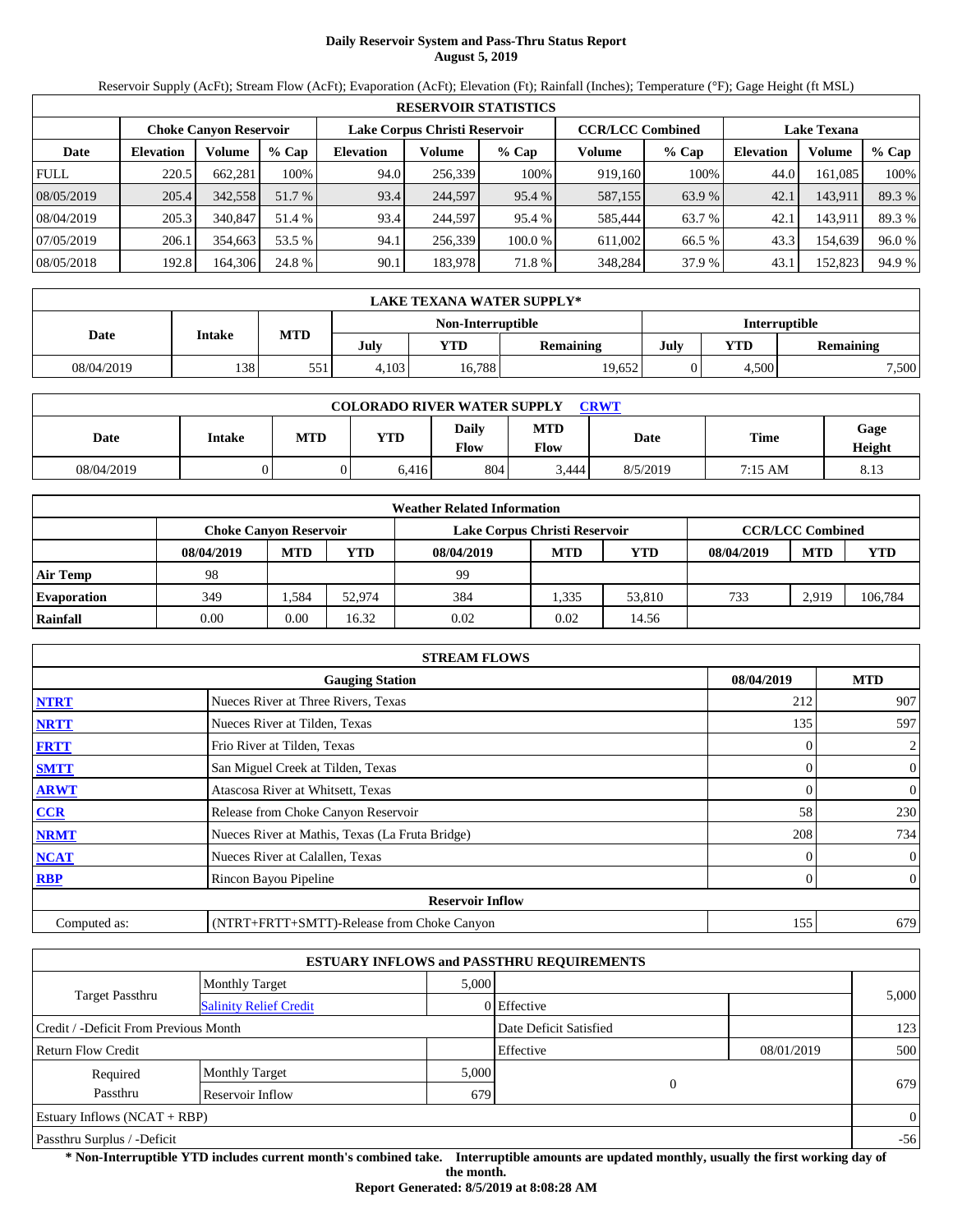# **Daily Reservoir System and Pass-Thru Status Report August 6, 2019**

Reservoir Supply (AcFt); Stream Flow (AcFt); Evaporation (AcFt); Elevation (Ft); Rainfall (Inches); Temperature (°F); Gage Height (ft MSL)

|             |                  |                               |         |                               |         | <b>RESERVOIR STATISTICS</b> |                         |         |                    |         |        |
|-------------|------------------|-------------------------------|---------|-------------------------------|---------|-----------------------------|-------------------------|---------|--------------------|---------|--------|
|             |                  | <b>Choke Canyon Reservoir</b> |         | Lake Corpus Christi Reservoir |         |                             | <b>CCR/LCC Combined</b> |         | <b>Lake Texana</b> |         |        |
| Date        | <b>Elevation</b> | Volume                        | $%$ Cap | <b>Elevation</b>              | Volume  | $%$ Cap                     | Volume                  | $%$ Cap | <b>Elevation</b>   | Volume  | % Cap  |
| <b>FULL</b> | 220.5            | 662.281                       | 100%    | 94.0                          | 256,339 | 100%                        | 919,160                 | 100%    | 44.0               | 161.085 | 100%   |
| 08/06/2019  | 205.3            | 340,847                       | 51.4 %  | 93.4                          | 244,597 | 95.4 %                      | 585,444                 | 63.7 %  | 42.0               | 143,036 | 88.8%  |
| 08/05/2019  | 205.4            | 342,558                       | 51.7 %  | 93.4                          | 244,597 | 95.4 %                      | 587,155                 | 63.9 %  | 42.1               | 143,911 | 89.3%  |
| 07/06/2019  | 206.1            | 354,663                       | 53.5 %  | 94.0                          | 256,339 | 100.0 %                     | 611.002                 | 66.5 %  | 43.3               | 154,639 | 96.0%  |
| 08/06/2018  | 192.8            | 164,306                       | 24.8 %  | 90.1                          | 183,978 | 71.8 %                      | 348,284                 | 37.9 %  | 43.0               | 151,919 | 94.3 % |

|            | LAKE TEXANA WATER SUPPLY* |            |       |                   |                  |               |       |                  |  |  |  |
|------------|---------------------------|------------|-------|-------------------|------------------|---------------|-------|------------------|--|--|--|
|            |                           | <b>MTD</b> |       | Non-Interruptible |                  | Interruptible |       |                  |  |  |  |
| Date       | Intake                    |            | July  | YTD               | <b>Remaining</b> | July          | YTD   | <b>Remaining</b> |  |  |  |
| 08/05/2019 | 138                       | 689        | 4,103 | 16,788            | 19,652           |               | 4,500 | 7,500            |  |  |  |

| <b>COLORADO RIVER WATER SUPPLY</b><br><b>CRWT</b> |               |            |       |               |             |          |             |                |  |  |
|---------------------------------------------------|---------------|------------|-------|---------------|-------------|----------|-------------|----------------|--|--|
| Date                                              | <b>Intake</b> | <b>MTD</b> | YTD   | Dailv<br>Flow | MTD<br>Flow | Date     | <b>Time</b> | Gage<br>Height |  |  |
| 08/05/2019                                        |               |            | 6,416 | 846           | 4,290       | 8/6/2019 | 7:15 AM     | 8.30           |  |  |

|                    |                        |            |        | <b>Weather Related Information</b> |            |        |            |                         |         |
|--------------------|------------------------|------------|--------|------------------------------------|------------|--------|------------|-------------------------|---------|
|                    | Choke Canvon Reservoir |            |        | Lake Corpus Christi Reservoir      |            |        |            | <b>CCR/LCC Combined</b> |         |
|                    | 08/05/2019             | <b>MTD</b> | YTD    | 08/05/2019                         | <b>MTD</b> | YTD    | 08/05/2019 | <b>MTD</b>              | YTD     |
| Air Temp           | 100                    |            |        | 99                                 |            |        |            |                         |         |
| <b>Evaporation</b> | 488                    | 2.072      | 53.462 | 328                                | .663       | 54,138 | 816        | 3.735                   | 107,600 |
| Rainfall           | 0.00                   | 0.00       | 16.32  | 0.00                               | 0.02       | 14.56  |            |                         |         |

|              | <b>STREAM FLOWS</b>                             |            |                |
|--------------|-------------------------------------------------|------------|----------------|
|              | <b>Gauging Station</b>                          | 08/05/2019 | <b>MTD</b>     |
| <b>NTRT</b>  | Nueces River at Three Rivers, Texas             | 208        | 1,116          |
| <b>NRTT</b>  | Nueces River at Tilden, Texas                   | 130        | 728            |
| <b>FRTT</b>  | Frio River at Tilden, Texas                     |            | $\mathfrak{Z}$ |
| <b>SMTT</b>  | San Miguel Creek at Tilden, Texas               | 0          | $\overline{0}$ |
| <b>ARWT</b>  | Atascosa River at Whitsett, Texas               | 0          | $\overline{0}$ |
| CCR          | Release from Choke Canyon Reservoir             | 58         | 288            |
| <b>NRMT</b>  | Nueces River at Mathis, Texas (La Fruta Bridge) | 252        | 986            |
| <b>NCAT</b>  | Nueces River at Calallen, Texas                 |            | $\overline{0}$ |
| <b>RBP</b>   | Rincon Bayou Pipeline                           | 0          | $\overline{0}$ |
|              | <b>Reservoir Inflow</b>                         |            |                |
| Computed as: | (NTRT+FRTT+SMTT)-Release from Choke Canyon      | 151        | 831            |

|                                                         |                       |       | <b>ESTUARY INFLOWS and PASSTHRU REQUIREMENTS</b> |            |                |
|---------------------------------------------------------|-----------------------|-------|--------------------------------------------------|------------|----------------|
|                                                         | <b>Monthly Target</b> | 5.000 |                                                  |            |                |
| <b>Target Passthru</b><br><b>Salinity Relief Credit</b> |                       |       | 0 Effective                                      |            | 5,000          |
| Credit / -Deficit From Previous Month                   |                       |       | Date Deficit Satisfied                           |            | 123            |
| <b>Return Flow Credit</b>                               |                       |       | Effective                                        | 08/01/2019 | 500            |
| Required                                                | <b>Monthly Target</b> | 5,000 |                                                  |            |                |
| Passthru                                                | Reservoir Inflow      | 831   | $\Omega$                                         |            | 831            |
| Estuary Inflows $(NCAT + RBP)$                          |                       |       |                                                  |            | $\overline{0}$ |
| Passthru Surplus / -Deficit                             |                       |       |                                                  |            | $-.208$        |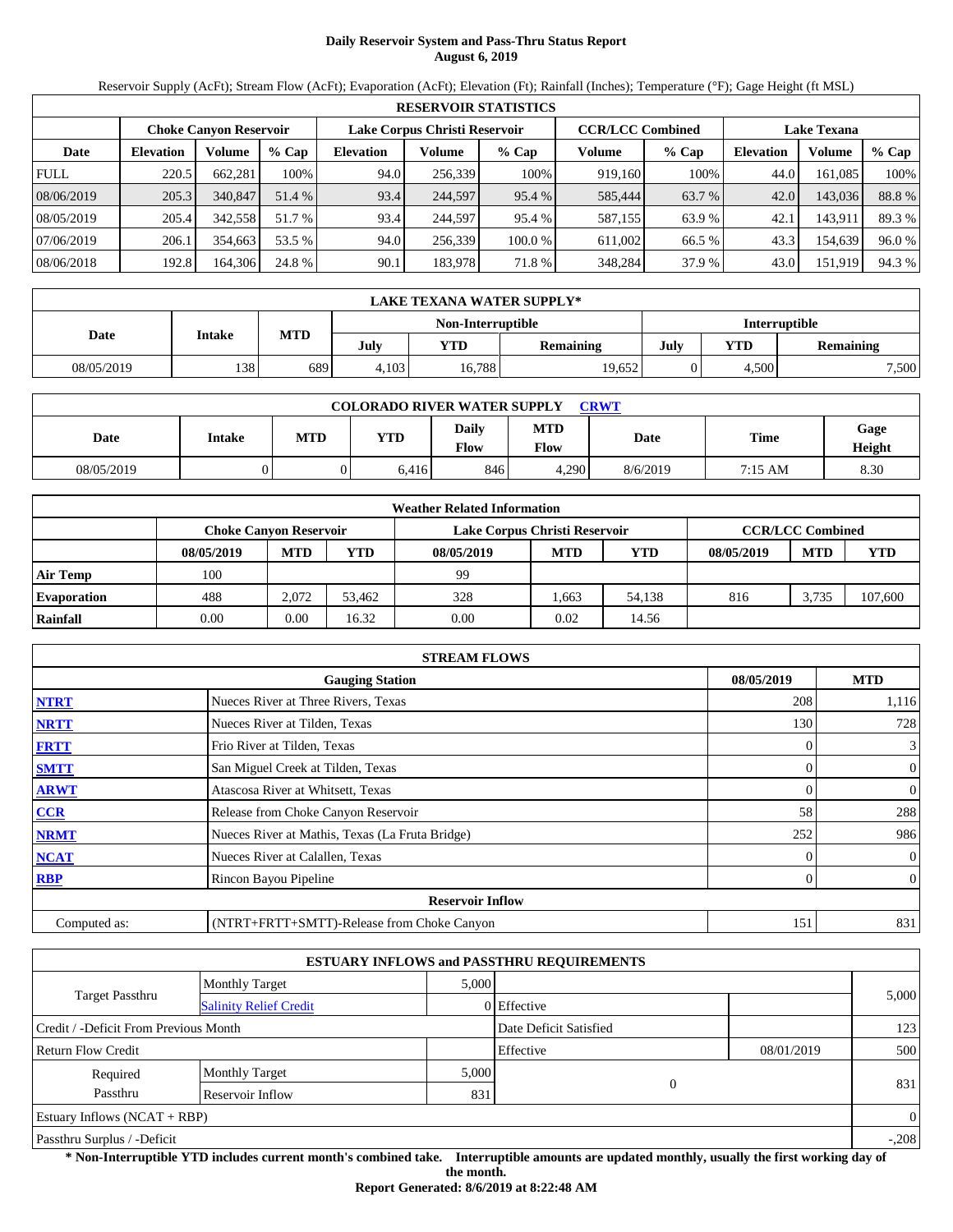# **Daily Reservoir System and Pass-Thru Status Report August 7, 2019**

Reservoir Supply (AcFt); Stream Flow (AcFt); Evaporation (AcFt); Elevation (Ft); Rainfall (Inches); Temperature (°F); Gage Height (ft MSL)

|             |                  |                               |         |                  |                               | <b>RESERVOIR STATISTICS</b> |                         |         |                    |         |       |
|-------------|------------------|-------------------------------|---------|------------------|-------------------------------|-----------------------------|-------------------------|---------|--------------------|---------|-------|
|             |                  | <b>Choke Canyon Reservoir</b> |         |                  | Lake Corpus Christi Reservoir |                             | <b>CCR/LCC Combined</b> |         | <b>Lake Texana</b> |         |       |
| Date        | <b>Elevation</b> | Volume                        | $%$ Cap | <b>Elevation</b> | Volume                        | $%$ Cap                     | Volume                  | $%$ Cap | Elevation          | Volume  | % Cap |
| <b>FULL</b> | 220.5            | 662,281                       | 100%    | 94.0             | 256,339                       | 100%                        | 919.160                 | 100%    | 44.0               | 161,085 | 100%  |
| 08/07/2019  | 205.2            | 339,141                       | 51.2 %  | 93.3             | 244,597                       | 95.4 %                      | 583,738                 | 63.5 %  | 42.0               | 143,036 | 88.8% |
| 08/06/2019  | 205.3            | 340,847                       | 51.4 %  | 93.4             | 244,597                       | 95.4 %                      | 585,444                 | 63.7 %  | 42.0               | 143,036 | 88.8% |
| 07/07/2019  | 206.1            | 354,663                       | 53.5 %  | 94.0             | 256,339                       | 100.0 %                     | 611,002                 | 66.5 %  | 43.3               | 154,639 | 96.0% |
| 08/07/2018  | 192.7            | 163,203                       | 24.6 %  | 90.1             | 183,978                       | 71.8%                       | 347,181                 | 37.8%   | 42.9               | 151,018 | 93.8% |

|            | <b>LAKE TEXANA WATER SUPPLY*</b> |            |                   |        |                  |      |               |                  |  |  |
|------------|----------------------------------|------------|-------------------|--------|------------------|------|---------------|------------------|--|--|
|            |                                  |            | Non-Interruptible |        |                  |      | Interruptible |                  |  |  |
| Date       | Intake                           | <b>MTD</b> | July              | YTD    | <b>Remaining</b> | July | YTD           | <b>Remaining</b> |  |  |
| 08/06/2019 | 138                              | 827        | 4,103             | 16,788 | 19,652           |      | 4,500         | 7,500            |  |  |

| <b>COLORADO RIVER WATER SUPPLY</b><br><b>CRWT</b> |               |            |       |               |                   |          |             |                |  |  |
|---------------------------------------------------|---------------|------------|-------|---------------|-------------------|----------|-------------|----------------|--|--|
| Date                                              | <b>Intake</b> | <b>MTD</b> | YTD   | Dailv<br>Flow | MTD<br>Flow       | Date     | <b>Time</b> | Gage<br>Height |  |  |
| 08/06/2019                                        |               |            | 6,416 | 931           | 221<br>لىك سكيە ك | 8/7/2019 | 7:15 AM     | 8.25           |  |  |

|                    |                        |            |        | <b>Weather Related Information</b> |            |        |            |                         |         |
|--------------------|------------------------|------------|--------|------------------------------------|------------|--------|------------|-------------------------|---------|
|                    | Choke Canvon Reservoir |            |        | Lake Corpus Christi Reservoir      |            |        |            | <b>CCR/LCC Combined</b> |         |
|                    | 08/06/2019             | <b>MTD</b> | YTD    | 08/06/2019                         | <b>MTD</b> | YTD    | 08/06/2019 | <b>MTD</b>              | YTD     |
| Air Temp           | 100                    |            |        | 99                                 |            |        |            |                         |         |
| <b>Evaporation</b> | 447                    | 2.519      | 53,909 | 373                                | 2.036      | 54.511 | 820        | 4.555                   | 108,420 |
| Rainfall           | 0.00                   | 0.00       | 16.32  | 0.00                               | 0.02       | 14.56  |            |                         |         |

|              | <b>STREAM FLOWS</b>                             |            |                  |
|--------------|-------------------------------------------------|------------|------------------|
|              | <b>Gauging Station</b>                          | 08/06/2019 | <b>MTD</b>       |
| <b>NTRT</b>  | Nueces River at Three Rivers, Texas             | 208        | 1,324            |
| <b>NRTT</b>  | Nueces River at Tilden, Texas                   | 121        | 849              |
| <b>FRTT</b>  | Frio River at Tilden, Texas                     |            | $\mathfrak{Z}$   |
| <b>SMTT</b>  | San Miguel Creek at Tilden, Texas               |            | $\boldsymbol{0}$ |
| <b>ARWT</b>  | Atascosa River at Whitsett, Texas               | 0          | $\boldsymbol{0}$ |
| CCR          | Release from Choke Canyon Reservoir             | 58         | 345              |
| <b>NRMT</b>  | Nueces River at Mathis, Texas (La Fruta Bridge) | 230        | 1,217            |
| <b>NCAT</b>  | Nueces River at Calallen, Texas                 |            | $\boldsymbol{0}$ |
| <b>RBP</b>   | Rincon Bayou Pipeline                           |            | $\overline{0}$   |
|              | <b>Reservoir Inflow</b>                         |            |                  |
| Computed as: | (NTRT+FRTT+SMTT)-Release from Choke Canyon      | 151        | 982              |

|                                       |                               |       | <b>ESTUARY INFLOWS and PASSTHRU REQUIREMENTS</b> |            |          |
|---------------------------------------|-------------------------------|-------|--------------------------------------------------|------------|----------|
|                                       | <b>Monthly Target</b>         | 5.000 |                                                  |            |          |
| <b>Target Passthru</b>                | <b>Salinity Relief Credit</b> |       | 0 Effective                                      |            | 5,000    |
| Credit / -Deficit From Previous Month |                               |       | Date Deficit Satisfied                           |            | 123      |
| Return Flow Credit                    |                               |       | Effective                                        | 08/01/2019 | 500      |
| Required                              | <b>Monthly Target</b>         | 5,000 |                                                  |            |          |
| Passthru                              | Reservoir Inflow              | 982   | $\theta$                                         |            | 982      |
| Estuary Inflows $(NCAT + RBP)$        |                               |       |                                                  |            | $\Omega$ |
| Passthru Surplus / -Deficit           |                               |       |                                                  |            | $-.359$  |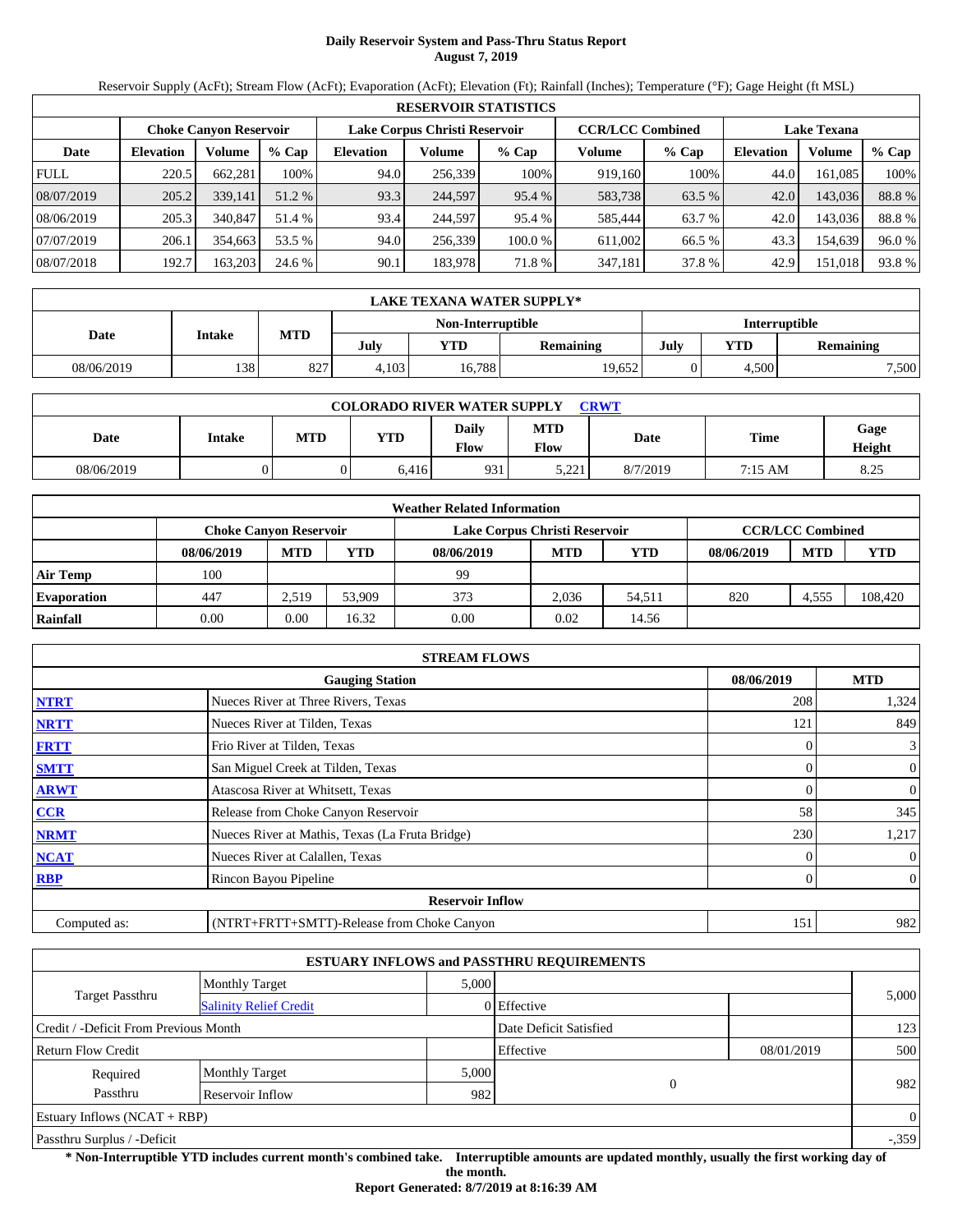# **Daily Reservoir System and Pass-Thru Status Report August 8, 2019**

Reservoir Supply (AcFt); Stream Flow (AcFt); Evaporation (AcFt); Elevation (Ft); Rainfall (Inches); Temperature (°F); Gage Height (ft MSL)

|             |                  |                               |         |                               |         | <b>RESERVOIR STATISTICS</b> |                         |         |                    |         |        |
|-------------|------------------|-------------------------------|---------|-------------------------------|---------|-----------------------------|-------------------------|---------|--------------------|---------|--------|
|             |                  | <b>Choke Canyon Reservoir</b> |         | Lake Corpus Christi Reservoir |         |                             | <b>CCR/LCC Combined</b> |         | <b>Lake Texana</b> |         |        |
| Date        | <b>Elevation</b> | Volume                        | $%$ Cap | <b>Elevation</b>              | Volume  | $%$ Cap                     | Volume                  | $%$ Cap | <b>Elevation</b>   | Volume  | % Cap  |
| <b>FULL</b> | 220.5            | 662,281                       | 100%    | 94.0                          | 256,339 | 100%                        | 919.160                 | 100%    | 44.0               | 161,085 | 100%   |
| 08/08/2019  | 205.2            | 339,141                       | 51.2 %  | 93.3                          | 242,661 | 94.7 %                      | 581,802                 | 63.3 %  | 41.9               | 142,163 | 88.3 % |
| 08/07/2019  | 205.2            | 339.141                       | 51.2 %  | 93.3                          | 244,597 | 95.4 %                      | 583,738                 | 63.5 %  | 42.0               | 143,036 | 88.8%  |
| 07/08/2019  | 206.0            | 352,920                       | 53.2 %  | 94.0                          | 256.339 | 100.0 %                     | 609,259                 | 66.3 %  | 43.3               | 154,639 | 96.0 % |
| 08/08/2018  | 192.7            | 163,203                       | 24.6 %  | 90.0                          | 182.266 | 71.1 %                      | 345,469                 | 37.6 %  | 42.9               | 151,018 | 93.8%  |

|            | LAKE TEXANA WATER SUPPLY* |            |       |                   |                  |               |       |                  |  |  |
|------------|---------------------------|------------|-------|-------------------|------------------|---------------|-------|------------------|--|--|
|            |                           |            |       | Non-Interruptible |                  | Interruptible |       |                  |  |  |
| Date       | Intake                    | <b>MTD</b> | July  | YTD               | <b>Remaining</b> | July          | YTD   | <b>Remaining</b> |  |  |
| 08/07/2019 | 138                       | 964        | 4,103 | 16,788            | 19,652           |               | 4,500 | 7,500            |  |  |

| <b>COLORADO RIVER WATER SUPPLY</b><br><b>CRWT</b> |               |            |       |               |             |          |             |                |  |  |
|---------------------------------------------------|---------------|------------|-------|---------------|-------------|----------|-------------|----------------|--|--|
| Date                                              | <b>Intake</b> | <b>MTD</b> | YTD   | Dailv<br>Flow | MTD<br>Flow | Date     | <b>Time</b> | Gage<br>Height |  |  |
| 08/07/2019                                        |               |            | 6,416 | 822           | 6.042       | 8/8/2019 | 7:15 AM     | 7.97           |  |  |

|                    |                        |            |        | <b>Weather Related Information</b> |            |            |            |                         |            |
|--------------------|------------------------|------------|--------|------------------------------------|------------|------------|------------|-------------------------|------------|
|                    | Choke Canvon Reservoir |            |        | Lake Corpus Christi Reservoir      |            |            |            | <b>CCR/LCC Combined</b> |            |
|                    | 08/07/2019             | <b>MTD</b> | YTD    | 08/07/2019                         | <b>MTD</b> | <b>YTD</b> | 08/07/2019 | <b>MTD</b>              | <b>YTD</b> |
| <b>Air Temp</b>    | 100                    |            |        | 99                                 |            |            |            |                         |            |
| <b>Evaporation</b> | 457                    | 2.976      | 54.366 | 405                                | 2.441      | 54.916     | 862        | 5.417                   | 109,282    |
| Rainfall           | 0.00                   | 0.00       | 16.32  | 0.00                               | 0.02       | 14.56      |            |                         |            |

|              | <b>STREAM FLOWS</b>                             |            |                  |
|--------------|-------------------------------------------------|------------|------------------|
|              | <b>Gauging Station</b>                          | 08/07/2019 | <b>MTD</b>       |
| <b>NTRT</b>  | Nueces River at Three Rivers, Texas             | 195        | 1,519            |
| <b>NRTT</b>  | Nueces River at Tilden, Texas                   | 114        | 963              |
| <b>FRTT</b>  | Frio River at Tilden, Texas                     |            | $\overline{4}$   |
| <b>SMTT</b>  | San Miguel Creek at Tilden, Texas               |            | $\boldsymbol{0}$ |
| <b>ARWT</b>  | Atascosa River at Whitsett, Texas               | 0          | $\boldsymbol{0}$ |
| CCR          | Release from Choke Canyon Reservoir             | 58         | 403              |
| <b>NRMT</b>  | Nueces River at Mathis, Texas (La Fruta Bridge) | 258        | 1,475            |
| <b>NCAT</b>  | Nueces River at Calallen, Texas                 |            | $\boldsymbol{0}$ |
| <b>RBP</b>   | Rincon Bayou Pipeline                           |            | $\overline{0}$   |
|              | <b>Reservoir Inflow</b>                         |            |                  |
| Computed as: | (NTRT+FRTT+SMTT)-Release from Choke Canyon      | 138        | 1,120            |

|                                       |                               |       | <b>ESTUARY INFLOWS and PASSTHRU REQUIREMENTS</b> |            |              |
|---------------------------------------|-------------------------------|-------|--------------------------------------------------|------------|--------------|
|                                       | <b>Monthly Target</b>         | 5.000 |                                                  |            |              |
| <b>Target Passthru</b>                | <b>Salinity Relief Credit</b> |       | 0 Effective                                      |            | 5,000        |
| Credit / -Deficit From Previous Month |                               |       | Date Deficit Satisfied                           |            | 123          |
| <b>Return Flow Credit</b>             |                               |       | Effective                                        | 08/01/2019 | 500          |
| Required                              | <b>Monthly Target</b>         | 5,000 |                                                  |            |              |
| Passthru                              | Reservoir Inflow              | 1,120 | 0                                                |            | 1,120        |
| Estuary Inflows $(NCAT + RBP)$        |                               |       |                                                  |            | $\mathbf{0}$ |
| Passthru Surplus / -Deficit           |                               |       |                                                  |            | $-0.497$     |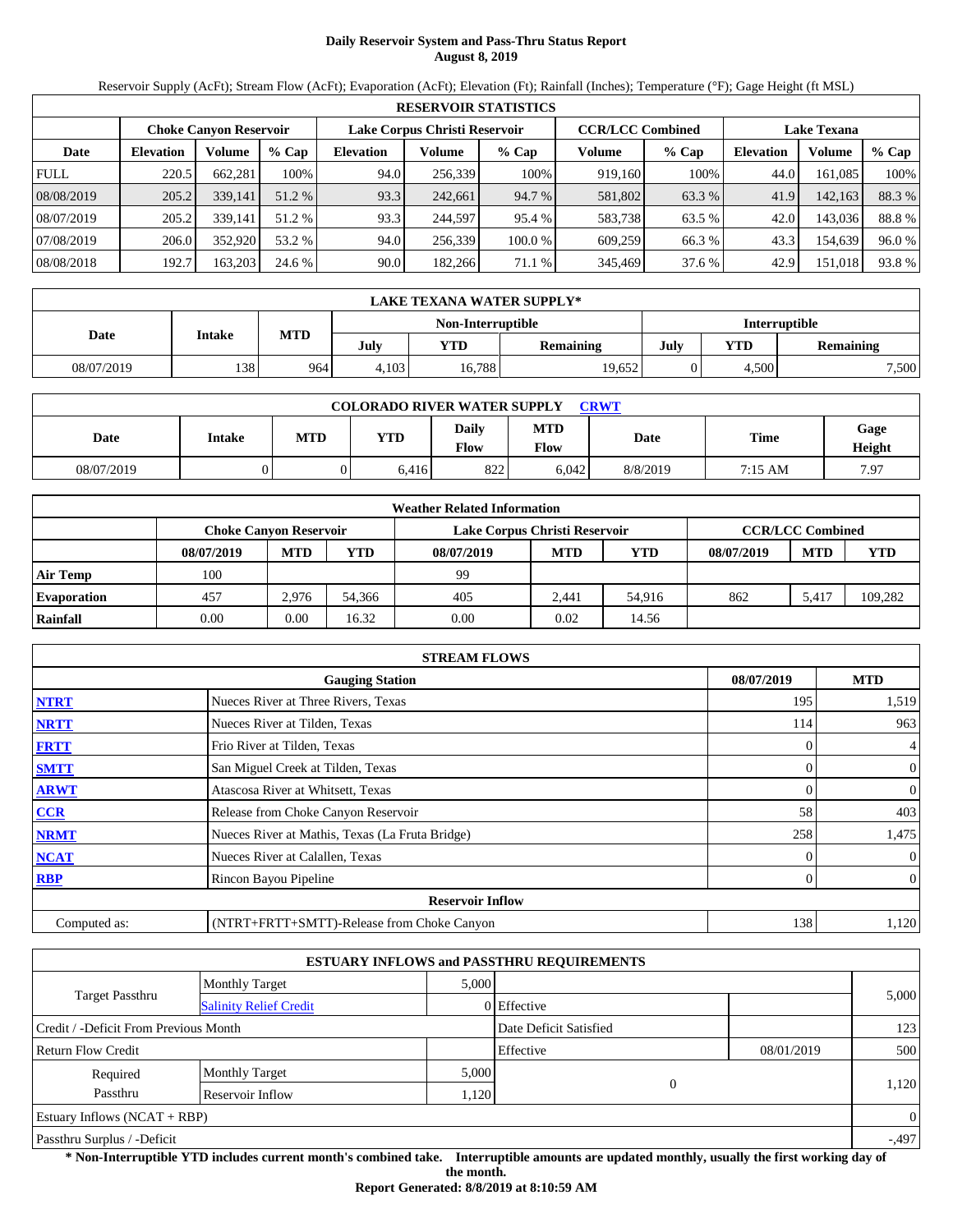# **Daily Reservoir System and Pass-Thru Status Report August 9, 2019**

Reservoir Supply (AcFt); Stream Flow (AcFt); Evaporation (AcFt); Elevation (Ft); Rainfall (Inches); Temperature (°F); Gage Height (ft MSL)

|             | <b>RESERVOIR STATISTICS</b> |                               |         |                               |         |         |                         |         |                    |         |        |  |  |
|-------------|-----------------------------|-------------------------------|---------|-------------------------------|---------|---------|-------------------------|---------|--------------------|---------|--------|--|--|
|             |                             | <b>Choke Canyon Reservoir</b> |         | Lake Corpus Christi Reservoir |         |         | <b>CCR/LCC Combined</b> |         | <b>Lake Texana</b> |         |        |  |  |
| Date        | <b>Elevation</b>            | Volume                        | $%$ Cap | <b>Elevation</b>              | Volume  | $%$ Cap | Volume                  | $%$ Cap | <b>Elevation</b>   | Volume  | % Cap  |  |  |
| <b>FULL</b> | 220.5                       | 662,281                       | 100%    | 94.0                          | 256,339 | 100%    | 919.160                 | 100%    | 44.0               | 161,085 | 100%   |  |  |
| 08/09/2019  | 205.2                       | 339,141                       | 51.2 %  | 93.2                          | 240,730 | 93.9 %  | 579,871                 | 63.1 %  | 41.9               | 142,163 | 88.3 % |  |  |
| 08/08/2019  | 205.2                       | 339.141                       | 51.2 %  | 93.3                          | 242,661 | 94.7 %  | 581,802                 | 63.3 %  | 41.9               | 142,163 | 88.3 % |  |  |
| 07/09/2019  | 206.0                       | 352,920                       | 53.2 %  | 94.0                          | 256.339 | 100.0 % | 609,259                 | 66.3 %  | 43.3               | 154,639 | 96.0 % |  |  |
| 08/09/2018  | 192.7                       | 163,203                       | 24.6 %  | 90.0                          | 182.266 | 71.1 %  | 345,469                 | 37.6 %  | 42.9               | 151,018 | 93.8%  |  |  |

|            | LAKE TEXANA WATER SUPPLY* |            |       |                   |           |                      |            |                  |  |  |  |
|------------|---------------------------|------------|-------|-------------------|-----------|----------------------|------------|------------------|--|--|--|
|            |                           |            |       | Non-Interruptible |           | <b>Interruptible</b> |            |                  |  |  |  |
| Date       | <b>Intake</b>             | <b>MTD</b> | July  | YTD               | Remaining | July                 | <b>YTD</b> | <b>Remaining</b> |  |  |  |
| 08/08/2019 | 138                       | .102       | 4.103 | 16,788            | 19.652    |                      | 4.500      | 7.500            |  |  |  |

| <b>COLORADO RIVER WATER SUPPLY</b><br>CRWT |               |            |            |                      |                    |          |                   |                |  |  |
|--------------------------------------------|---------------|------------|------------|----------------------|--------------------|----------|-------------------|----------------|--|--|
| Date                                       | <b>Intake</b> | <b>MTD</b> | <b>YTD</b> | <b>Daily</b><br>Flow | <b>MTD</b><br>Flow | Date     | Time              | Gage<br>Height |  |  |
| 08/08/2019                                 |               |            | 6,416      | 623                  | 6,666              | 8/9/2019 | $7:15 \text{ AM}$ | 7.89           |  |  |

|                    |                        |            |        | <b>Weather Related Information</b> |            |            |            |                         |            |
|--------------------|------------------------|------------|--------|------------------------------------|------------|------------|------------|-------------------------|------------|
|                    | Choke Canvon Reservoir |            |        | Lake Corpus Christi Reservoir      |            |            |            | <b>CCR/LCC Combined</b> |            |
|                    | 08/08/2019             | <b>MTD</b> | YTD    | 08/08/2019                         | <b>MTD</b> | <b>YTD</b> | 08/08/2019 | <b>MTD</b>              | <b>YTD</b> |
| <b>Air Temp</b>    | 103                    |            |        | 103                                |            |            |            |                         |            |
| <b>Evaporation</b> | 467                    | 3.443      | 54.833 | 393                                | 2.834      | 55,309     | 860        | $6,27^{-}$              | 110,142    |
| Rainfall           | 0.00                   | 0.00       | 16.32  | 0.00                               | 0.02       | 14.56      |            |                         |            |

|              | <b>STREAM FLOWS</b>                             |            |                  |
|--------------|-------------------------------------------------|------------|------------------|
|              | <b>Gauging Station</b>                          | 08/08/2019 | <b>MTD</b>       |
| <b>NTRT</b>  | Nueces River at Three Rivers, Texas             | 190        | 1,709            |
| <b>NRTT</b>  | Nueces River at Tilden, Texas                   | 107        | 1,069            |
| <b>FRTT</b>  | Frio River at Tilden, Texas                     |            | 4                |
| <b>SMTT</b>  | San Miguel Creek at Tilden, Texas               |            | $\overline{0}$   |
| <b>ARWT</b>  | Atascosa River at Whitsett, Texas               | 0          | $\boldsymbol{0}$ |
| <b>CCR</b>   | Release from Choke Canyon Reservoir             | 58         | 461              |
| <b>NRMT</b>  | Nueces River at Mathis, Texas (La Fruta Bridge) | 266        | 1,741            |
| <b>NCAT</b>  | Nueces River at Calallen, Texas                 |            | $\overline{0}$   |
| <b>RBP</b>   | Rincon Bayou Pipeline                           |            | $\overline{0}$   |
|              | <b>Reservoir Inflow</b>                         |            |                  |
| Computed as: | (NTRT+FRTT+SMTT)-Release from Choke Canyon      | 132        | 1,252            |

|                                       |                               |       | <b>ESTUARY INFLOWS and PASSTHRU REQUIREMENTS</b> |            |          |
|---------------------------------------|-------------------------------|-------|--------------------------------------------------|------------|----------|
|                                       | <b>Monthly Target</b>         | 5.000 |                                                  |            |          |
| <b>Target Passthru</b>                | <b>Salinity Relief Credit</b> |       | 0 Effective                                      |            | 5,000    |
| Credit / -Deficit From Previous Month |                               |       | Date Deficit Satisfied                           |            | 123      |
| <b>Return Flow Credit</b>             |                               |       | Effective                                        | 08/01/2019 | 500      |
| Required                              | <b>Monthly Target</b>         | 5,000 |                                                  |            |          |
| Passthru                              | Reservoir Inflow              | .252  | $\Omega$                                         |            | 1,252    |
| Estuary Inflows $(NCAT + RBP)$        |                               |       |                                                  |            | $\theta$ |
| Passthru Surplus / -Deficit           |                               |       |                                                  |            | $-.629$  |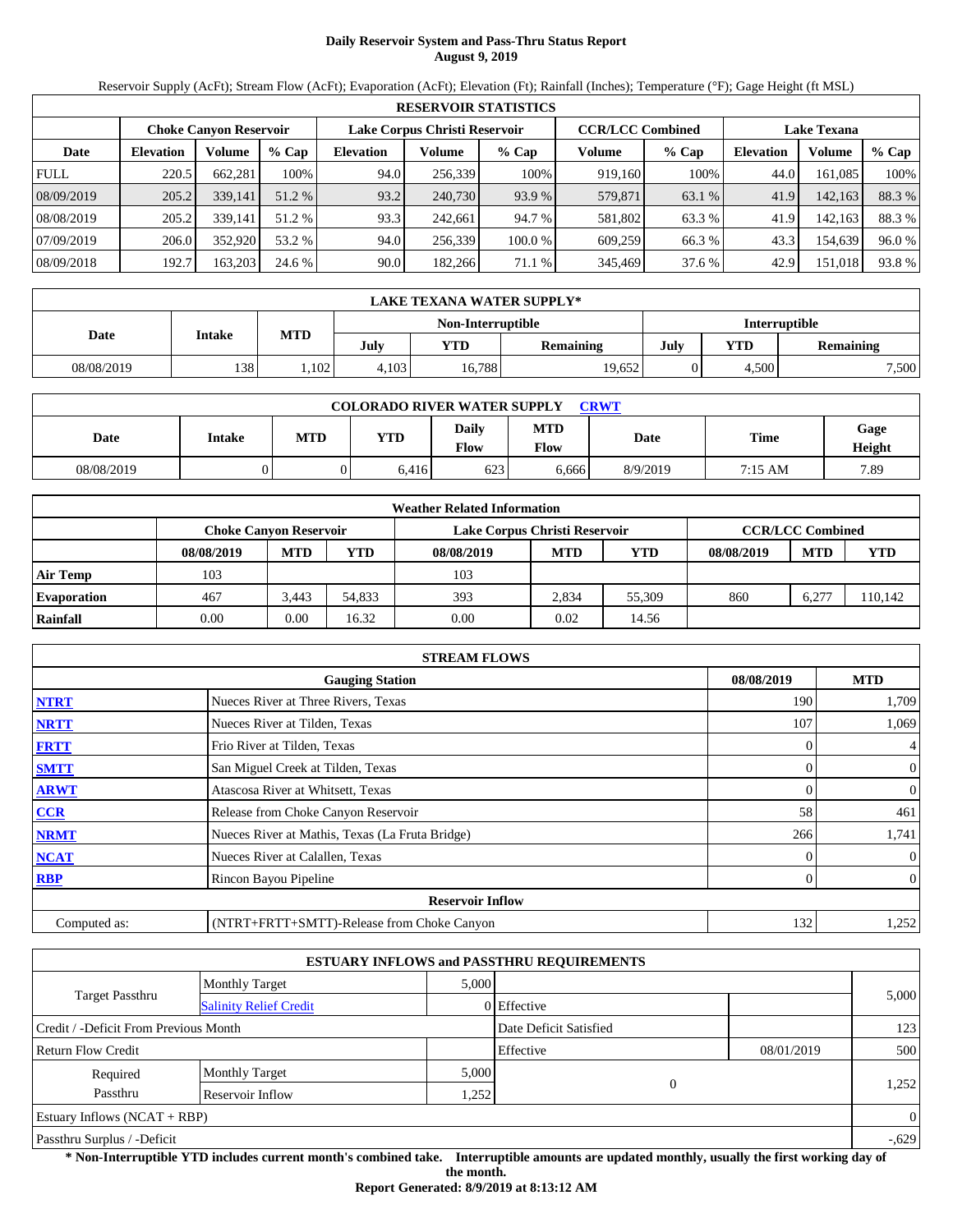# **Daily Reservoir System and Pass-Thru Status Report August 10, 2019**

Reservoir Supply (AcFt); Stream Flow (AcFt); Evaporation (AcFt); Elevation (Ft); Rainfall (Inches); Temperature (°F); Gage Height (ft MSL)

|             | <b>RESERVOIR STATISTICS</b> |                               |         |                               |         |         |                         |         |                    |         |        |  |  |
|-------------|-----------------------------|-------------------------------|---------|-------------------------------|---------|---------|-------------------------|---------|--------------------|---------|--------|--|--|
|             |                             | <b>Choke Canyon Reservoir</b> |         | Lake Corpus Christi Reservoir |         |         | <b>CCR/LCC Combined</b> |         | <b>Lake Texana</b> |         |        |  |  |
| Date        | <b>Elevation</b>            | Volume                        | $%$ Cap | <b>Elevation</b>              | Volume  | $%$ Cap | Volume                  | $%$ Cap | <b>Elevation</b>   | Volume  | % Cap  |  |  |
| <b>FULL</b> | 220.5                       | 662.281                       | 100%    | 94.0                          | 256,339 | 100%    | 919,160                 | 100%    | 44.0               | 161.085 | 100%   |  |  |
| 08/10/2019  | 205.1                       | 337,439                       | 50.9 %  | 93.2                          | 240,730 | 93.9 %  | 578.169                 | 62.9 %  | 41.9               | 142,163 | 88.3 % |  |  |
| 08/09/2019  | 205.2                       | 339.141                       | 51.2 %  | 93.2                          | 240,730 | 93.9 %  | 579,871                 | 63.1 %  | 41.9               | 142,163 | 88.3%  |  |  |
| 07/10/2019  | 206.1                       | 354.663                       | 53.5 %  | 94.0                          | 256.339 | 100.0%  | 611.002                 | 66.5 %  | 43.1               | 152.823 | 94.9 % |  |  |
| 08/10/2018  | 192.6                       | 162,104                       | 24.5 %  | 90.0                          | 182,266 | 71.1 %  | 344,370                 | 37.5 %  | 42.9               | 151,018 | 93.8%  |  |  |

|            | LAKE TEXANA WATER SUPPLY* |            |       |                   |           |                      |            |                  |  |  |  |
|------------|---------------------------|------------|-------|-------------------|-----------|----------------------|------------|------------------|--|--|--|
|            |                           |            |       | Non-Interruptible |           | <b>Interruptible</b> |            |                  |  |  |  |
| Date       | <b>Intake</b>             | <b>MTD</b> | July  | YTD               | Remaining | July                 | <b>YTD</b> | <b>Remaining</b> |  |  |  |
| 08/09/2019 | 138                       | .240       | 4.103 | 16.788            | 19.652    |                      | 4.500      | 7.500            |  |  |  |

| <b>COLORADO RIVER WATER SUPPLY</b><br>CRWT |        |     |       |                      |                    |           |             |                |  |  |  |
|--------------------------------------------|--------|-----|-------|----------------------|--------------------|-----------|-------------|----------------|--|--|--|
| Date                                       | Intake | MTD | YTD   | <b>Daily</b><br>Flow | <b>MTD</b><br>Flow | Date      | <b>Time</b> | Gage<br>Height |  |  |  |
| 08/09/2019                                 |        |     | 6.416 | 586                  | 7,251              | 8/10/2019 | 7:15 AM     | 7.83           |  |  |  |

|                    |            |                               |        | <b>Weather Related Information</b> |            |            |            |                         |            |
|--------------------|------------|-------------------------------|--------|------------------------------------|------------|------------|------------|-------------------------|------------|
|                    |            | <b>Choke Canvon Reservoir</b> |        | Lake Corpus Christi Reservoir      |            |            |            | <b>CCR/LCC Combined</b> |            |
|                    | 08/09/2019 | <b>MTD</b>                    | YTD    | 08/09/2019                         | <b>MTD</b> | <b>YTD</b> | 08/09/2019 | <b>MTD</b>              | <b>YTD</b> |
| <b>Air Temp</b>    | 100        |                               |        | 98                                 |            |            |            |                         |            |
| <b>Evaporation</b> | 525        | 3.968                         | 55.358 | 550                                | 3.384      | 55,859     | .075       | 7.352                   | 111,217    |
| Rainfall           | 0.00       | 0.00                          | 16.32  | 0.00                               | 0.02       | 14.56      |            |                         |            |

|              | <b>STREAM FLOWS</b>                             |            |                  |
|--------------|-------------------------------------------------|------------|------------------|
|              | <b>Gauging Station</b>                          | 08/09/2019 | <b>MTD</b>       |
| <b>NTRT</b>  | Nueces River at Three Rivers, Texas             | 214        | 1,923            |
| <b>NRTT</b>  | Nueces River at Tilden, Texas                   | 101        | 1,170            |
| <b>FRTT</b>  | Frio River at Tilden, Texas                     |            | 4                |
| <b>SMTT</b>  | San Miguel Creek at Tilden, Texas               |            | $\overline{0}$   |
| <b>ARWT</b>  | Atascosa River at Whitsett, Texas               | 0          | $\boldsymbol{0}$ |
| <b>CCR</b>   | Release from Choke Canyon Reservoir             | 58         | 518              |
| <b>NRMT</b>  | Nueces River at Mathis, Texas (La Fruta Bridge) | 264        | 2,005            |
| <b>NCAT</b>  | Nueces River at Calallen, Texas                 |            | $\mathbf{0}$     |
| <b>RBP</b>   | Rincon Bayou Pipeline                           |            | $\overline{0}$   |
|              | <b>Reservoir Inflow</b>                         |            |                  |
| Computed as: | (NTRT+FRTT+SMTT)-Release from Choke Canyon      | 157        | 1,409            |

|                                       |                               |       | <b>ESTUARY INFLOWS and PASSTHRU REQUIREMENTS</b> |            |              |
|---------------------------------------|-------------------------------|-------|--------------------------------------------------|------------|--------------|
|                                       | <b>Monthly Target</b>         | 5.000 |                                                  |            |              |
| <b>Target Passthru</b>                | <b>Salinity Relief Credit</b> |       | 0 Effective                                      |            | 5,000        |
| Credit / -Deficit From Previous Month |                               |       | Date Deficit Satisfied                           |            | 123          |
| <b>Return Flow Credit</b>             |                               |       | Effective                                        | 08/01/2019 | 500          |
| Required                              | <b>Monthly Target</b>         | 5,000 |                                                  |            |              |
| Passthru                              | Reservoir Inflow              | .409  | 0                                                |            | 1,409        |
| Estuary Inflows $(NCAT + RBP)$        |                               |       |                                                  |            | $\mathbf{0}$ |
| Passthru Surplus / -Deficit           |                               |       |                                                  |            | $-786$       |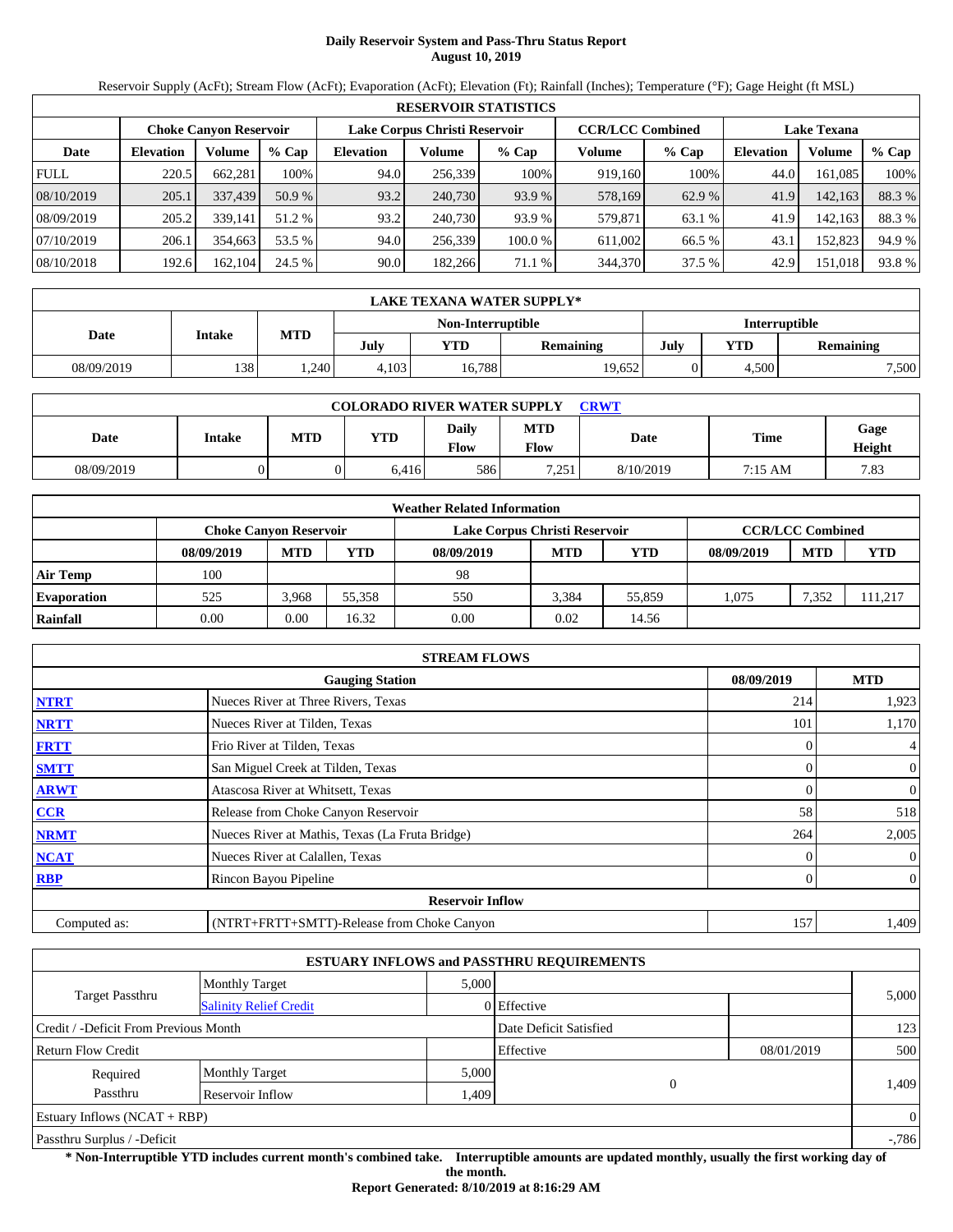# **Daily Reservoir System and Pass-Thru Status Report August 11, 2019**

Reservoir Supply (AcFt); Stream Flow (AcFt); Evaporation (AcFt); Elevation (Ft); Rainfall (Inches); Temperature (°F); Gage Height (ft MSL)

|             | <b>RESERVOIR STATISTICS</b> |                               |         |                               |         |         |                         |         |                    |         |        |  |
|-------------|-----------------------------|-------------------------------|---------|-------------------------------|---------|---------|-------------------------|---------|--------------------|---------|--------|--|
|             |                             | <b>Choke Canvon Reservoir</b> |         | Lake Corpus Christi Reservoir |         |         | <b>CCR/LCC Combined</b> |         | <b>Lake Texana</b> |         |        |  |
| Date        | <b>Elevation</b>            | Volume                        | $%$ Cap | <b>Elevation</b>              | Volume  | $%$ Cap | Volume                  | $%$ Cap | <b>Elevation</b>   | Volume  | % Cap  |  |
| <b>FULL</b> | 220.5                       | 662,281                       | 100%    | 94.0                          | 256,339 | 100%    | 919,160                 | 100%    | 44.0               | 161.085 | 100%   |  |
| 08/11/2019  | 205.2                       | 339,141                       | 51.2 %  | 93.2                          | 240,730 | 93.9 %  | 579,871                 | 63.1 %  | 41.8               | 141,293 | 87.7 % |  |
| 08/10/2019  | 205.1                       | 337,439                       | 50.9%   | 93.2                          | 240,730 | 93.9 %  | 578,169                 | 62.9 %  | 41.9               | 142,163 | 88.3 % |  |
| 07/11/2019  | 206.0                       | 352,920                       | 53.2 %  | 93.9                          | 254.368 | 99.2 %  | 607.288                 | 66.1 %  | 43.0               | 151,919 | 94.3 % |  |
| 08/11/2018  | 192.6                       | 162,104                       | 24.5 %  | 90.0                          | 182.266 | 71.1 %  | 344,370                 | 37.5 %  | 42.8               | 150,120 | 93.2 % |  |

|            | LAKE TEXANA WATER SUPPLY* |            |                   |        |           |      |                      |                  |  |  |  |
|------------|---------------------------|------------|-------------------|--------|-----------|------|----------------------|------------------|--|--|--|
|            | <b>Intake</b>             |            | Non-Interruptible |        |           |      | <b>Interruptible</b> |                  |  |  |  |
| Date       |                           | <b>MTD</b> | July              | YTD    | Remaining | July | <b>YTD</b>           | <b>Remaining</b> |  |  |  |
| 08/10/2019 | 138                       | 1,377      | 4.103             | 16,788 | 19.652    |      | 4.500                | 7,500            |  |  |  |

| <b>COLORADO RIVER WATER SUPPLY</b><br><b>CRWT</b> |        |            |       |                      |                    |           |             |                |  |  |
|---------------------------------------------------|--------|------------|-------|----------------------|--------------------|-----------|-------------|----------------|--|--|
| Date                                              | Intake | <b>MTD</b> | YTD   | <b>Daily</b><br>Flow | <b>MTD</b><br>Flow | Date      | <b>Time</b> | Gage<br>Height |  |  |
| 08/10/2019                                        |        |            | 6.416 | 576                  | 7.827              | 8/11/2019 | 7:15 AM     | 7.85           |  |  |

|                    |                               |            |        | <b>Weather Related Information</b> |            |            |            |                         |            |
|--------------------|-------------------------------|------------|--------|------------------------------------|------------|------------|------------|-------------------------|------------|
|                    | <b>Choke Canvon Reservoir</b> |            |        | Lake Corpus Christi Reservoir      |            |            |            | <b>CCR/LCC Combined</b> |            |
|                    | 08/10/2019                    | <b>MTD</b> | YTD    | 08/10/2019                         | <b>MTD</b> | <b>YTD</b> | 08/10/2019 | <b>MTD</b>              | <b>YTD</b> |
| <b>Air Temp</b>    | 102                           |            |        | 98                                 |            |            |            |                         |            |
| <b>Evaporation</b> | 477                           | 4,445      | 55.835 | 326                                | 3.710      | 56.185     | 803        | 8.155                   | 112.020    |
| Rainfall           | 0.00                          | 0.00       | 16.32  | 0.00                               | 0.02       | 14.56      |            |                         |            |

|              | <b>STREAM FLOWS</b>                             |            |                  |
|--------------|-------------------------------------------------|------------|------------------|
|              | <b>Gauging Station</b>                          | 08/10/2019 | <b>MTD</b>       |
| <b>NTRT</b>  | Nueces River at Three Rivers, Texas             | 179        | 2,102            |
| <b>NRTT</b>  | Nueces River at Tilden, Texas                   | 97         | 1,267            |
| <b>FRTT</b>  | Frio River at Tilden, Texas                     |            | 4                |
| <b>SMTT</b>  | San Miguel Creek at Tilden, Texas               |            | $\overline{0}$   |
| <b>ARWT</b>  | Atascosa River at Whitsett, Texas               |            | $\boldsymbol{0}$ |
| <b>CCR</b>   | Release from Choke Canyon Reservoir             | 58         | 576              |
| <b>NRMT</b>  | Nueces River at Mathis, Texas (La Fruta Bridge) | 252        | 2,257            |
| <b>NCAT</b>  | Nueces River at Calallen, Texas                 |            | $\overline{0}$   |
| <b>RBP</b>   | Rincon Bayou Pipeline                           |            | $\overline{0}$   |
|              | <b>Reservoir Inflow</b>                         |            |                  |
| Computed as: | (NTRT+FRTT+SMTT)-Release from Choke Canyon      | 121        | 1,531            |

|                                                         |                       |       | <b>ESTUARY INFLOWS and PASSTHRU REQUIREMENTS</b> |            |          |
|---------------------------------------------------------|-----------------------|-------|--------------------------------------------------|------------|----------|
|                                                         | <b>Monthly Target</b> | 5.000 |                                                  |            |          |
| <b>Target Passthru</b><br><b>Salinity Relief Credit</b> |                       |       | 0 Effective                                      |            | 5,000    |
| Credit / -Deficit From Previous Month                   |                       |       | Date Deficit Satisfied                           |            | 123      |
| <b>Return Flow Credit</b>                               |                       |       | Effective                                        | 08/01/2019 | 500      |
| Required                                                | <b>Monthly Target</b> | 5,000 |                                                  |            |          |
| Passthru                                                | Reservoir Inflow      | .531  | $\Omega$                                         |            | 1,531    |
| Estuary Inflows $(NCAT + RBP)$                          |                       |       |                                                  |            | $\theta$ |
| Passthru Surplus / -Deficit                             |                       |       |                                                  |            | $-.908$  |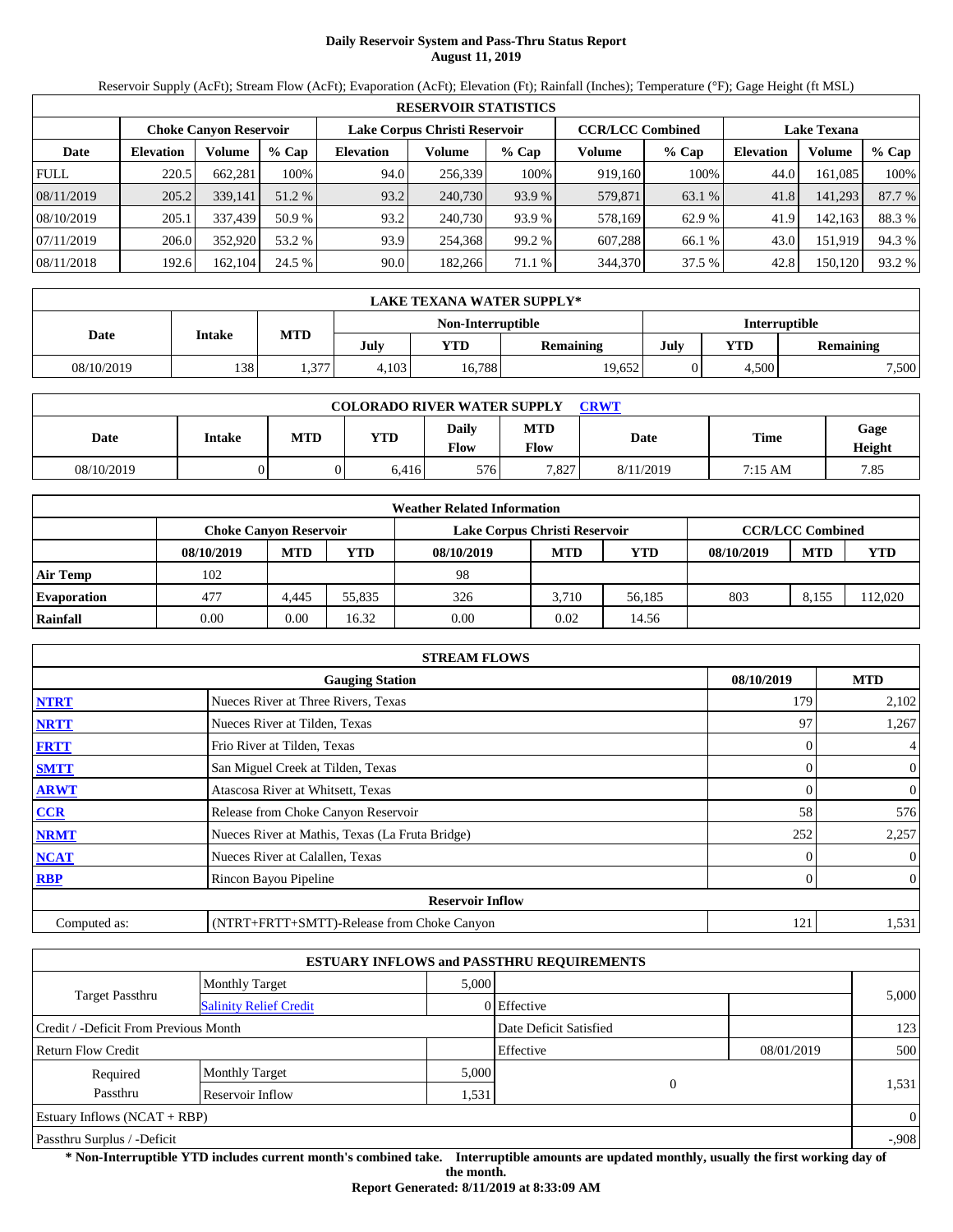# **Daily Reservoir System and Pass-Thru Status Report August 12, 2019**

Reservoir Supply (AcFt); Stream Flow (AcFt); Evaporation (AcFt); Elevation (Ft); Rainfall (Inches); Temperature (°F); Gage Height (ft MSL)

|             | <b>RESERVOIR STATISTICS</b> |                               |         |                               |         |         |                         |         |                    |         |        |  |
|-------------|-----------------------------|-------------------------------|---------|-------------------------------|---------|---------|-------------------------|---------|--------------------|---------|--------|--|
|             |                             | <b>Choke Canyon Reservoir</b> |         | Lake Corpus Christi Reservoir |         |         | <b>CCR/LCC Combined</b> |         | <b>Lake Texana</b> |         |        |  |
| Date        | <b>Elevation</b>            | Volume                        | $%$ Cap | <b>Elevation</b>              | Volume  | $%$ Cap | Volume                  | $%$ Cap | <b>Elevation</b>   | Volume  | % Cap  |  |
| <b>FULL</b> | 220.5                       | 662,281                       | 100%    | 94.0                          | 256,339 | 100%    | 919.160                 | 100%    | 44.0               | 161,085 | 100%   |  |
| 08/12/2019  | 205.1                       | 337,439                       | 50.9%   | 93.2                          | 240,730 | 93.9 %  | 578,169                 | 62.9 %  | 41.8               | 141,293 | 87.7 % |  |
| 08/11/2019  | 205.2                       | 339.141                       | 51.2 %  | 93.2                          | 240,730 | 93.9 %  | 579,871                 | 63.1 %  | 41.8               | 141,293 | 87.7 % |  |
| 07/12/2019  | 206.0                       | 352,920                       | 53.2 %  | 94.0                          | 256.339 | 100.0%  | 609,259                 | 66.3 %  | 43.0               | 151.919 | 94.3 % |  |
| 08/12/2018  | 192.5                       | 161,009                       | 24.3 %  | 89.9                          | 180,563 | 70.4 %  | 341,572                 | 37.2 %  | 42.9               | 151,018 | 93.8%  |  |

|            | LAKE TEXANA WATER SUPPLY* |            |                   |        |           |      |                      |                  |  |  |  |
|------------|---------------------------|------------|-------------------|--------|-----------|------|----------------------|------------------|--|--|--|
|            | <b>Intake</b>             |            | Non-Interruptible |        |           |      | <b>Interruptible</b> |                  |  |  |  |
| Date       |                           | <b>MTD</b> | July              | YTD    | Remaining | July | <b>YTD</b>           | <b>Remaining</b> |  |  |  |
| 08/11/2019 | 138                       | 1,515      | 4.103             | 16,788 | 19.652    |      | 4.500                | 7,500            |  |  |  |

| <b>COLORADO RIVER WATER SUPPLY</b><br><b>CRWT</b> |        |            |       |               |                    |           |             |                |  |  |
|---------------------------------------------------|--------|------------|-------|---------------|--------------------|-----------|-------------|----------------|--|--|
| Date                                              | Intake | <b>MTD</b> | YTD   | Daily<br>Flow | <b>MTD</b><br>Flow | Date      | <b>Time</b> | Gage<br>Height |  |  |
| 08/11/2019                                        |        |            | 6.416 | 520           | 8.347              | 8/12/2019 | 7:15 AM     | 7.71           |  |  |

|                    |                        |            |        | <b>Weather Related Information</b> |            |            |            |                         |            |
|--------------------|------------------------|------------|--------|------------------------------------|------------|------------|------------|-------------------------|------------|
|                    | Choke Canvon Reservoir |            |        | Lake Corpus Christi Reservoir      |            |            |            | <b>CCR/LCC Combined</b> |            |
|                    | 08/11/2019             | <b>MTD</b> | YTD    | 08/11/2019                         | <b>MTD</b> | <b>YTD</b> | 08/11/2019 | <b>MTD</b>              | <b>YTD</b> |
| <b>Air Temp</b>    | 101                    |            |        | 101                                |            |            |            |                         |            |
| <b>Evaporation</b> | 485                    | 4.930      | 56.320 | 348                                | 4.058      | 56.533     | 833        | 8,988                   | 12,853     |
| Rainfall           | 0.00                   | 0.00       | 16.32  | 0.00                               | 0.02       | 14.56      |            |                         |            |

|              | <b>STREAM FLOWS</b>                             |            |                  |
|--------------|-------------------------------------------------|------------|------------------|
|              | <b>Gauging Station</b>                          | 08/11/2019 | <b>MTD</b>       |
| <b>NTRT</b>  | Nueces River at Three Rivers, Texas             | 417        | 2,519            |
| <b>NRTT</b>  | Nueces River at Tilden, Texas                   | 94         | 1,362            |
| <b>FRTT</b>  | Frio River at Tilden, Texas                     |            | 5 <sup>1</sup>   |
| <b>SMTT</b>  | San Miguel Creek at Tilden, Texas               |            | $\overline{0}$   |
| <b>ARWT</b>  | Atascosa River at Whitsett, Texas               |            | $\boldsymbol{0}$ |
| <b>CCR</b>   | Release from Choke Canyon Reservoir             | 58         | 633              |
| <b>NRMT</b>  | Nueces River at Mathis, Texas (La Fruta Bridge) | 244        | 2,501            |
| <b>NCAT</b>  | Nueces River at Calallen, Texas                 | 19         | 19               |
| <b>RBP</b>   | Rincon Bayou Pipeline                           |            | $\overline{0}$   |
|              | <b>Reservoir Inflow</b>                         |            |                  |
| Computed as: | (NTRT+FRTT+SMTT)-Release from Choke Canyon      | 360        | 1,890            |

|                                       |                               |                        | <b>ESTUARY INFLOWS and PASSTHRU REQUIREMENTS</b> |            |          |
|---------------------------------------|-------------------------------|------------------------|--------------------------------------------------|------------|----------|
|                                       | <b>Monthly Target</b>         | 5,000                  |                                                  |            |          |
| Target Passthru                       | <b>Salinity Relief Credit</b> |                        | 0 Effective                                      |            | 5,000    |
| Credit / -Deficit From Previous Month |                               | Date Deficit Satisfied |                                                  | 123        |          |
| <b>Return Flow Credit</b>             |                               |                        | Effective                                        | 08/01/2019 | 500      |
| Required                              | <b>Monthly Target</b>         | 5,000                  |                                                  |            |          |
| Passthru<br>Reservoir Inflow<br>1,890 |                               |                        | $\theta$                                         |            | 1,890    |
| Estuary Inflows $(NCAT + RBP)$        |                               |                        |                                                  |            | 19       |
| Passthru Surplus / -Deficit           |                               |                        |                                                  |            | $-1,248$ |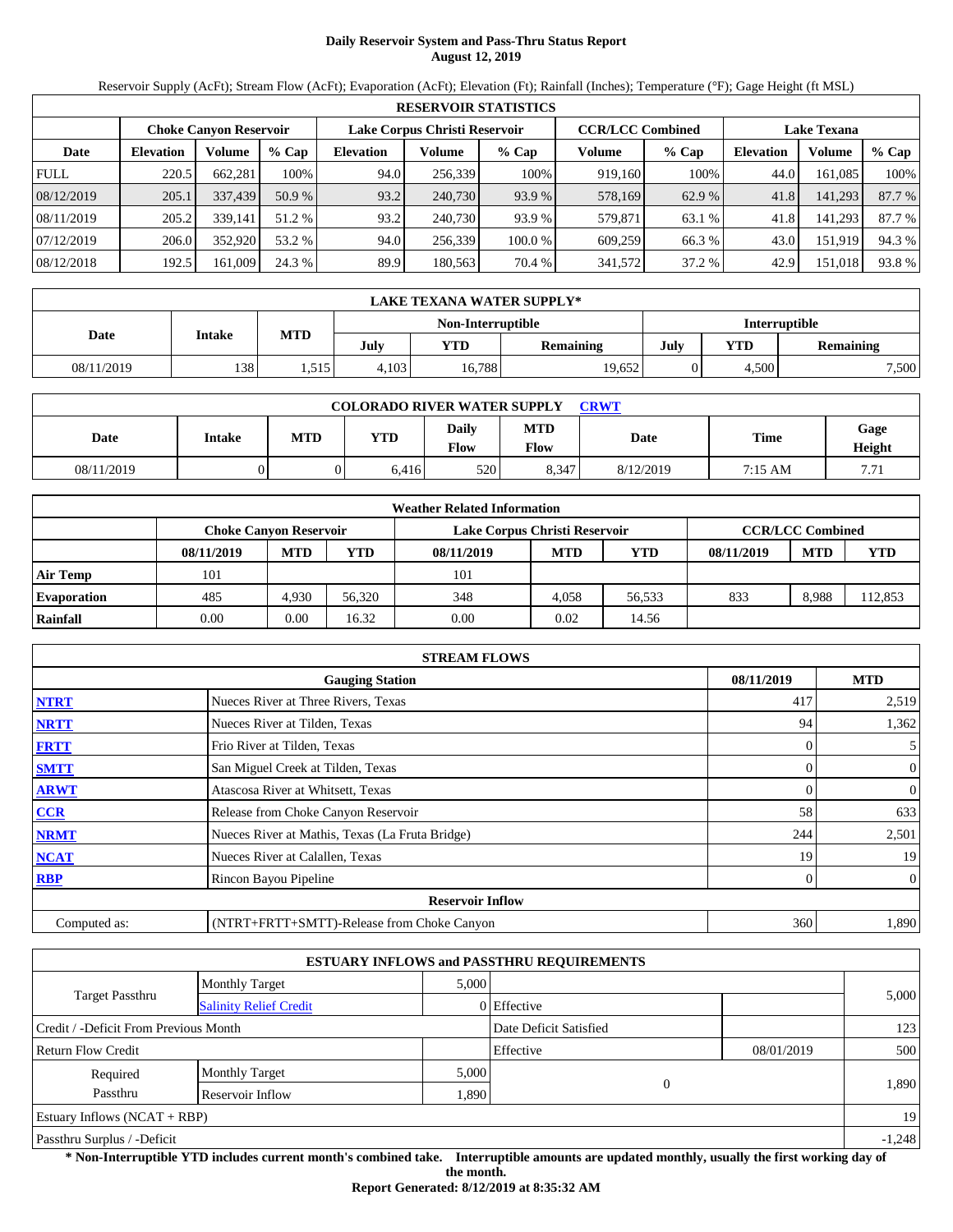# **Daily Reservoir System and Pass-Thru Status Report August 13, 2019**

Reservoir Supply (AcFt); Stream Flow (AcFt); Evaporation (AcFt); Elevation (Ft); Rainfall (Inches); Temperature (°F); Gage Height (ft MSL)

|             | <b>RESERVOIR STATISTICS</b> |         |         |                  |                               |         |                         |         |                    |         |        |  |
|-------------|-----------------------------|---------|---------|------------------|-------------------------------|---------|-------------------------|---------|--------------------|---------|--------|--|
|             | Choke Canvon Reservoir      |         |         |                  | Lake Corpus Christi Reservoir |         | <b>CCR/LCC Combined</b> |         | <b>Lake Texana</b> |         |        |  |
| Date        | <b>Elevation</b>            | Volume  | $%$ Cap | <b>Elevation</b> | Volume                        | $%$ Cap | Volume                  | $%$ Cap | <b>Elevation</b>   | Volume  | % Cap  |  |
| <b>FULL</b> | 220.5                       | 662,281 | 100%    | 94.0             | 256,339                       | 100%    | 919.160                 | 100%    | 44.0               | 161,085 | 100%   |  |
| 08/13/2019  | 205.1                       | 337,439 | 50.9%   | 93.1             | 238,806                       | 93.2 %  | 576,245                 | 62.7 %  | 41.7               | 140,426 | 87.2 % |  |
| 08/12/2019  | 205.1                       | 337,439 | 50.9%   | 93.2             | 240.730                       | 93.9 %  | 578,169                 | 62.9 %  | 41.8               | 141,293 | 87.7 % |  |
| 07/13/2019  | 205.9                       | 351,181 | 53.0 %  | 93.9             | 254,368                       | 99.2 %  | 605.549                 | 65.9 %  | 43.0               | 151,919 | 94.3 % |  |
| 08/13/2018  | 192.5                       | 161,009 | 24.3 %  | 89.9             | 180,563                       | 70.4 %  | 341,572                 | 37.2 %  | 42.8               | 150,120 | 93.2 % |  |

|            | LAKE TEXANA WATER SUPPLY* |            |       |                   |           |                      |            |                  |  |  |  |
|------------|---------------------------|------------|-------|-------------------|-----------|----------------------|------------|------------------|--|--|--|
|            | <b>Intake</b>             |            |       | Non-Interruptible |           | <b>Interruptible</b> |            |                  |  |  |  |
| Date       |                           | <b>MTD</b> | July  | YTD               | Remaining | July                 | <b>YTD</b> | <b>Remaining</b> |  |  |  |
| 08/12/2019 | 138                       | .653       | 4.103 | 16,788            | 19.652    |                      | 4.500      | 7,500            |  |  |  |

| <b>COLORADO RIVER WATER SUPPLY</b><br><b>CRWT</b> |        |            |       |                      |                    |           |             |                |  |  |
|---------------------------------------------------|--------|------------|-------|----------------------|--------------------|-----------|-------------|----------------|--|--|
| Date                                              | Intake | <b>MTD</b> | YTD   | <b>Daily</b><br>Flow | <b>MTD</b><br>Flow | Date      | <b>Time</b> | Gage<br>Height |  |  |
| 08/12/2019                                        |        |            | 6.416 | 437                  | 8.784              | 8/13/2019 | 7:15 AM     | 7.59           |  |  |

|                    |                        |            |        | <b>Weather Related Information</b> |            |            |            |                         |         |
|--------------------|------------------------|------------|--------|------------------------------------|------------|------------|------------|-------------------------|---------|
|                    | Choke Canvon Reservoir |            |        | Lake Corpus Christi Reservoir      |            |            |            | <b>CCR/LCC Combined</b> |         |
|                    | 08/12/2019             | <b>MTD</b> | YTD    | 08/12/2019                         | <b>MTD</b> | <b>YTD</b> | 08/12/2019 | <b>MTD</b>              | YTD     |
| Air Temp           | 103                    |            |        | 101                                |            |            |            |                         |         |
| <b>Evaporation</b> | 495                    | 5.425      | 56.815 | 582                                | 4.640      | 57.115     | 1.077      | 10.065                  | 113,930 |
| Rainfall           | 0.00                   | 0.00       | 16.32  | 0.00                               | 0.02       | 14.56      |            |                         |         |

|              | <b>STREAM FLOWS</b>                             |            |                  |
|--------------|-------------------------------------------------|------------|------------------|
|              | <b>Gauging Station</b>                          | 08/12/2019 | <b>MTD</b>       |
| <b>NTRT</b>  | Nueces River at Three Rivers, Texas             | 171        | 2,689            |
| <b>NRTT</b>  | Nueces River at Tilden, Texas                   | 94         | 1,456            |
| <b>FRTT</b>  | Frio River at Tilden, Texas                     |            | 5 <sub>l</sub>   |
| <b>SMTT</b>  | San Miguel Creek at Tilden, Texas               |            | $\overline{0}$   |
| <b>ARWT</b>  | Atascosa River at Whitsett, Texas               |            | 0                |
| CCR          | Release from Choke Canyon Reservoir             | 58         | 691              |
| <b>NRMT</b>  | Nueces River at Mathis, Texas (La Fruta Bridge) | 244        | 2,745            |
| <b>NCAT</b>  | Nueces River at Calallen, Texas                 | 16         | 35               |
| <b>RBP</b>   | Rincon Bayou Pipeline                           |            | $\boldsymbol{0}$ |
|              | <b>Reservoir Inflow</b>                         |            |                  |
| Computed as: | (NTRT+FRTT+SMTT)-Release from Choke Canyon      | 113        | 2,004            |

|                                       |                               |             | <b>ESTUARY INFLOWS and PASSTHRU REQUIREMENTS</b> |            |          |
|---------------------------------------|-------------------------------|-------------|--------------------------------------------------|------------|----------|
|                                       | <b>Monthly Target</b>         | 5,000       |                                                  |            |          |
| Target Passthru                       | <b>Salinity Relief Credit</b> | 0 Effective |                                                  | 5,000      |          |
| Credit / -Deficit From Previous Month |                               |             | Date Deficit Satisfied                           |            | 123      |
| <b>Return Flow Credit</b>             |                               |             | Effective                                        | 08/01/2019 | 500      |
| Required                              | <b>Monthly Target</b>         | 5,000       |                                                  |            |          |
| Passthru                              | Reservoir Inflow              | 2,004       |                                                  |            | 2,004    |
| Estuary Inflows $(NCAT + RBP)$        |                               |             |                                                  |            | 35       |
| Passthru Surplus / -Deficit           |                               |             |                                                  |            | $-1,346$ |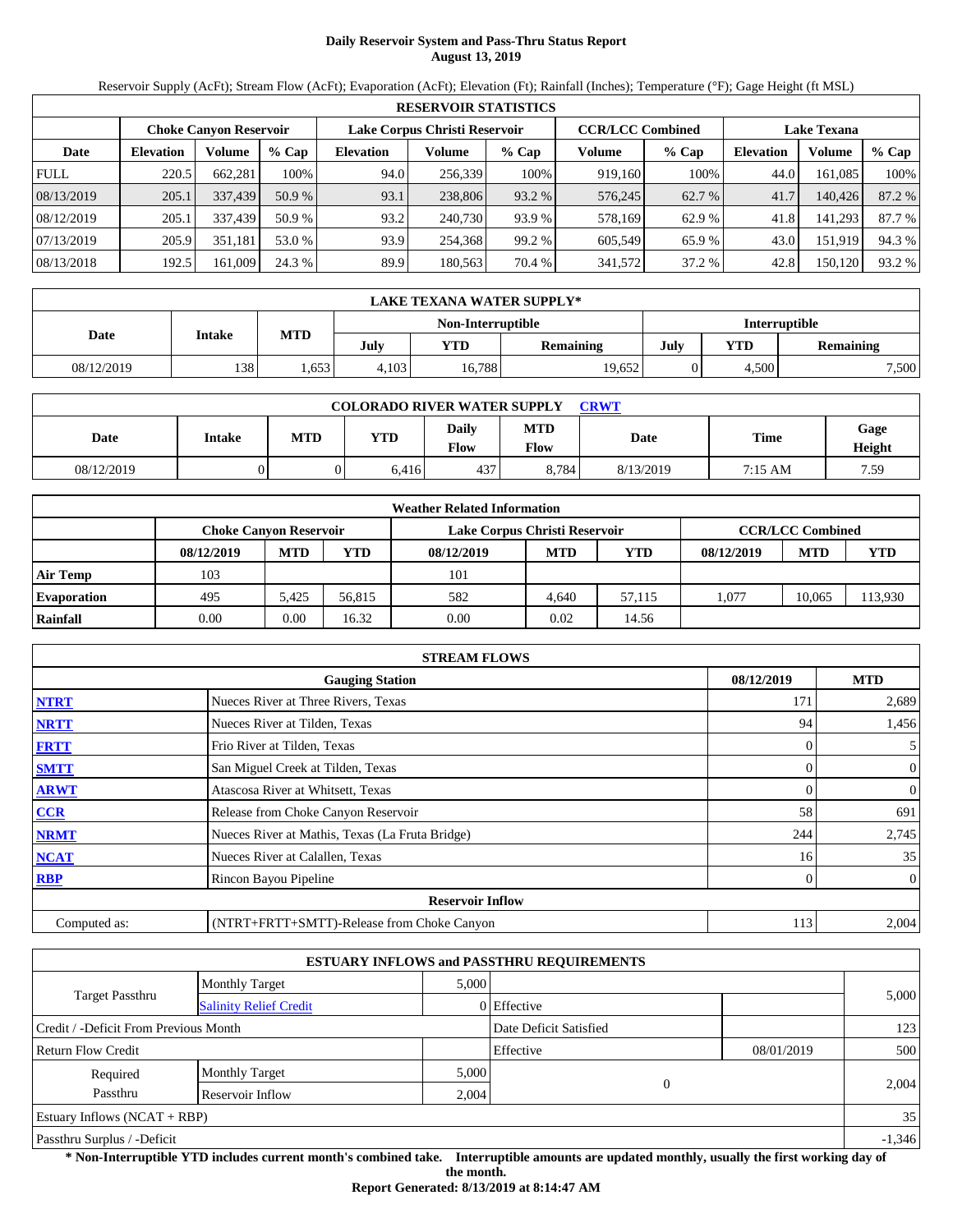# **Daily Reservoir System and Pass-Thru Status Report August 14, 2019**

Reservoir Supply (AcFt); Stream Flow (AcFt); Evaporation (AcFt); Elevation (Ft); Rainfall (Inches); Temperature (°F); Gage Height (ft MSL)

|             | <b>RESERVOIR STATISTICS</b> |         |         |                  |                               |         |                         |         |                    |         |        |  |
|-------------|-----------------------------|---------|---------|------------------|-------------------------------|---------|-------------------------|---------|--------------------|---------|--------|--|
|             | Choke Canvon Reservoir      |         |         |                  | Lake Corpus Christi Reservoir |         | <b>CCR/LCC Combined</b> |         | <b>Lake Texana</b> |         |        |  |
| Date        | <b>Elevation</b>            | Volume  | $%$ Cap | <b>Elevation</b> | Volume                        | $%$ Cap | Volume                  | $%$ Cap | Elevation          | Volume  | % Cap  |  |
| <b>FULL</b> | 220.5                       | 662,281 | 100%    | 94.0             | 256,339                       | 100%    | 919.160                 | 100%    | 44.0               | 161,085 | 100%   |  |
| 08/14/2019  | 205.1                       | 337,439 | 50.9%   | 93.1             | 238,806                       | 93.2 %  | 576,245                 | 62.7 %  | 41.7               | 140,426 | 87.2 % |  |
| 08/13/2019  | 205.1                       | 337,439 | 50.9%   | 93.1             | 238,806                       | 93.2 %  | 576,245                 | 62.7 %  | 41.7               | 140.426 | 87.2 % |  |
| 07/14/2019  | 205.9                       | 351,181 | 53.0 %  | 93.9             | 254,368                       | 99.2 %  | 605.549                 | 65.9 %  | 42.9               | 151,018 | 93.8%  |  |
| 08/14/2018  | 192.5                       | 161,009 | 24.3 %  | 89.8             | 178.868                       | 69.8%   | 339,877                 | 37.0 %  | 42.7               | 149,224 | 92.6 % |  |

|            | LAKE TEXANA WATER SUPPLY* |            |       |                   |           |                      |            |                  |  |  |  |
|------------|---------------------------|------------|-------|-------------------|-----------|----------------------|------------|------------------|--|--|--|
|            | <b>Intake</b>             |            |       | Non-Interruptible |           | <b>Interruptible</b> |            |                  |  |  |  |
| Date       |                           | <b>MTD</b> | July  | YTD               | Remaining | July                 | <b>YTD</b> | <b>Remaining</b> |  |  |  |
| 08/13/2019 | 138                       | 1,791      | 4.103 | 16.788            | 19.652    |                      | 4.500      | 7,500            |  |  |  |

| <b>COLORADO RIVER WATER SUPPLY</b><br><b>CRWT</b> |        |            |       |               |                    |           |         |                |  |  |
|---------------------------------------------------|--------|------------|-------|---------------|--------------------|-----------|---------|----------------|--|--|
| Date                                              | Intake | <b>MTD</b> | YTD   | Daily<br>Flow | <b>MTD</b><br>Flow | Date      | Time    | Gage<br>Height |  |  |
| 08/13/2019                                        |        |            | 6.416 | 353           | 9.137              | 8/14/2019 | 7:15 AM | 7.45           |  |  |

|                    |                               |            |        | <b>Weather Related Information</b> |            |            |            |                         |        |
|--------------------|-------------------------------|------------|--------|------------------------------------|------------|------------|------------|-------------------------|--------|
|                    | <b>Choke Canvon Reservoir</b> |            |        | Lake Corpus Christi Reservoir      |            |            |            | <b>CCR/LCC Combined</b> |        |
|                    | 08/13/2019                    | <b>MTD</b> | YTD    | 08/13/2019                         | <b>MTD</b> | <b>YTD</b> | 08/13/2019 | <b>MTD</b>              | YTD    |
| <b>Air Temp</b>    | 103                           |            |        | 101                                |            |            |            |                         |        |
| <b>Evaporation</b> | 505                           | 5.930      | 57.320 | 470                                | 5.110      | 57,585     | 975        | 1.040                   | 14,905 |
| Rainfall           | 0.00                          | 0.00       | 16.32  | 0.00                               | 0.02       | 14.56      |            |                         |        |

|              | <b>STREAM FLOWS</b>                             |            |                  |
|--------------|-------------------------------------------------|------------|------------------|
|              | <b>Gauging Station</b>                          | 08/13/2019 | <b>MTD</b>       |
| <b>NTRT</b>  | Nueces River at Three Rivers, Texas             | 208        | 2,898            |
| <b>NRTT</b>  | Nueces River at Tilden, Texas                   | 92         | 1,548            |
| <b>FRTT</b>  | Frio River at Tilden, Texas                     |            | 6                |
| <b>SMTT</b>  | San Miguel Creek at Tilden, Texas               |            | $\overline{0}$   |
| <b>ARWT</b>  | Atascosa River at Whitsett, Texas               |            | 0                |
| CCR          | Release from Choke Canyon Reservoir             | 58         | 748              |
| <b>NRMT</b>  | Nueces River at Mathis, Texas (La Fruta Bridge) | 244        | 2,989            |
| <b>NCAT</b>  | Nueces River at Calallen, Texas                 | 23         | 58               |
| <b>RBP</b>   | Rincon Bayou Pipeline                           |            | $\boldsymbol{0}$ |
|              | <b>Reservoir Inflow</b>                         |            |                  |
| Computed as: | (NTRT+FRTT+SMTT)-Release from Choke Canyon      | 151        | 2,155            |

|                                                  |                       |       | <b>ESTUARY INFLOWS and PASSTHRU REQUIREMENTS</b> |            |          |
|--------------------------------------------------|-----------------------|-------|--------------------------------------------------|------------|----------|
|                                                  | <b>Monthly Target</b> | 5,000 |                                                  |            |          |
| Target Passthru<br><b>Salinity Relief Credit</b> |                       |       | 0 Effective                                      |            | 5,000    |
| Credit / -Deficit From Previous Month            |                       |       | Date Deficit Satisfied                           |            | 123      |
| <b>Return Flow Credit</b>                        |                       |       | Effective                                        | 08/01/2019 | 500      |
| Required                                         | <b>Monthly Target</b> | 5,000 |                                                  |            |          |
| Passthru                                         | Reservoir Inflow      | 2,155 | $\overline{0}$                                   |            | 2,155    |
| Estuary Inflows $(NCAT + RBP)$                   |                       |       |                                                  |            | 58       |
| Passthru Surplus / -Deficit                      |                       |       |                                                  |            | $-1,474$ |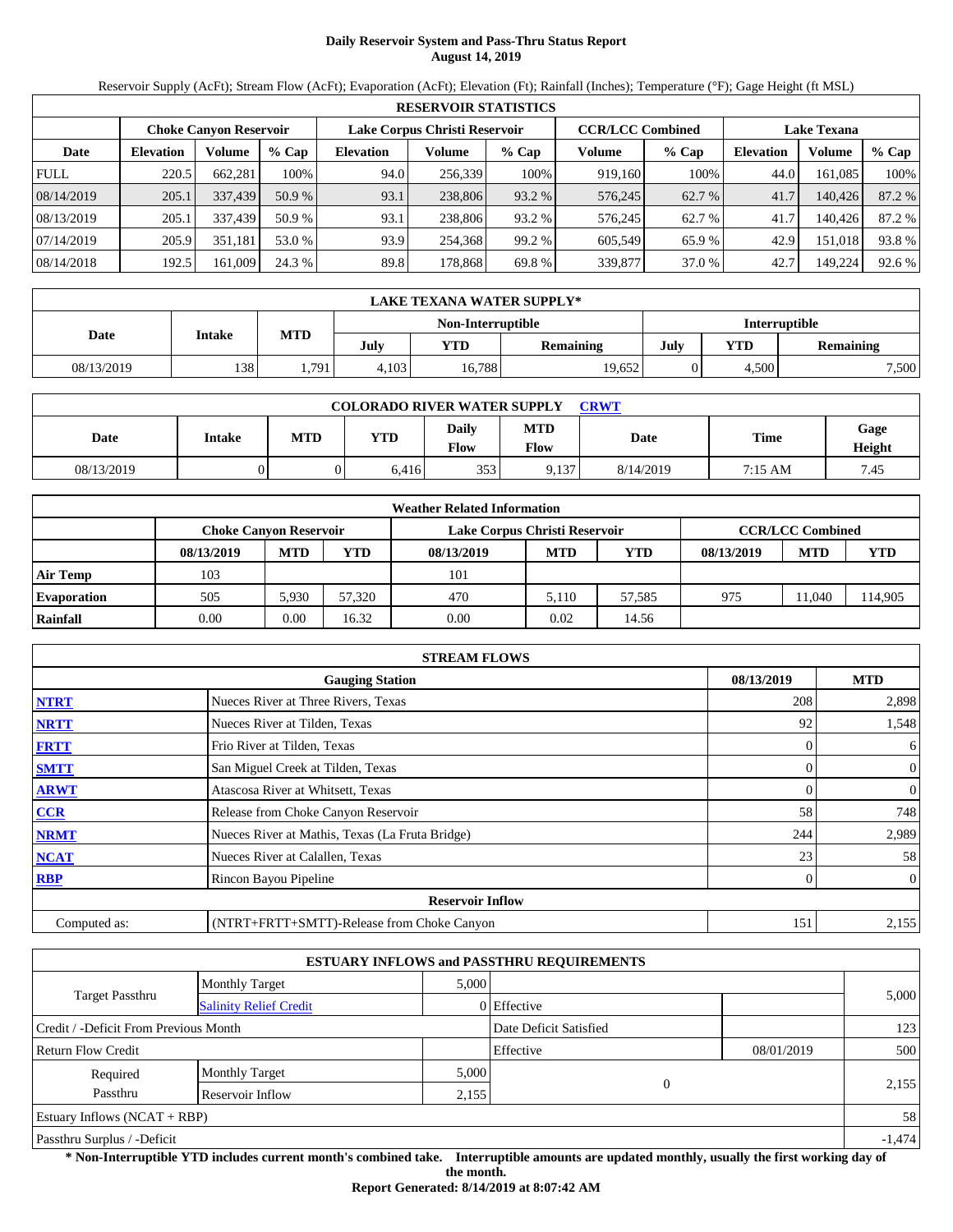# **Daily Reservoir System and Pass-Thru Status Report August 15, 2019**

Reservoir Supply (AcFt); Stream Flow (AcFt); Evaporation (AcFt); Elevation (Ft); Rainfall (Inches); Temperature (°F); Gage Height (ft MSL)

|             | <b>RESERVOIR STATISTICS</b>   |         |         |                  |                               |         |                         |         |                    |         |        |  |
|-------------|-------------------------------|---------|---------|------------------|-------------------------------|---------|-------------------------|---------|--------------------|---------|--------|--|
|             | <b>Choke Canyon Reservoir</b> |         |         |                  | Lake Corpus Christi Reservoir |         | <b>CCR/LCC Combined</b> |         | <b>Lake Texana</b> |         |        |  |
| Date        | <b>Elevation</b>              | Volume  | $%$ Cap | <b>Elevation</b> | Volume                        | $%$ Cap | Volume                  | $%$ Cap | <b>Elevation</b>   | Volume  | % Cap  |  |
| <b>FULL</b> | 220.5                         | 662,281 | 100%    | 94.0             | 256,339                       | 100%    | 919,160                 | 100%    | 44.0               | 161.085 | 100%   |  |
| 08/15/2019  | 205.1                         | 337,439 | 50.9%   | 93.1             | 238,806                       | 93.2 %  | 576,245                 | 62.7 %  | 41.6               | 139,562 | 86.6%  |  |
| 08/14/2019  | 205.1                         | 337.439 | 50.9 %  | 93.1             | 238,806                       | 93.2 %  | 576.245                 | 62.7 %  | 41.7               | 140.426 | 87.2 % |  |
| 07/15/2019  | 205.9                         | 351,181 | 53.0 %  | 93.9             | 254,368                       | 99.2 %  | 605.549                 | 65.9%   | 42.9               | 151,018 | 93.8%  |  |
| 08/15/2018  | 192.5                         | 161,009 | 24.3 %  | 89.8             | 178.868                       | 69.8 %  | 339,877                 | 37.0 %  | 42.7               | 149,224 | 92.6 % |  |

|            | LAKE TEXANA WATER SUPPLY* |            |       |                   |           |                      |            |                  |  |  |  |
|------------|---------------------------|------------|-------|-------------------|-----------|----------------------|------------|------------------|--|--|--|
|            |                           | <b>MTD</b> |       | Non-Interruptible |           | <b>Interruptible</b> |            |                  |  |  |  |
| Date       | <b>Intake</b>             |            | July  | YTD               | Remaining | July                 | <b>YTD</b> | <b>Remaining</b> |  |  |  |
| 08/14/2019 | 138                       | .928       | 4.103 | 16,788            | 19.652    |                      | 4.500      | 7,500            |  |  |  |

| <b>COLORADO RIVER WATER SUPPLY</b><br><b>CRWT</b> |        |            |       |                      |                    |           |             |                |  |  |
|---------------------------------------------------|--------|------------|-------|----------------------|--------------------|-----------|-------------|----------------|--|--|
| Date                                              | Intake | <b>MTD</b> | YTD   | <b>Daily</b><br>Flow | <b>MTD</b><br>Flow | Date      | <b>Time</b> | Gage<br>Height |  |  |
| 08/14/2019                                        |        |            | 6.416 | 282                  | 9.419              | 8/15/2019 | 7:15 AM     | 7.42           |  |  |

|                    |                        |            |        | <b>Weather Related Information</b> |            |            |            |                         |        |
|--------------------|------------------------|------------|--------|------------------------------------|------------|------------|------------|-------------------------|--------|
|                    | Choke Canvon Reservoir |            |        | Lake Corpus Christi Reservoir      |            |            |            | <b>CCR/LCC Combined</b> |        |
|                    | 08/14/2019             | <b>MTD</b> | YTD    | 08/14/2019                         | <b>MTD</b> | <b>YTD</b> | 08/14/2019 | <b>MTD</b>              | YTD    |
| Air Temp           | 101                    |            |        | 100                                |            |            |            |                         |        |
| <b>Evaporation</b> | 485                    | 6.415      | 57,805 | 302                                | 5.412      | 57.887     | 787        | 1.827                   | 15.692 |
| Rainfall           | 0.00                   | 0.00       | 16.32  | 0.00                               | 0.02       | 14.56      |            |                         |        |

|              | <b>STREAM FLOWS</b>                             |            |                  |
|--------------|-------------------------------------------------|------------|------------------|
|              | <b>Gauging Station</b>                          | 08/14/2019 | <b>MTD</b>       |
| <b>NTRT</b>  | Nueces River at Three Rivers, Texas             | 167        | 3,065            |
| <b>NRTT</b>  | Nueces River at Tilden, Texas                   | 89         | 1,637            |
| <b>FRTT</b>  | Frio River at Tilden, Texas                     | 0          | 6                |
| <b>SMTT</b>  | San Miguel Creek at Tilden, Texas               | 0          | $\boldsymbol{0}$ |
| <b>ARWT</b>  | Atascosa River at Whitsett, Texas               |            | 0                |
| <b>CCR</b>   | Release from Choke Canyon Reservoir             | 58         | 806              |
| <b>NRMT</b>  | Nueces River at Mathis, Texas (La Fruta Bridge) | 244        | 3,233            |
| <b>NCAT</b>  | Nueces River at Calallen, Texas                 |            | 79               |
| <b>RBP</b>   | Rincon Bayou Pipeline                           |            | $\overline{0}$   |
|              | <b>Reservoir Inflow</b>                         |            |                  |
| Computed as: | (NTRT+FRTT+SMTT)-Release from Choke Canyon      | 110        | 2,265            |

|                                                  |                       |       | <b>ESTUARY INFLOWS and PASSTHRU REQUIREMENTS</b> |            |          |
|--------------------------------------------------|-----------------------|-------|--------------------------------------------------|------------|----------|
|                                                  | <b>Monthly Target</b> | 5,000 |                                                  |            |          |
| Target Passthru<br><b>Salinity Relief Credit</b> |                       |       | 0 Effective                                      |            | 5,000    |
| Credit / -Deficit From Previous Month            |                       |       | Date Deficit Satisfied                           |            | 123      |
| <b>Return Flow Credit</b>                        |                       |       | Effective                                        | 08/01/2019 | 500      |
| Required                                         | <b>Monthly Target</b> | 5,000 |                                                  |            |          |
| Passthru                                         | Reservoir Inflow      | 2,265 | $\Omega$                                         |            | 2,265    |
| Estuary Inflows $(NCAT + RBP)$                   |                       |       |                                                  |            | 79       |
| Passthru Surplus / -Deficit                      |                       |       |                                                  |            | $-1,563$ |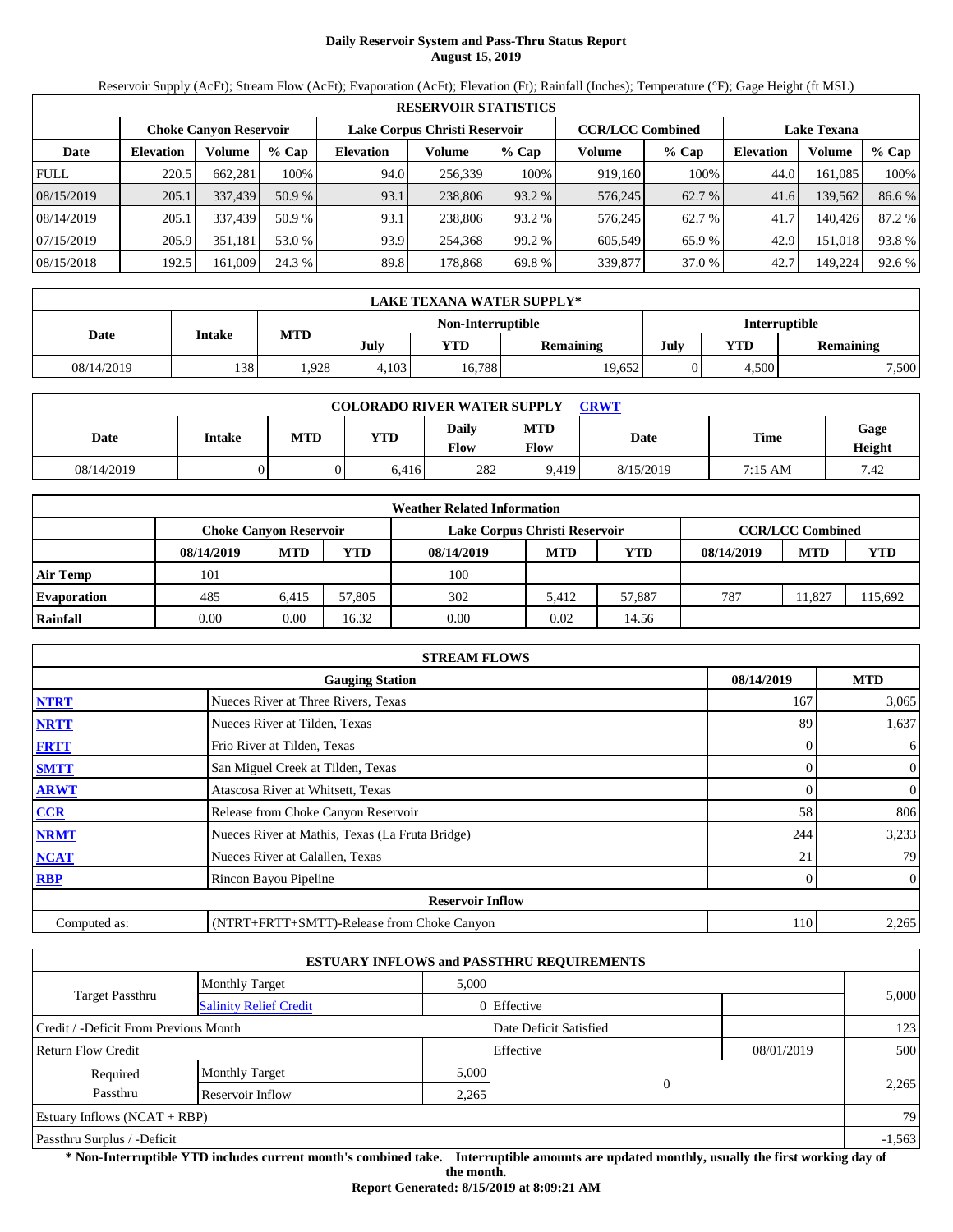# **Daily Reservoir System and Pass-Thru Status Report August 16, 2019**

Reservoir Supply (AcFt); Stream Flow (AcFt); Evaporation (AcFt); Elevation (Ft); Rainfall (Inches); Temperature (°F); Gage Height (ft MSL)

|             | <b>RESERVOIR STATISTICS</b> |                               |         |                  |                               |         |                         |         |                    |         |        |  |  |
|-------------|-----------------------------|-------------------------------|---------|------------------|-------------------------------|---------|-------------------------|---------|--------------------|---------|--------|--|--|
|             |                             | <b>Choke Canyon Reservoir</b> |         |                  | Lake Corpus Christi Reservoir |         | <b>CCR/LCC Combined</b> |         | <b>Lake Texana</b> |         |        |  |  |
| Date        | <b>Elevation</b>            | Volume                        | $%$ Cap | <b>Elevation</b> | Volume                        | $%$ Cap | Volume                  | $%$ Cap | <b>Elevation</b>   | Volume  | % Cap  |  |  |
| <b>FULL</b> | 220.5                       | 662.281                       | 100%    | 94.0             | 256,339                       | 100%    | 919,160                 | 100%    | 44.0               | 161.085 | 100%   |  |  |
| 08/16/2019  | 205.0                       | 335,741                       | 50.7 %  | 93.0             | 236,887                       | 92.4 %  | 572,628                 | 62.3 %  | 41.6               | 139,562 | 86.6%  |  |  |
| 08/15/2019  | 205.1                       | 337.439                       | 50.9 %  | 93.1             | 238,806                       | 93.2 %  | 576.245                 | 62.7 %  | 41.6               | 139.562 | 86.6 % |  |  |
| 07/16/2019  | 205.8                       | 349,447                       | 52.7 %  | 93.9             | 254,368                       | 99.2 %  | 603,815                 | 65.7 %  | 42.8               | 150.120 | 93.2 % |  |  |
| 08/16/2018  | 192.4                       | 159,918                       | 24.1 %  | 89.8             | 178,868                       | 69.8 %  | 338,786                 | 36.9 %  | 42.6               | 148,332 | 92.1 % |  |  |

|            | LAKE TEXANA WATER SUPPLY* |            |       |                   |           |                      |            |                  |  |  |  |
|------------|---------------------------|------------|-------|-------------------|-----------|----------------------|------------|------------------|--|--|--|
|            |                           | <b>MTD</b> |       | Non-Interruptible |           | <b>Interruptible</b> |            |                  |  |  |  |
| Date       | <b>Intake</b>             |            | July  | YTD               | Remaining | July                 | <b>YTD</b> | <b>Remaining</b> |  |  |  |
| 08/15/2019 | 138                       | 2.066      | 4.103 | 16.788            | 19.652    |                      | 4.500      | 7.500            |  |  |  |

| <b>COLORADO RIVER WATER SUPPLY</b><br><b>CRWT</b> |        |            |       |               |                    |           |         |                |  |  |
|---------------------------------------------------|--------|------------|-------|---------------|--------------------|-----------|---------|----------------|--|--|
| Date                                              | Intake | <b>MTD</b> | YTD   | Daily<br>Flow | <b>MTD</b><br>Flow | Date      | Time    | Gage<br>Height |  |  |
| 08/15/2019                                        |        |            | 6.416 | 286           | 9.705              | 8/16/2019 | 7:15 AM | 7.40           |  |  |

|                    |                        |            |        | <b>Weather Related Information</b> |            |            |            |                         |         |
|--------------------|------------------------|------------|--------|------------------------------------|------------|------------|------------|-------------------------|---------|
|                    | Choke Canvon Reservoir |            |        | Lake Corpus Christi Reservoir      |            |            |            | <b>CCR/LCC Combined</b> |         |
|                    | 08/15/2019             | <b>MTD</b> | YTD-   | 08/15/2019                         | <b>MTD</b> | <b>YTD</b> | 08/15/2019 | <b>MTD</b>              | YTD     |
| Air Temp           | 100                    |            |        | 101                                |            |            |            |                         |         |
| <b>Evaporation</b> | 474                    | 6.889      | 58,279 | 446                                | 5.858      | 58,333     | 920        | 12.747                  | 116.612 |
| Rainfall           | 0.00                   | 0.00       | 16.32  | 0.00                               | 0.02       | 14.56      |            |                         |         |

|              | <b>STREAM FLOWS</b>                             |            |                  |
|--------------|-------------------------------------------------|------------|------------------|
|              | <b>Gauging Station</b>                          | 08/15/2019 | <b>MTD</b>       |
| <b>NTRT</b>  | Nueces River at Three Rivers, Texas             | 238        | 3,303            |
| <b>NRTT</b>  | Nueces River at Tilden, Texas                   | 84         | 1,721            |
| <b>FRTT</b>  | Frio River at Tilden, Texas                     |            | 6                |
| <b>SMTT</b>  | San Miguel Creek at Tilden, Texas               |            | $\boldsymbol{0}$ |
| <b>ARWT</b>  | Atascosa River at Whitsett, Texas               |            | 0                |
| CCR          | Release from Choke Canyon Reservoir             | 58         | 863              |
| <b>NRMT</b>  | Nueces River at Mathis, Texas (La Fruta Bridge) | 244        | 3,478            |
| <b>NCAT</b>  | Nueces River at Calallen, Texas                 |            | 85               |
| <b>RBP</b>   | Rincon Bayou Pipeline                           |            | $\boldsymbol{0}$ |
|              | <b>Reservoir Inflow</b>                         |            |                  |
| Computed as: | (NTRT+FRTT+SMTT)-Release from Choke Canyon      | 181        | 2,446            |

|                                                  |                       |       | <b>ESTUARY INFLOWS and PASSTHRU REQUIREMENTS</b> |            |          |
|--------------------------------------------------|-----------------------|-------|--------------------------------------------------|------------|----------|
|                                                  | <b>Monthly Target</b> | 5,000 |                                                  |            |          |
| Target Passthru<br><b>Salinity Relief Credit</b> |                       |       | 0 Effective                                      |            | 5,000    |
| Credit / -Deficit From Previous Month            |                       |       | Date Deficit Satisfied                           |            | 123      |
| <b>Return Flow Credit</b>                        |                       |       | Effective                                        | 08/01/2019 | 500      |
| Required                                         | <b>Monthly Target</b> | 5,000 |                                                  |            |          |
| Passthru                                         | Reservoir Inflow      | 2,446 | $\Omega$                                         |            | 2,446    |
| Estuary Inflows $(NCAT + RBP)$                   |                       |       |                                                  |            | 85       |
| Passthru Surplus / -Deficit                      |                       |       |                                                  |            | $-1,738$ |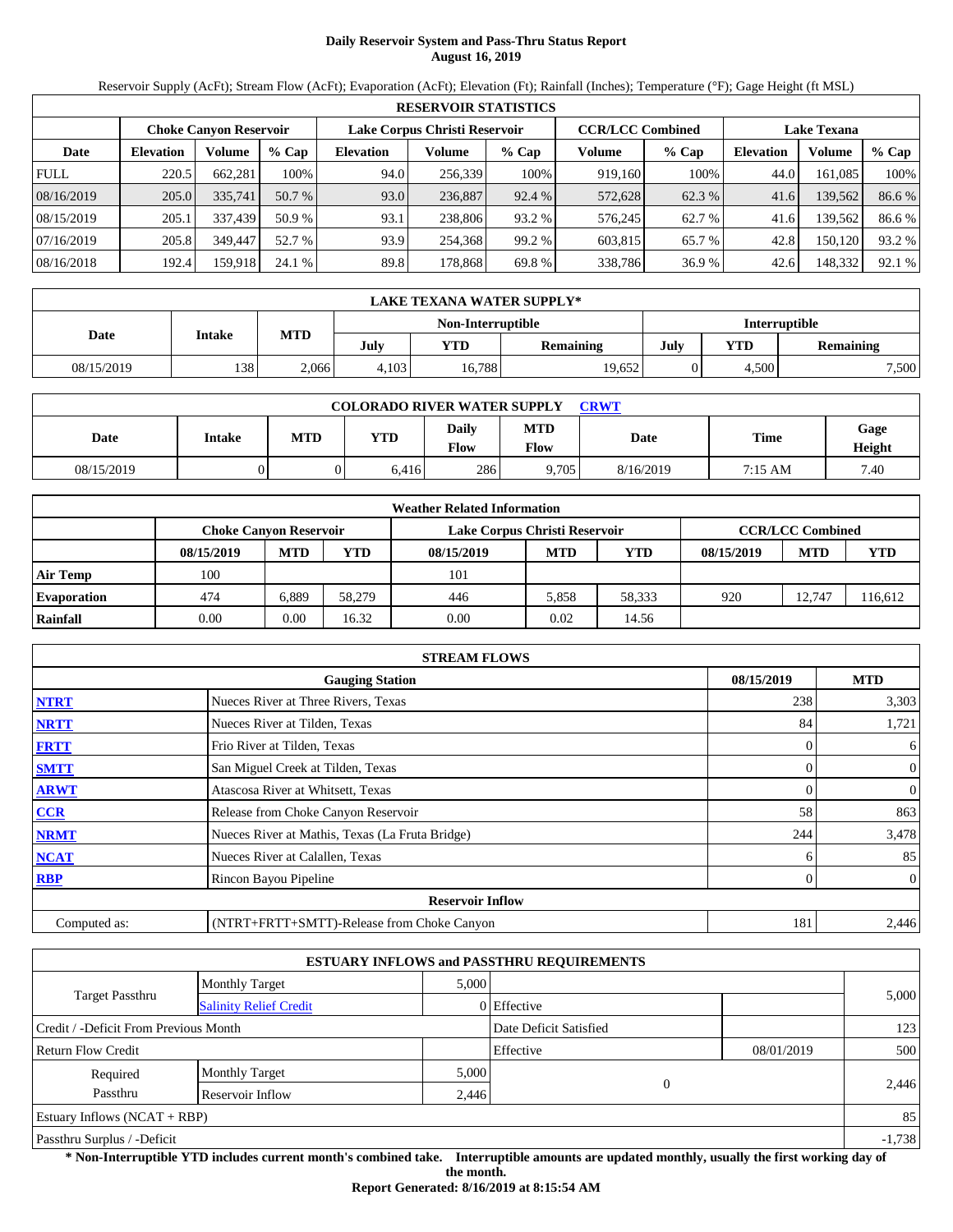# **Daily Reservoir System and Pass-Thru Status Report August 17, 2019**

Reservoir Supply (AcFt); Stream Flow (AcFt); Evaporation (AcFt); Elevation (Ft); Rainfall (Inches); Temperature (°F); Gage Height (ft MSL)

|             | <b>RESERVOIR STATISTICS</b> |                               |         |                               |         |         |                         |         |                    |         |        |  |
|-------------|-----------------------------|-------------------------------|---------|-------------------------------|---------|---------|-------------------------|---------|--------------------|---------|--------|--|
|             |                             | <b>Choke Canyon Reservoir</b> |         | Lake Corpus Christi Reservoir |         |         | <b>CCR/LCC Combined</b> |         | <b>Lake Texana</b> |         |        |  |
| Date        | <b>Elevation</b>            | Volume                        | $%$ Cap | <b>Elevation</b>              | Volume  | $%$ Cap | Volume                  | $%$ Cap | <b>Elevation</b>   | Volume  | % Cap  |  |
| <b>FULL</b> | 220.5                       | 662,281                       | 100%    | 94.0                          | 256,339 | 100%    | 919,160                 | 100%    | 44.0               | 161.085 | 100%   |  |
| 08/17/2019  | 204.9                       | 335,741                       | 50.7 %  | 93.0                          | 236.887 | 92.4 %  | 572,628                 | 62.3 %  | 41.5               | 139,562 | 86.6%  |  |
| 08/16/2019  | 205.0                       | 335,741                       | 50.7 %  | 93.0                          | 236.887 | 92.4 %  | 572,628                 | 62.3 %  | 41.6               | 139.562 | 86.6 % |  |
| 07/17/2019  | 205.8                       | 349,447                       | 52.7 %  | 93.8                          | 252,402 | 98.5 %  | 601,849                 | 65.5 %  | 42.8               | 150,120 | 93.2 % |  |
| 08/17/2018  | 192.4                       | 159.918                       | 24.1 %  | 89.7                          | 177,182 | 69.1 %  | 337,100                 | 36.7 %  | 42.6               | 148,332 | 92.1 % |  |

|            | LAKE TEXANA WATER SUPPLY* |            |                   |        |           |      |                      |                  |  |  |
|------------|---------------------------|------------|-------------------|--------|-----------|------|----------------------|------------------|--|--|
|            | Intake                    |            | Non-Interruptible |        |           |      | <b>Interruptible</b> |                  |  |  |
| Date       |                           | <b>MTD</b> | July              | YTD    | Remaining | July | <b>YTD</b>           | <b>Remaining</b> |  |  |
| 08/16/2019 | 138                       | 2,204      | 4.103             | 16,788 | 19,652    |      | 4.500                | 7,500            |  |  |

| <b>COLORADO RIVER WATER SUPPLY</b><br>CRWT |               |            |       |                      |                    |           |             |                |  |  |
|--------------------------------------------|---------------|------------|-------|----------------------|--------------------|-----------|-------------|----------------|--|--|
| <b>Date</b>                                | <b>Intake</b> | <b>MTD</b> | YTD   | Daily<br><b>Flow</b> | <b>MTD</b><br>Flow | Date      | <b>Time</b> | Gage<br>Height |  |  |
| 08/16/2019                                 |               |            | 6.416 | 276                  | 9.981              | 8/17/2019 | 7:15 AM     | 7.37           |  |  |

|                    |                               |            |        | <b>Weather Related Information</b> |            |            |            |                         |        |
|--------------------|-------------------------------|------------|--------|------------------------------------|------------|------------|------------|-------------------------|--------|
|                    | <b>Choke Canvon Reservoir</b> |            |        | Lake Corpus Christi Reservoir      |            |            |            | <b>CCR/LCC Combined</b> |        |
|                    | 08/16/2019                    | <b>MTD</b> | YTD    | 08/16/2019                         | <b>MTD</b> | <b>YTD</b> | 08/16/2019 | <b>MTD</b>              | YTD    |
| <b>Air Temp</b>    | 102                           |            |        | 100                                |            |            |            |                         |        |
| <b>Evaporation</b> | 435                           | 7,324      | 58.714 | 424                                | 6.282      | 58.757     | 859        | 13.606                  | 17,471 |
| Rainfall           | 0.00                          | 0.00       | 16.32  | 0.00                               | 0.02       | 14.56      |            |                         |        |

|              | <b>STREAM FLOWS</b>                             |            |                  |
|--------------|-------------------------------------------------|------------|------------------|
|              | <b>Gauging Station</b>                          | 08/16/2019 | <b>MTD</b>       |
| <b>NTRT</b>  | Nueces River at Three Rivers, Texas             | 163        | 3,467            |
| <b>NRTT</b>  | Nueces River at Tilden, Texas                   | 87         | 1,808            |
| <b>FRTT</b>  | Frio River at Tilden, Texas                     |            | 7 <sup>1</sup>   |
| <b>SMTT</b>  | San Miguel Creek at Tilden, Texas               |            | $\overline{0}$   |
| <b>ARWT</b>  | Atascosa River at Whitsett, Texas               |            | 0                |
| CCR          | Release from Choke Canyon Reservoir             | 58         | 921              |
| <b>NRMT</b>  | Nueces River at Mathis, Texas (La Fruta Bridge) | 244        | 3,722            |
| <b>NCAT</b>  | Nueces River at Calallen, Texas                 |            | 90               |
| <b>RBP</b>   | Rincon Bayou Pipeline                           |            | $\boldsymbol{0}$ |
|              | <b>Reservoir Inflow</b>                         |            |                  |
| Computed as: | (NTRT+FRTT+SMTT)-Release from Choke Canyon      | 106        | 2,553            |

|                                       |                               |       | <b>ESTUARY INFLOWS and PASSTHRU REQUIREMENTS</b> |            |          |
|---------------------------------------|-------------------------------|-------|--------------------------------------------------|------------|----------|
|                                       | <b>Monthly Target</b>         | 5,000 |                                                  |            |          |
| <b>Target Passthru</b>                | <b>Salinity Relief Credit</b> |       | 0 Effective                                      |            | 5,000    |
| Credit / -Deficit From Previous Month |                               |       | Date Deficit Satisfied                           |            | 123      |
| <b>Return Flow Credit</b>             |                               |       | Effective                                        | 08/01/2019 | 500      |
| Required                              | <b>Monthly Target</b>         | 5,000 |                                                  |            |          |
| Passthru                              | Reservoir Inflow              | 2,553 | $\Omega$                                         |            | 2,553    |
| Estuary Inflows $(NCAT + RBP)$        |                               |       |                                                  |            | 90       |
| Passthru Surplus / -Deficit           |                               |       |                                                  |            | $-1,840$ |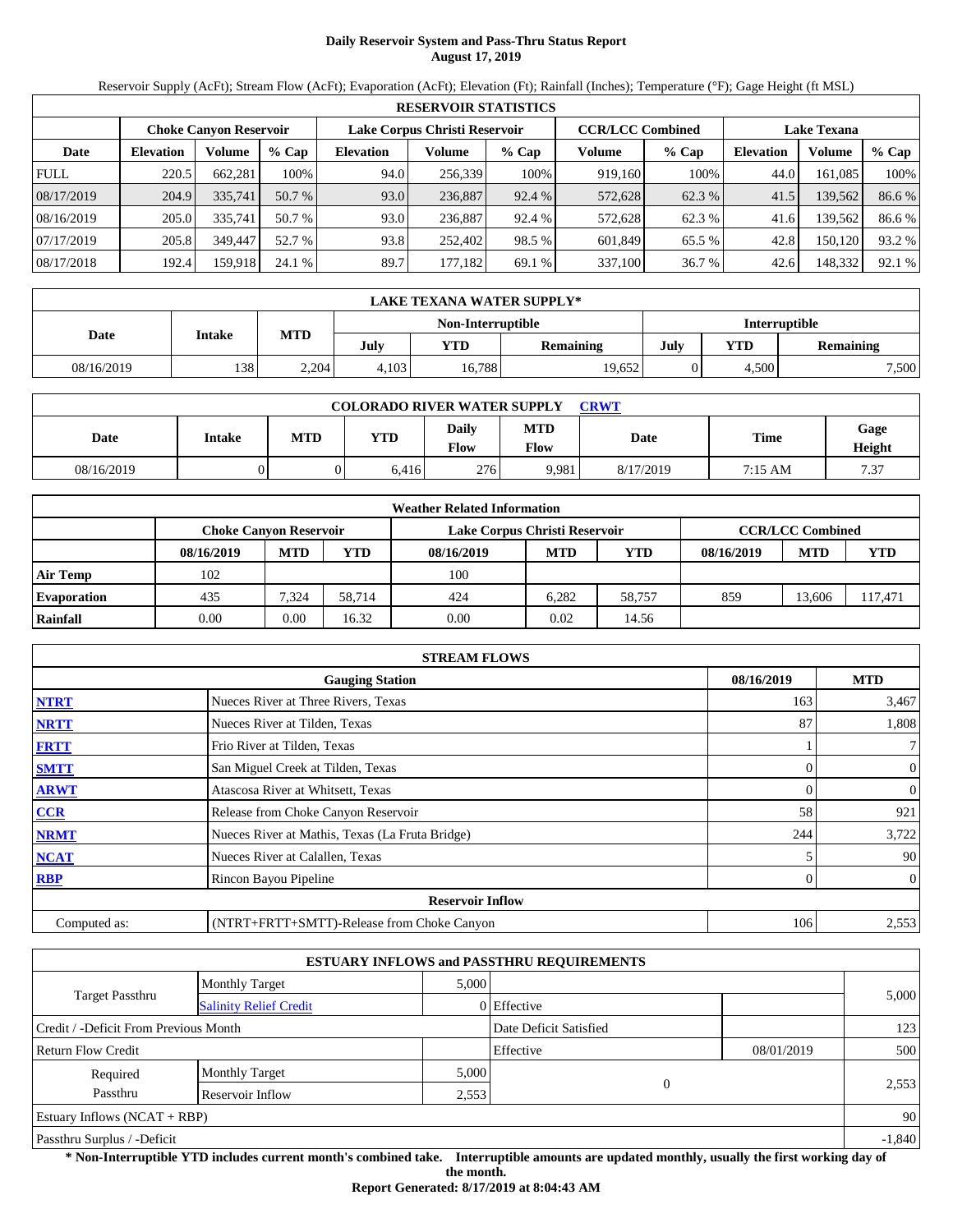# **Daily Reservoir System and Pass-Thru Status Report August 18, 2019**

Reservoir Supply (AcFt); Stream Flow (AcFt); Evaporation (AcFt); Elevation (Ft); Rainfall (Inches); Temperature (°F); Gage Height (ft MSL)

|             | <b>RESERVOIR STATISTICS</b> |          |         |                  |                               |         |                         |         |                    |         |        |  |
|-------------|-----------------------------|----------|---------|------------------|-------------------------------|---------|-------------------------|---------|--------------------|---------|--------|--|
|             | Choke Canvon Reservoir      |          |         |                  | Lake Corpus Christi Reservoir |         | <b>CCR/LCC Combined</b> |         | <b>Lake Texana</b> |         |        |  |
| Date        | <b>Elevation</b>            | Volume   | $%$ Cap | <b>Elevation</b> | Volume                        | $%$ Cap | Volume                  | $%$ Cap | <b>Elevation</b>   | Volume  | % Cap  |  |
| <b>FULL</b> | 220.5                       | 662,281  | 100%    | 94.0             | 256,339                       | 100%    | 919.160                 | 100%    | 44.0               | 161,085 | 100%   |  |
| 08/18/2019  | 204.9                       | 334,048  | 50.4 %  | 93.0             | 236,887                       | 92.4 %  | 570,935                 | 62.1 %  | 41.5               | 138,700 | 86.1 % |  |
| 08/17/2019  | 204.9                       | 335.741  | 50.7 %  | 93.0             | 236,887                       | 92.4 %  | 572,628                 | 62.3 %  | 41.6               | 139,562 | 86.6%  |  |
| 07/18/2019  | 205.7                       | 347,718  | 52.5 %  | 93.8             | 252,402                       | 98.5 %  | 600,120                 | 65.3 %  | 42.7               | 149.224 | 92.6 % |  |
| 08/18/2018  | 192.4                       | 159.9181 | 24.1%   | 89.7             | 177,182                       | 69.1 %  | 337,100                 | 36.7 %  | 42.5               | 147,442 | 91.5 % |  |

|            | LAKE TEXANA WATER SUPPLY* |            |       |                   |           |                      |            |                  |  |  |  |
|------------|---------------------------|------------|-------|-------------------|-----------|----------------------|------------|------------------|--|--|--|
|            | <b>Intake</b>             |            |       | Non-Interruptible |           | <b>Interruptible</b> |            |                  |  |  |  |
| Date       |                           | <b>MTD</b> | July  | YTD               | Remaining | July                 | <b>YTD</b> | <b>Remaining</b> |  |  |  |
| 08/17/2019 | 17<br>111                 | 2,321      | 4.103 | 16,788            | 19.652    |                      | 4.500      | 7,500            |  |  |  |

| <b>COLORADO RIVER WATER SUPPLY</b><br><b>CRWT</b> |        |     |            |                      |                           |           |             |                |  |  |
|---------------------------------------------------|--------|-----|------------|----------------------|---------------------------|-----------|-------------|----------------|--|--|
| Date                                              | Intake | MTD | <b>YTD</b> | <b>Daily</b><br>Flow | <b>MTD</b><br><b>Flow</b> | Date      | <b>Time</b> | Gage<br>Height |  |  |
| 08/17/2019                                        |        |     | 6.416      | 250                  | 10.231                    | 8/18/2019 | 7:15 AM     | 7.33           |  |  |

|                    |                               |            |        | <b>Weather Related Information</b> |            |            |            |                         |         |
|--------------------|-------------------------------|------------|--------|------------------------------------|------------|------------|------------|-------------------------|---------|
|                    | <b>Choke Canvon Reservoir</b> |            |        | Lake Corpus Christi Reservoir      |            |            |            | <b>CCR/LCC Combined</b> |         |
|                    | 08/17/2019                    | <b>MTD</b> | YTD    | 08/17/2019                         | <b>MTD</b> | <b>YTD</b> | 08/17/2019 | <b>MTD</b>              | YTD     |
| <b>Air Temp</b>    | 101                           |            |        | 100                                |            |            |            |                         |         |
| <b>Evaporation</b> | 502                           | 7.826      | 59.216 | 446                                | 6.728      | 59.203     | 948        | 14,554                  | 118,419 |
| Rainfall           | 0.00                          | 0.00       | 16.32  | 0.00                               | 0.02       | 14.56      |            |                         |         |

|              | <b>STREAM FLOWS</b>                             |            |                  |
|--------------|-------------------------------------------------|------------|------------------|
|              | <b>Gauging Station</b>                          | 08/17/2019 | <b>MTD</b>       |
| <b>NTRT</b>  | Nueces River at Three Rivers, Texas             | 166        | 3,633            |
| <b>NRTT</b>  | Nueces River at Tilden, Texas                   | 76         | 1,884            |
| <b>FRTT</b>  | Frio River at Tilden, Texas                     |            | 8                |
| <b>SMTT</b>  | San Miguel Creek at Tilden, Texas               |            | $\overline{0}$   |
| <b>ARWT</b>  | Atascosa River at Whitsett, Texas               |            | 0                |
| CCR          | Release from Choke Canyon Reservoir             | 58         | 979              |
| <b>NRMT</b>  | Nueces River at Mathis, Texas (La Fruta Bridge) | 244        | 3,966            |
| <b>NCAT</b>  | Nueces River at Calallen, Texas                 |            | 95               |
| <b>RBP</b>   | Rincon Bayou Pipeline                           |            | $\boldsymbol{0}$ |
|              | <b>Reservoir Inflow</b>                         |            |                  |
| Computed as: | (NTRT+FRTT+SMTT)-Release from Choke Canyon      | 109        | 2,662            |

|                                       |                               |       | <b>ESTUARY INFLOWS and PASSTHRU REQUIREMENTS</b> |            |       |  |
|---------------------------------------|-------------------------------|-------|--------------------------------------------------|------------|-------|--|
|                                       | <b>Monthly Target</b>         | 5,000 |                                                  |            |       |  |
| <b>Target Passthru</b>                | <b>Salinity Relief Credit</b> |       | 0 Effective                                      |            | 5,000 |  |
| Credit / -Deficit From Previous Month |                               |       | Date Deficit Satisfied                           |            | 123   |  |
| <b>Return Flow Credit</b>             |                               |       | Effective                                        | 08/01/2019 | 500   |  |
| Required                              | <b>Monthly Target</b>         | 5,000 |                                                  |            |       |  |
| Passthru                              | Reservoir Inflow              | 2,662 | $\Omega$                                         |            | 2,662 |  |
| Estuary Inflows $(NCAT + RBP)$        |                               |       |                                                  |            | 95    |  |
| Passthru Surplus / -Deficit           |                               |       |                                                  | $-1,944$   |       |  |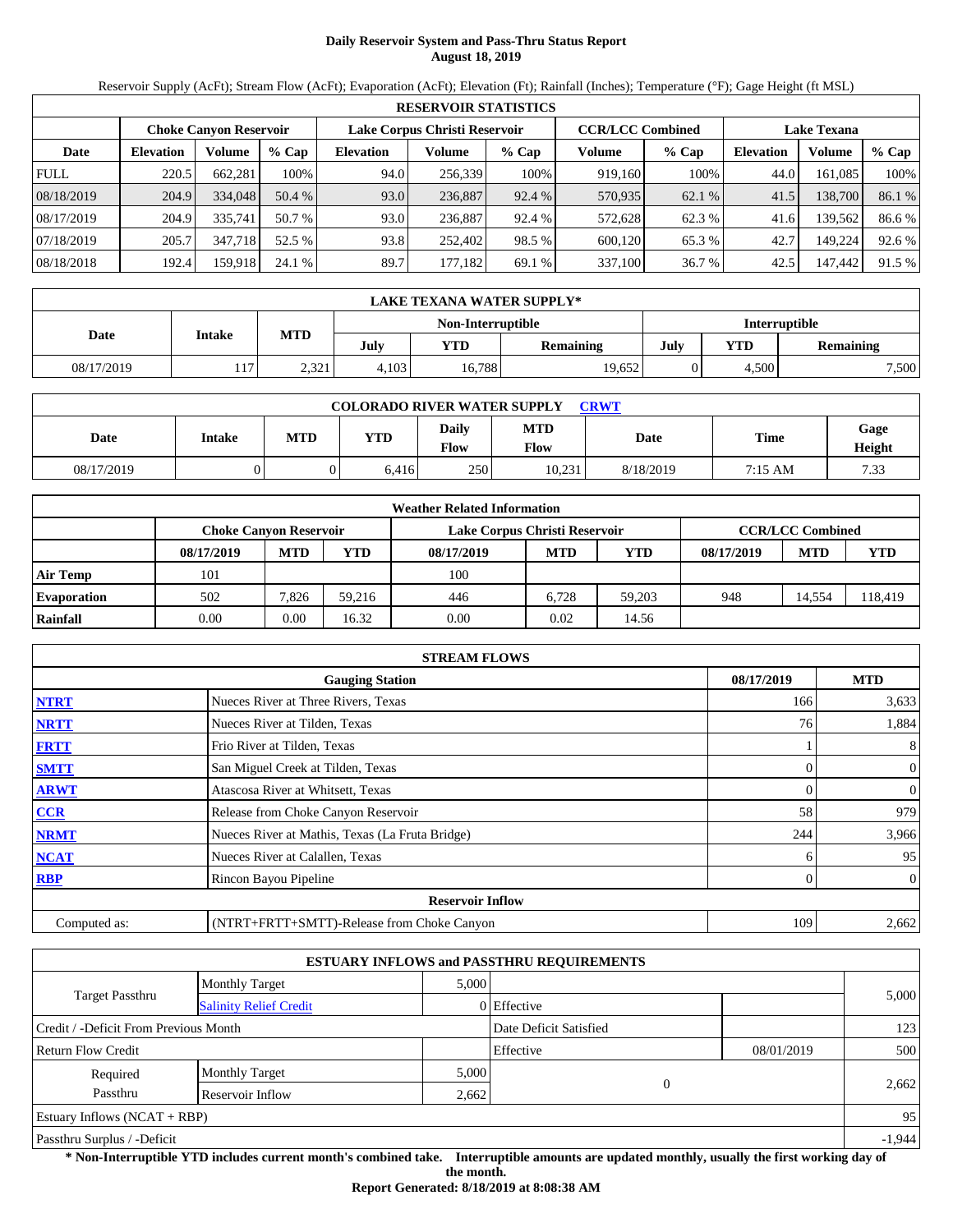# **Daily Reservoir System and Pass-Thru Status Report August 19, 2019**

Reservoir Supply (AcFt); Stream Flow (AcFt); Evaporation (AcFt); Elevation (Ft); Rainfall (Inches); Temperature (°F); Gage Height (ft MSL)

|             | <b>RESERVOIR STATISTICS</b> |                        |         |                               |         |         |                         |         |                    |         |        |  |
|-------------|-----------------------------|------------------------|---------|-------------------------------|---------|---------|-------------------------|---------|--------------------|---------|--------|--|
|             |                             | Choke Canvon Reservoir |         | Lake Corpus Christi Reservoir |         |         | <b>CCR/LCC Combined</b> |         | <b>Lake Texana</b> |         |        |  |
| Date        | <b>Elevation</b>            | Volume                 | $%$ Cap | <b>Elevation</b>              | Volume  | $%$ Cap | Volume                  | $%$ Cap | Elevation          | Volume  | % Cap  |  |
| <b>FULL</b> | 220.5                       | 662,281                | 100%    | 94.0                          | 256,339 | 100%    | 919.160                 | 100%    | 44.0               | 161.085 | 100%   |  |
| 08/19/2019  | 204.9                       | 334,048                | 50.4 %  | 92.9                          | 234,975 | 91.7 %  | 569,023                 | 61.9 %  | 41.5               | 138,700 | 86.1 % |  |
| 08/18/2019  | 204.9                       | 334,048                | 50.4 %  | 93.0                          | 236,887 | 92.4 %  | 570,935                 | 62.1 %  | 41.5               | 138,700 | 86.1 % |  |
| 07/19/2019  | 205.7                       | 347.718                | 52.5 %  | 93.8                          | 252.402 | 98.5 %  | 600,120                 | 65.3 %  | 42.7               | 149.224 | 92.6 % |  |
| 08/19/2018  | 192.3                       | 158.832                | 24.0 %  | 89.7                          | 177,182 | 69.1 %  | 336,014                 | 36.6 %  | 42.5               | 147.442 | 91.5 % |  |

|            | LAKE TEXANA WATER SUPPLY* |            |       |                   |           |                      |            |                  |  |  |  |
|------------|---------------------------|------------|-------|-------------------|-----------|----------------------|------------|------------------|--|--|--|
|            |                           | <b>MTD</b> |       | Non-Interruptible |           | <b>Interruptible</b> |            |                  |  |  |  |
| Date       | <b>Intake</b>             |            | July  | YTD               | Remaining | July                 | <b>YTD</b> | <b>Remaining</b> |  |  |  |
| 08/18/2019 | 138                       | 2.459      | 4.103 | 16,788            | 19.652    |                      | 4.500      | 7,500            |  |  |  |

| <b>COLORADO RIVER WATER SUPPLY</b><br>CRWT |        |            |            |                      |                           |           |             |                |  |  |
|--------------------------------------------|--------|------------|------------|----------------------|---------------------------|-----------|-------------|----------------|--|--|
| Date                                       | Intake | <b>MTD</b> | <b>YTD</b> | Daily<br><b>Flow</b> | <b>MTD</b><br><b>Flow</b> | Date      | <b>Time</b> | Gage<br>Height |  |  |
| 08/18/2019                                 |        |            | 6.416      | 280                  | 10.511                    | 8/19/2019 | 7:15 AM     | 7.83           |  |  |

|                    |                               |            |        | <b>Weather Related Information</b> |            |            |            |                         |         |
|--------------------|-------------------------------|------------|--------|------------------------------------|------------|------------|------------|-------------------------|---------|
|                    | <b>Choke Canvon Reservoir</b> |            |        | Lake Corpus Christi Reservoir      |            |            |            | <b>CCR/LCC Combined</b> |         |
|                    | 08/18/2019                    | <b>MTD</b> | YTD    | 08/18/2019                         | <b>MTD</b> | <b>YTD</b> | 08/18/2019 | <b>MTD</b>              | YTD     |
| <b>Air Temp</b>    | 102                           |            |        | 101                                |            |            |            |                         |         |
| <b>Evaporation</b> | 463                           | 8.289      | 59.679 | 400                                | 7.128      | 59.603     | 863        | 15.417                  | 119.282 |
| Rainfall           | 0.00                          | 0.00       | 16.32  | 0.00                               | 0.02       | 14.56      |            |                         |         |

|              | <b>STREAM FLOWS</b>                             |            |                  |
|--------------|-------------------------------------------------|------------|------------------|
|              | <b>Gauging Station</b>                          | 08/18/2019 | <b>MTD</b>       |
| <b>NTRT</b>  | Nueces River at Three Rivers, Texas             | 175        | 3,808            |
| <b>NRTT</b>  | Nueces River at Tilden, Texas                   | 61         | 1,945            |
| <b>FRTT</b>  | Frio River at Tilden, Texas                     |            | 8                |
| <b>SMTT</b>  | San Miguel Creek at Tilden, Texas               |            | $\overline{0}$   |
| <b>ARWT</b>  | Atascosa River at Whitsett, Texas               |            | 0                |
| CCR          | Release from Choke Canyon Reservoir             | 58         | 1,036            |
| <b>NRMT</b>  | Nueces River at Mathis, Texas (La Fruta Bridge) | 244        | 4,210            |
| <b>NCAT</b>  | Nueces River at Calallen, Texas                 |            | 96               |
| <b>RBP</b>   | Rincon Bayou Pipeline                           |            | $\boldsymbol{0}$ |
|              | <b>Reservoir Inflow</b>                         |            |                  |
| Computed as: | (NTRT+FRTT+SMTT)-Release from Choke Canyon      | 118        | 2,780            |

|                                                  |                       |       | <b>ESTUARY INFLOWS and PASSTHRU REQUIREMENTS</b> |            |       |
|--------------------------------------------------|-----------------------|-------|--------------------------------------------------|------------|-------|
|                                                  | <b>Monthly Target</b> | 5,000 |                                                  |            |       |
| Target Passthru<br><b>Salinity Relief Credit</b> |                       |       | $0$ Effective                                    |            | 5,000 |
| Credit / -Deficit From Previous Month            |                       |       | Date Deficit Satisfied                           |            | 123   |
| <b>Return Flow Credit</b>                        |                       |       | Effective                                        | 08/01/2019 | 500   |
| Required                                         | <b>Monthly Target</b> | 5,000 |                                                  |            |       |
| Passthru                                         | Reservoir Inflow      | 2,780 | $\theta$                                         |            | 2,780 |
| Estuary Inflows $(NCAT + RBP)$                   |                       |       |                                                  |            | 96    |
| Passthru Surplus / -Deficit                      |                       |       |                                                  |            |       |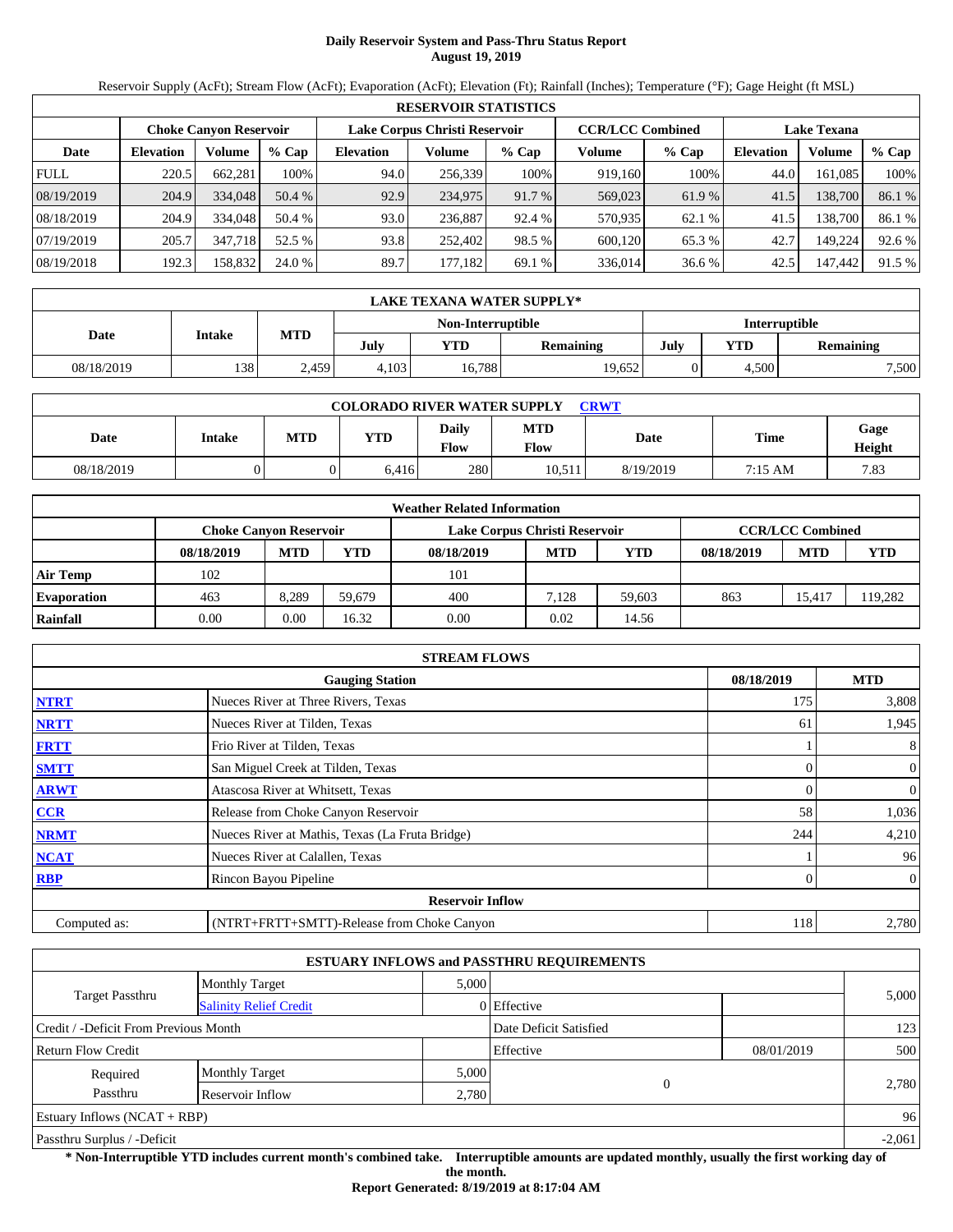# **Daily Reservoir System and Pass-Thru Status Report August 20, 2019**

Reservoir Supply (AcFt); Stream Flow (AcFt); Evaporation (AcFt); Elevation (Ft); Rainfall (Inches); Temperature (°F); Gage Height (ft MSL)

|             | <b>RESERVOIR STATISTICS</b> |                        |         |                               |         |         |                         |        |                    |         |        |  |
|-------------|-----------------------------|------------------------|---------|-------------------------------|---------|---------|-------------------------|--------|--------------------|---------|--------|--|
|             |                             | Choke Canvon Reservoir |         | Lake Corpus Christi Reservoir |         |         | <b>CCR/LCC Combined</b> |        | <b>Lake Texana</b> |         |        |  |
| Date        | <b>Elevation</b>            | Volume                 | $%$ Cap | <b>Elevation</b>              | Volume  | $%$ Cap | Volume                  | % Cap  | <b>Elevation</b>   | Volume  | % Cap  |  |
| <b>FULL</b> | 220.5                       | 662,281                | 100%    | 94.0                          | 256.339 | 100%    | 919,160                 | 100%   | 44.0               | 161,085 | 100%   |  |
| 08/20/2019  | 204.9                       | 334,048                | 50.4 %  | 92.9                          | 234,975 | 91.7 %  | 569,023                 | 61.9 % | 41.4               | 137,841 | 85.6 % |  |
| 08/19/2019  | 204.9                       | 334,048                | 50.4 %  | 92.9                          | 234,975 | 91.7 %  | 569,023                 | 61.9%  | 41.5               | 138,700 | 86.1 % |  |
| 07/20/2019  | 205.7                       | 347.718                | 52.5 %  | 93.8                          | 252,402 | 98.5 %  | 600,120                 | 65.3 % | 42.6               | 148.332 | 92.1 % |  |
| 08/20/2018  | 192.3                       | 158,832                | 24.0 %  | 89.6                          | 175.504 | 68.5 %  | 334,336                 | 36.4 % | 42.4               | 146,555 | 91.0 % |  |

|            | LAKE TEXANA WATER SUPPLY* |            |       |                   |           |                      |            |                  |  |  |  |
|------------|---------------------------|------------|-------|-------------------|-----------|----------------------|------------|------------------|--|--|--|
|            |                           |            |       | Non-Interruptible |           | <b>Interruptible</b> |            |                  |  |  |  |
| Date       | <b>Intake</b>             | <b>MTD</b> | July  | YTD               | Remaining | July                 | <b>YTD</b> | <b>Remaining</b> |  |  |  |
| 08/19/2019 | 138                       | 2,597      | 4.103 | 16,788            | 19.652    |                      | 4.500      | 7,500            |  |  |  |

| <b>COLORADO RIVER WATER SUPPLY</b><br><b>CRWT</b> |        |     |            |                      |                    |           |             |                |  |  |
|---------------------------------------------------|--------|-----|------------|----------------------|--------------------|-----------|-------------|----------------|--|--|
| Date                                              | Intake | MTD | <b>YTD</b> | <b>Daily</b><br>Flow | <b>MTD</b><br>Flow | Date      | <b>Time</b> | Gage<br>Height |  |  |
| 08/19/2019                                        |        |     | 6.416      | 556                  | 1.066              | 8/20/2019 | 7:15 AM     | 7.80           |  |  |

|                    |                               |            |        | <b>Weather Related Information</b> |            |            |            |                         |        |
|--------------------|-------------------------------|------------|--------|------------------------------------|------------|------------|------------|-------------------------|--------|
|                    | <b>Choke Canvon Reservoir</b> |            |        | Lake Corpus Christi Reservoir      |            |            |            | <b>CCR/LCC Combined</b> |        |
|                    | 08/19/2019                    | <b>MTD</b> | YTD    | 08/19/2019                         | <b>MTD</b> | <b>YTD</b> | 08/19/2019 | <b>MTD</b>              | YTD    |
| <b>Air Temp</b>    | 100                           |            |        | 98                                 |            |            |            |                         |        |
| <b>Evaporation</b> | 463                           | 8.752      | 60.142 | 412                                | 7.540      | 60.015     | 875        | 16.292                  | 20,157 |
| Rainfall           | 0.00                          | 0.00       | 16.32  | 0.00                               | 0.02       | 14.56      |            |                         |        |

|              | <b>STREAM FLOWS</b>                             |            |                  |
|--------------|-------------------------------------------------|------------|------------------|
|              | <b>Gauging Station</b>                          | 08/19/2019 | <b>MTD</b>       |
| <b>NTRT</b>  | Nueces River at Three Rivers, Texas             | 161        | 3,969            |
| <b>NRTT</b>  | Nueces River at Tilden, Texas                   | 55         | 2,000            |
| <b>FRTT</b>  | Frio River at Tilden, Texas                     |            | 9 <sub>1</sub>   |
| <b>SMTT</b>  | San Miguel Creek at Tilden, Texas               |            | $\boldsymbol{0}$ |
| <b>ARWT</b>  | Atascosa River at Whitsett, Texas               |            | 0                |
| CCR          | Release from Choke Canyon Reservoir             | 58         | 1,094            |
| <b>NRMT</b>  | Nueces River at Mathis, Texas (La Fruta Bridge) | 242        | 4,452            |
| <b>NCAT</b>  | Nueces River at Calallen, Texas                 |            | 101              |
| <b>RBP</b>   | Rincon Bayou Pipeline                           |            | $\boldsymbol{0}$ |
|              | <b>Reservoir Inflow</b>                         |            |                  |
| Computed as: | (NTRT+FRTT+SMTT)-Release from Choke Canyon      | 104        | 2,884            |

|                                                  |                       |       | <b>ESTUARY INFLOWS and PASSTHRU REQUIREMENTS</b> |            |       |
|--------------------------------------------------|-----------------------|-------|--------------------------------------------------|------------|-------|
|                                                  | <b>Monthly Target</b> | 5,000 |                                                  |            |       |
| Target Passthru<br><b>Salinity Relief Credit</b> |                       |       | 0 Effective                                      |            | 5,000 |
| Credit / -Deficit From Previous Month            |                       |       | Date Deficit Satisfied                           |            | 123   |
| <b>Return Flow Credit</b>                        |                       |       | Effective                                        | 08/01/2019 | 500   |
| Required                                         | <b>Monthly Target</b> | 5,000 |                                                  |            |       |
| Passthru                                         | Reservoir Inflow      | 2,884 |                                                  |            | 2,884 |
| Estuary Inflows $(NCAT + RBP)$                   |                       |       |                                                  |            | 101   |
| Passthru Surplus / -Deficit                      |                       |       |                                                  | $-2,161$   |       |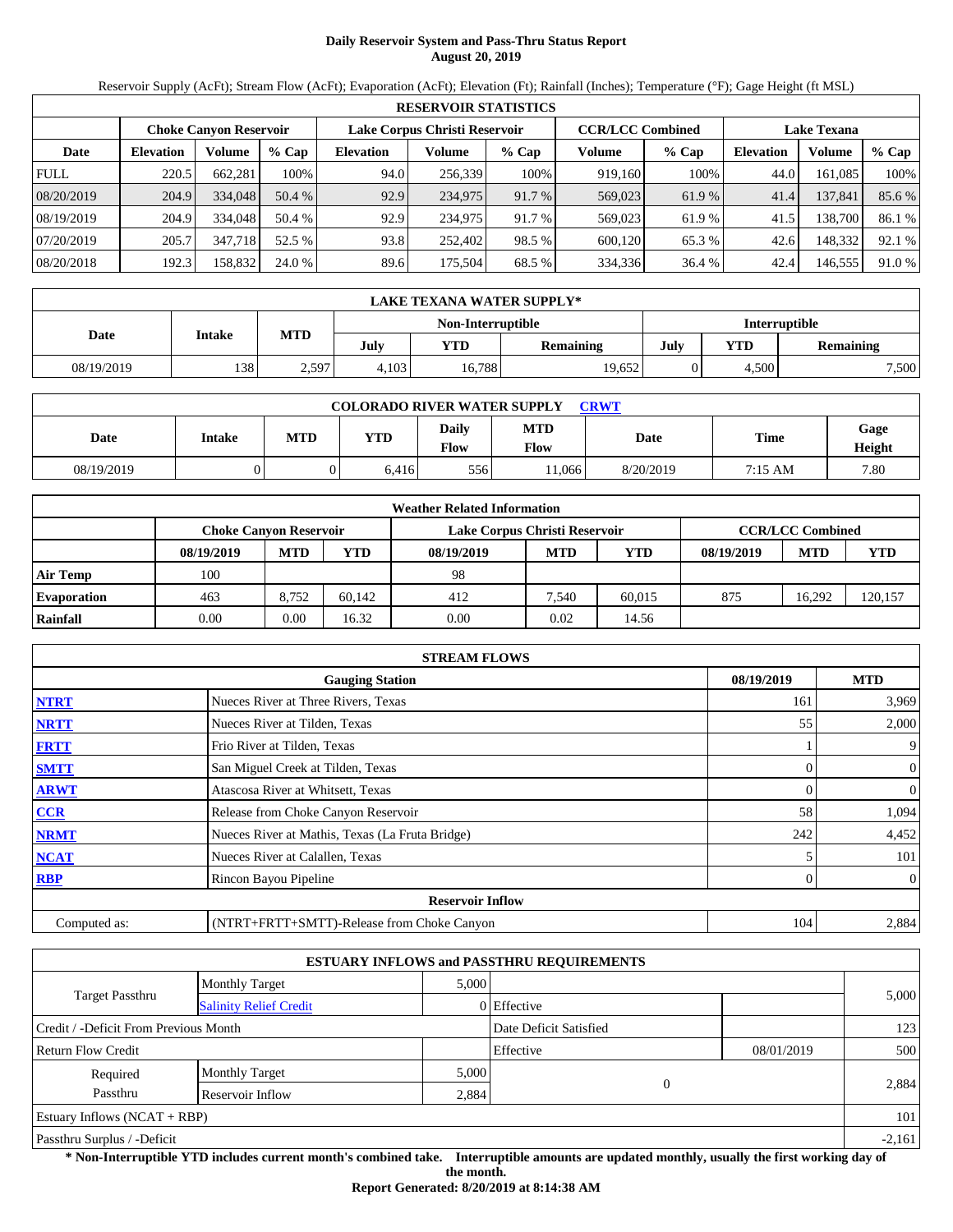# **Daily Reservoir System and Pass-Thru Status Report August 21, 2019**

Reservoir Supply (AcFt); Stream Flow (AcFt); Evaporation (AcFt); Elevation (Ft); Rainfall (Inches); Temperature (°F); Gage Height (ft MSL)

|             | <b>RESERVOIR STATISTICS</b> |                        |         |                               |         |         |                         |         |                    |         |        |  |  |
|-------------|-----------------------------|------------------------|---------|-------------------------------|---------|---------|-------------------------|---------|--------------------|---------|--------|--|--|
|             |                             | Choke Canvon Reservoir |         | Lake Corpus Christi Reservoir |         |         | <b>CCR/LCC Combined</b> |         | <b>Lake Texana</b> |         |        |  |  |
| Date        | <b>Elevation</b>            | Volume                 | $%$ Cap | <b>Elevation</b>              | Volume  | $%$ Cap | Volume                  | $%$ Cap | <b>Elevation</b>   | Volume  | % Cap  |  |  |
| <b>FULL</b> | 220.5                       | 662,281                | 100%    | 94.0                          | 256,339 | 100%    | 919.160                 | 100%    | 44.0               | 161,085 | 100%   |  |  |
| 08/21/2019  | 204.9                       | 334,048                | 50.4 %  | 92.8                          | 234,975 | 91.7 %  | 569,023                 | 61.9 %  | 41.3               | 136,986 | 85.0%  |  |  |
| 08/20/2019  | 204.9                       | 334,048                | 50.4 %  | 92.9                          | 234,975 | 91.7 %  | 569,023                 | 61.9%   | 41.4               | 137,841 | 85.6 % |  |  |
| 07/21/2019  | 205.7                       | 347,718                | 52.5 %  | 93.7                          | 250,442 | 97.7 %  | 598,160                 | 65.1 %  | 42.6               | 148,332 | 92.1 % |  |  |
| 08/21/2018  | 192.3                       | 158,832                | 24.0 %  | 89.6                          | 175,504 | 68.5 %  | 334,336                 | 36.4 %  | 42.4               | 146,555 | 91.0 % |  |  |

|            | LAKE TEXANA WATER SUPPLY* |            |       |                   |           |                      |       |                  |  |  |  |
|------------|---------------------------|------------|-------|-------------------|-----------|----------------------|-------|------------------|--|--|--|
|            |                           |            |       | Non-Interruptible |           | <b>Interruptible</b> |       |                  |  |  |  |
| Date       | <b>Intake</b>             | <b>MTD</b> | July  | YTD               | Remaining | July<br><b>YTD</b>   |       | <b>Remaining</b> |  |  |  |
| 08/20/2019 | 138                       | 2.735      | 4.103 | 16.788            | 19.652    |                      | 4.500 | 7,500            |  |  |  |

| <b>COLORADO RIVER WATER SUPPLY</b><br><b>CRWT</b> |               |            |       |                             |                    |           |             |                |  |  |  |
|---------------------------------------------------|---------------|------------|-------|-----------------------------|--------------------|-----------|-------------|----------------|--|--|--|
| Date                                              | <b>Intake</b> | <b>MTD</b> | YTD   | <b>Daily</b><br><b>Flow</b> | <b>MTD</b><br>Flow | Date      | <b>Time</b> | Gage<br>Height |  |  |  |
| 08/20/2019                                        |               |            | 6.416 | 562                         | 1.628              | 8/21/2019 | 7:15 AM     | 7.89           |  |  |  |

|                    | <b>Weather Related Information</b> |            |        |                               |            |            |            |                         |         |  |  |
|--------------------|------------------------------------|------------|--------|-------------------------------|------------|------------|------------|-------------------------|---------|--|--|
|                    | <b>Choke Canvon Reservoir</b>      |            |        | Lake Corpus Christi Reservoir |            |            |            | <b>CCR/LCC Combined</b> |         |  |  |
|                    | 08/20/2019                         | <b>MTD</b> | YTD    | 08/20/2019                    | <b>MTD</b> | <b>YTD</b> | 08/20/2019 | <b>MTD</b>              | YTD     |  |  |
| <b>Air Temp</b>    | 99                                 |            |        | 99                            |            |            |            |                         |         |  |  |
| <b>Evaporation</b> | 463                                | 9.215      | 60.605 | 412                           | 7.952      | 60.427     | 875        | 17.167                  | 121,032 |  |  |
| Rainfall           | 0.00                               | 0.00       | 16.32  | 0.00                          | 0.02       | 14.56      |            |                         |         |  |  |

|              | <b>STREAM FLOWS</b>                             |            |                  |
|--------------|-------------------------------------------------|------------|------------------|
|              | <b>Gauging Station</b>                          | 08/20/2019 | <b>MTD</b>       |
| <b>NTRT</b>  | Nueces River at Three Rivers, Texas             | 153        | 4,122            |
| <b>NRTT</b>  | Nueces River at Tilden, Texas                   | 49         | 2,049            |
| <b>FRTT</b>  | Frio River at Tilden, Texas                     |            | 9                |
| <b>SMTT</b>  | San Miguel Creek at Tilden, Texas               |            | $\boldsymbol{0}$ |
| <b>ARWT</b>  | Atascosa River at Whitsett, Texas               |            | 0                |
| CCR          | Release from Choke Canyon Reservoir             | 58         | 1,151            |
| <b>NRMT</b>  | Nueces River at Mathis, Texas (La Fruta Bridge) | 242        | 4,694            |
| <b>NCAT</b>  | Nueces River at Calallen, Texas                 | 13         | 114              |
| <b>RBP</b>   | Rincon Bayou Pipeline                           |            | $\boldsymbol{0}$ |
|              | <b>Reservoir Inflow</b>                         |            |                  |
| Computed as: | (NTRT+FRTT+SMTT)-Release from Choke Canyon      | 96         | 2,980            |

|                                                  |                       |       | <b>ESTUARY INFLOWS and PASSTHRU REQUIREMENTS</b> |            |       |  |
|--------------------------------------------------|-----------------------|-------|--------------------------------------------------|------------|-------|--|
|                                                  | <b>Monthly Target</b> | 5,000 |                                                  |            |       |  |
| Target Passthru<br><b>Salinity Relief Credit</b> |                       |       | 0 Effective                                      |            | 5,000 |  |
| Credit / -Deficit From Previous Month            |                       |       | Date Deficit Satisfied                           |            | 123   |  |
| <b>Return Flow Credit</b>                        |                       |       | Effective                                        | 08/01/2019 | 500   |  |
| Required                                         | <b>Monthly Target</b> | 5,000 |                                                  |            |       |  |
| Passthru                                         | Reservoir Inflow      | 2,980 |                                                  |            | 2,980 |  |
| Estuary Inflows $(NCAT + RBP)$                   |                       |       |                                                  |            | 114   |  |
| Passthru Surplus / -Deficit                      |                       |       |                                                  |            |       |  |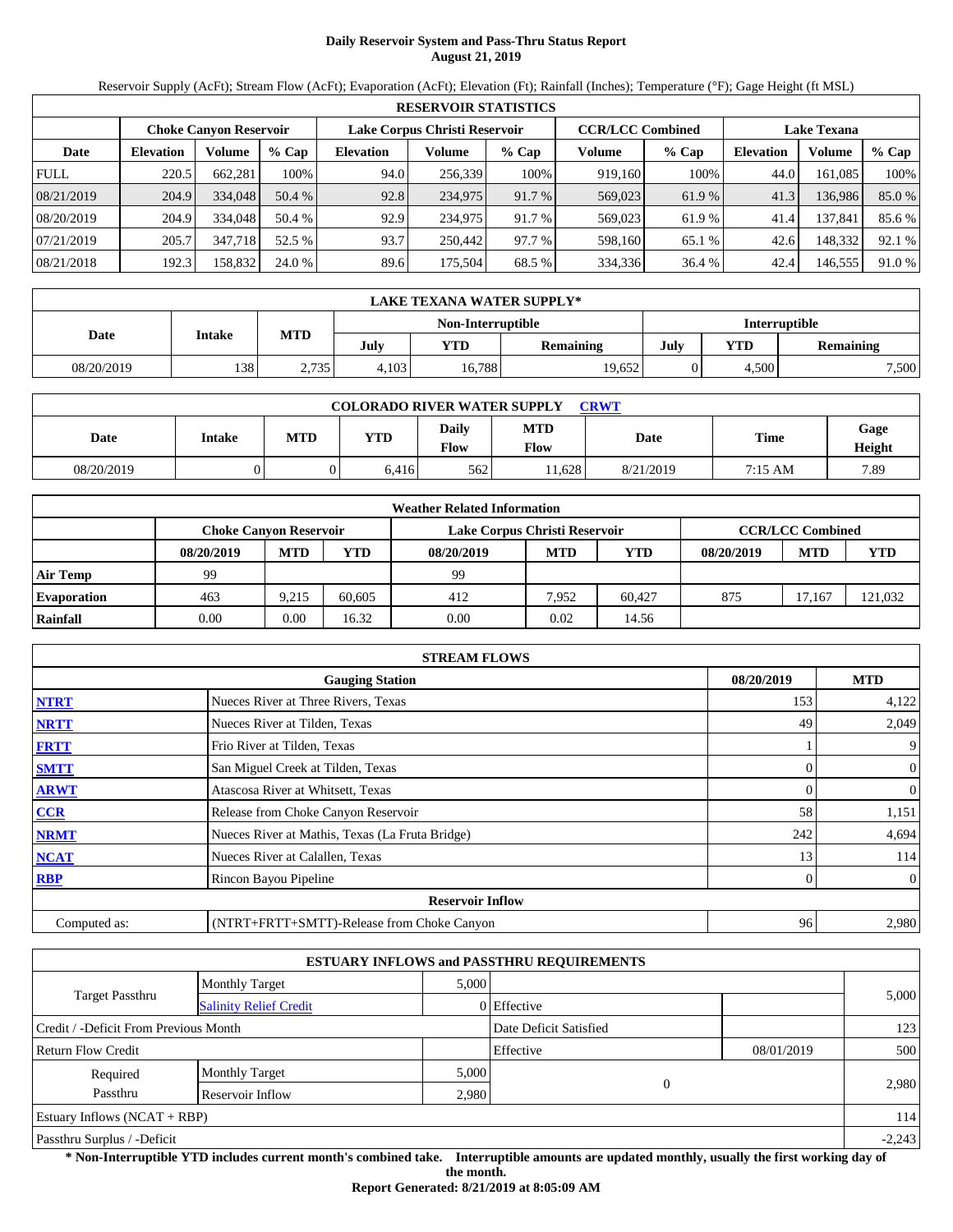# **Daily Reservoir System and Pass-Thru Status Report August 22, 2019**

Reservoir Supply (AcFt); Stream Flow (AcFt); Evaporation (AcFt); Elevation (Ft); Rainfall (Inches); Temperature (°F); Gage Height (ft MSL)

|             | <b>RESERVOIR STATISTICS</b> |                               |         |                  |                               |         |                         |         |                    |         |        |  |  |
|-------------|-----------------------------|-------------------------------|---------|------------------|-------------------------------|---------|-------------------------|---------|--------------------|---------|--------|--|--|
|             |                             | <b>Choke Canyon Reservoir</b> |         |                  | Lake Corpus Christi Reservoir |         | <b>CCR/LCC Combined</b> |         | <b>Lake Texana</b> |         |        |  |  |
| Date        | <b>Elevation</b>            | Volume                        | $%$ Cap | <b>Elevation</b> | Volume                        | $%$ Cap | Volume                  | $%$ Cap | <b>Elevation</b>   | Volume  | % Cap  |  |  |
| <b>FULL</b> | 220.5                       | 662.281                       | 100%    | 94.0             | 256,339                       | 100%    | 919,160                 | 100%    | 44.0               | 161.085 | 100%   |  |  |
| 08/22/2019  | 204.9                       | 334,048                       | 50.4 %  | 92.8             | 233,068                       | 90.9%   | 567,116                 | 61.7 %  | 41.3               | 136,986 | 85.0%  |  |  |
| 08/21/2019  | 204.9                       | 334,048                       | 50.4 %  | 92.8             | 234.975                       | 91.7 %  | 569,023                 | 61.9%   | 41.3               | 136.986 | 85.0%  |  |  |
| 07/22/2019  | 205.7                       | 347.718                       | 52.5 %  | 93.7             | 250.442                       | 97.7 %  | 598,160                 | 65.1 %  | 42.6               | 148,332 | 92.1 % |  |  |
| 08/22/2018  | 192.2                       | 157,750                       | 23.8 %  | 89.5             | 173,834                       | 67.8 %  | 331,584                 | 36.1 %  | 42.3               | 145,671 | 90.4 % |  |  |

|            | LAKE TEXANA WATER SUPPLY* |            |       |                          |        |            |                      |       |  |  |  |
|------------|---------------------------|------------|-------|--------------------------|--------|------------|----------------------|-------|--|--|--|
|            |                           |            |       | Non-Interruptible        |        |            | <b>Interruptible</b> |       |  |  |  |
| Date       | <b>Intake</b>             | <b>MTD</b> | July  | July<br>YTD<br>Remaining |        | <b>YTD</b> | <b>Remaining</b>     |       |  |  |  |
| 08/21/2019 | 138                       | 2.874      | 4.103 | 16,788                   | 19.652 |            | 4.500                | 7,500 |  |  |  |

| <b>COLORADO RIVER WATER SUPPLY</b><br>CRWT |        |            |            |                      |                           |           |         |                |  |  |  |
|--------------------------------------------|--------|------------|------------|----------------------|---------------------------|-----------|---------|----------------|--|--|--|
| Date                                       | Intake | <b>MTD</b> | <b>YTD</b> | Daily<br><b>Flow</b> | <b>MTD</b><br><b>Flow</b> | Date      | Time    | Gage<br>Height |  |  |  |
| 08/21/2019                                 |        |            | 6.416      | 625                  | 12.253                    | 8/22/2019 | 7:15 AM | 7.97           |  |  |  |

|                    | <b>Weather Related Information</b> |            |        |                               |            |            |            |                         |            |  |  |  |
|--------------------|------------------------------------|------------|--------|-------------------------------|------------|------------|------------|-------------------------|------------|--|--|--|
|                    | <b>Choke Canvon Reservoir</b>      |            |        | Lake Corpus Christi Reservoir |            |            |            | <b>CCR/LCC Combined</b> |            |  |  |  |
|                    | 08/21/2019                         | <b>MTD</b> | YTD    | 08/21/2019                    | <b>MTD</b> | <b>YTD</b> | 08/21/2019 | <b>MTD</b>              | <b>YTD</b> |  |  |  |
| <b>Air Temp</b>    | 99                                 |            |        | 98                            |            |            |            |                         |            |  |  |  |
| <b>Evaporation</b> | 443                                | 9.658      | 61.048 | 377                           | 8.329      | 60.804     | 820        | 17.987                  | 121,852    |  |  |  |
| Rainfall           | 0.00                               | 0.00       | 16.32  | 0.00                          | 0.02       | 14.56      |            |                         |            |  |  |  |

|              | <b>STREAM FLOWS</b>                             |            |                |
|--------------|-------------------------------------------------|------------|----------------|
|              | <b>Gauging Station</b>                          | 08/21/2019 | <b>MTD</b>     |
| <b>NTRT</b>  | Nueces River at Three Rivers, Texas             | 149        | 4,271          |
| <b>NRTT</b>  | Nueces River at Tilden, Texas                   | 46         | 2,094          |
| <b>FRTT</b>  | Frio River at Tilden, Texas                     |            | 11             |
| <b>SMTT</b>  | San Miguel Creek at Tilden, Texas               | 0          | 0              |
| <b>ARWT</b>  | Atascosa River at Whitsett, Texas               |            | 0              |
| <b>CCR</b>   | Release from Choke Canyon Reservoir             | 58         | 1,209          |
| <b>NRMT</b>  | Nueces River at Mathis, Texas (La Fruta Bridge) | 270        | 4,964          |
| <b>NCAT</b>  | Nueces River at Calallen, Texas                 |            | 120            |
| <b>RBP</b>   | Rincon Bayou Pipeline                           |            | $\overline{0}$ |
|              | <b>Reservoir Inflow</b>                         |            |                |
| Computed as: | (NTRT+FRTT+SMTT)-Release from Choke Canyon      | 93         | 3,073          |

|                                                  |                       |       | <b>ESTUARY INFLOWS and PASSTHRU REQUIREMENTS</b> |            |       |  |
|--------------------------------------------------|-----------------------|-------|--------------------------------------------------|------------|-------|--|
|                                                  | <b>Monthly Target</b> | 5.000 |                                                  |            |       |  |
| Target Passthru<br><b>Salinity Relief Credit</b> |                       |       | 0 Effective                                      |            | 5,000 |  |
| Credit / -Deficit From Previous Month            |                       |       | Date Deficit Satisfied                           |            | 123   |  |
| <b>Return Flow Credit</b>                        |                       |       | Effective                                        | 08/01/2019 | 500   |  |
| Required                                         | <b>Monthly Target</b> | 5,000 |                                                  |            |       |  |
| Passthru                                         | Reservoir Inflow      | 3,073 |                                                  |            | 3,073 |  |
| Estuary Inflows $(NCAT + RBP)$                   |                       |       |                                                  |            | 120   |  |
| Passthru Surplus / -Deficit                      |                       |       |                                                  |            |       |  |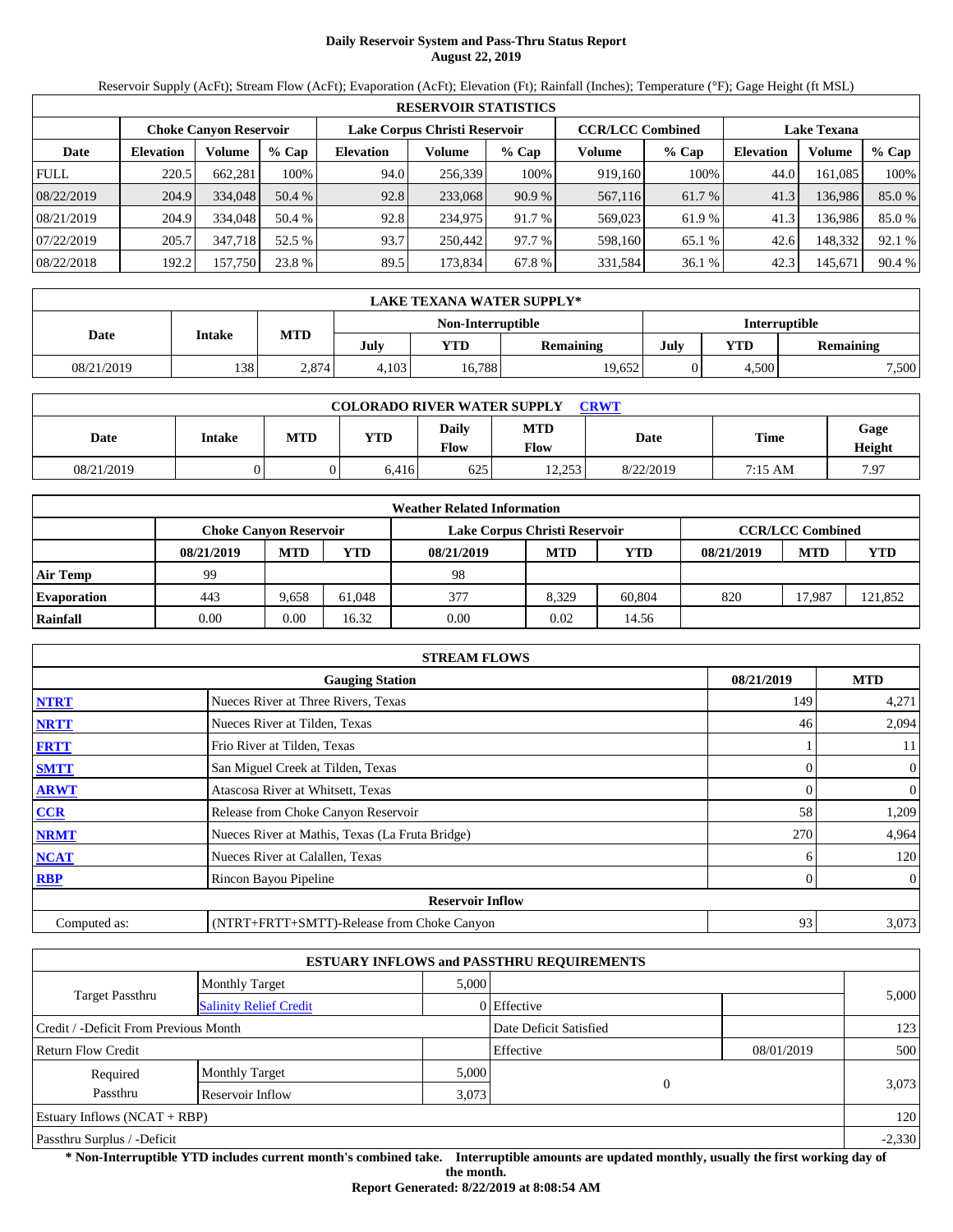# **Daily Reservoir System and Pass-Thru Status Report August 23, 2019**

Reservoir Supply (AcFt); Stream Flow (AcFt); Evaporation (AcFt); Elevation (Ft); Rainfall (Inches); Temperature (°F); Gage Height (ft MSL)

|             | <b>RESERVOIR STATISTICS</b>   |         |         |                               |         |         |                         |         |                    |         |        |  |
|-------------|-------------------------------|---------|---------|-------------------------------|---------|---------|-------------------------|---------|--------------------|---------|--------|--|
|             | <b>Choke Canyon Reservoir</b> |         |         | Lake Corpus Christi Reservoir |         |         | <b>CCR/LCC Combined</b> |         | <b>Lake Texana</b> |         |        |  |
| Date        | <b>Elevation</b>              | Volume  | $%$ Cap | <b>Elevation</b>              | Volume  | $%$ Cap | Volume                  | $%$ Cap | <b>Elevation</b>   | Volume  | % Cap  |  |
| <b>FULL</b> | 220.5                         | 662,281 | 100%    | 94.0                          | 256,339 | 100%    | 919,160                 | 100%    | 44.0               | 161.085 | 100%   |  |
| 08/23/2019  | 204.8                         | 332,359 | 50.1 %  | 92.8                          | 233,068 | 90.9%   | 565,427                 | 61.5 %  | 41.3               | 136,986 | 85.0%  |  |
| 08/22/2019  | 204.9                         | 334,048 | 50.4 %  | 92.8                          | 233,068 | 90.9%   | 567,116                 | 61.7 %  | 41.3               | 136.986 | 85.0%  |  |
| 07/23/2019  | 205.7                         | 347,718 | 52.5 %  | 93.7                          | 250.442 | 97.7 %  | 598,160                 | 65.1 %  | 42.5               | 147,442 | 91.5 % |  |
| 08/23/2018  | 192.3                         | 158,832 | 24.0 %  | 89.5                          | 173,834 | 67.8 %  | 332,666                 | 36.2 %  | 42.3               | 145,671 | 90.4 % |  |

|            | LAKE TEXANA WATER SUPPLY* |            |       |                   |           |                      |            |                  |  |  |  |
|------------|---------------------------|------------|-------|-------------------|-----------|----------------------|------------|------------------|--|--|--|
|            | Intake                    | <b>MTD</b> |       | Non-Interruptible |           | <b>Interruptible</b> |            |                  |  |  |  |
| Date       |                           |            | July  | YTD               | Remaining | July                 | <b>YTD</b> | <b>Remaining</b> |  |  |  |
| 08/22/2019 | 138                       | 3,012      | 4.103 | 16,788            | 19,652    |                      | 4.500      | 7,500            |  |  |  |

| <b>COLORADO RIVER WATER SUPPLY</b><br><b>CRWT</b> |        |     |            |                      |                    |           |         |                |  |  |  |
|---------------------------------------------------|--------|-----|------------|----------------------|--------------------|-----------|---------|----------------|--|--|--|
| Date                                              | Intake | MTD | <b>YTD</b> | <b>Daily</b><br>Flow | <b>MTD</b><br>Flow | Date      | Time    | Gage<br>Height |  |  |  |
| 08/22/2019                                        |        |     | 6.416      | 7091                 | 12.962             | 8/23/2019 | 7:15 AM | 8.27           |  |  |  |

|                    |            |                               |        | <b>Weather Related Information</b> |            |            |            |                         |        |
|--------------------|------------|-------------------------------|--------|------------------------------------|------------|------------|------------|-------------------------|--------|
|                    |            | <b>Choke Canvon Reservoir</b> |        | Lake Corpus Christi Reservoir      |            |            |            | <b>CCR/LCC Combined</b> |        |
|                    | 08/22/2019 | <b>MTD</b>                    | YTD    | 08/22/2019                         | <b>MTD</b> | <b>YTD</b> | 08/22/2019 | <b>MTD</b>              | YTD    |
| <b>Air Temp</b>    | 99         |                               |        | 98                                 |            |            |            |                         |        |
| <b>Evaporation</b> | 442        | 10.100                        | 61.490 | 366                                | 8.695      | 61.170     | 808        | 18.795                  | 22,660 |
| Rainfall           | 0.00       | 0.00                          | 16.32  | 0.00                               | 0.02       | 14.56      |            |                         |        |

|              | <b>STREAM FLOWS</b>                             |            |                  |
|--------------|-------------------------------------------------|------------|------------------|
|              | <b>Gauging Station</b>                          | 08/22/2019 | <b>MTD</b>       |
| <b>NTRT</b>  | Nueces River at Three Rivers, Texas             | 139        | 4,409            |
| <b>NRTT</b>  | Nueces River at Tilden, Texas                   | 44         | 2,138            |
| <b>FRTT</b>  | Frio River at Tilden, Texas                     |            | 12               |
| <b>SMTT</b>  | San Miguel Creek at Tilden, Texas               |            | $\boldsymbol{0}$ |
| <b>ARWT</b>  | Atascosa River at Whitsett, Texas               |            | 0                |
| CCR          | Release from Choke Canyon Reservoir             | 58         | 1,266            |
| <b>NRMT</b>  | Nueces River at Mathis, Texas (La Fruta Bridge) | 244        | 5,208            |
| <b>NCAT</b>  | Nueces River at Calallen, Texas                 | 14         | 134              |
| <b>RBP</b>   | Rincon Bayou Pipeline                           |            | $\boldsymbol{0}$ |
|              | <b>Reservoir Inflow</b>                         |            |                  |
| Computed as: | (NTRT+FRTT+SMTT)-Release from Choke Canyon      | 82         | 3,155            |

|                                                  |                       |       | <b>ESTUARY INFLOWS and PASSTHRU REQUIREMENTS</b> |            |          |
|--------------------------------------------------|-----------------------|-------|--------------------------------------------------|------------|----------|
|                                                  | <b>Monthly Target</b> | 5,000 |                                                  |            |          |
| Target Passthru<br><b>Salinity Relief Credit</b> |                       |       | 0 Effective                                      |            | 5,000    |
| Credit / -Deficit From Previous Month            |                       |       | Date Deficit Satisfied                           |            | 123      |
| <b>Return Flow Credit</b>                        |                       |       | Effective                                        | 08/01/2019 | 500      |
| Required                                         | <b>Monthly Target</b> | 5,000 |                                                  |            |          |
| Passthru                                         | Reservoir Inflow      | 3,155 |                                                  |            | 3,155    |
| Estuary Inflows $(NCAT + RBP)$                   |                       |       |                                                  |            | 134      |
| Passthru Surplus / -Deficit                      |                       |       |                                                  |            | $-2,398$ |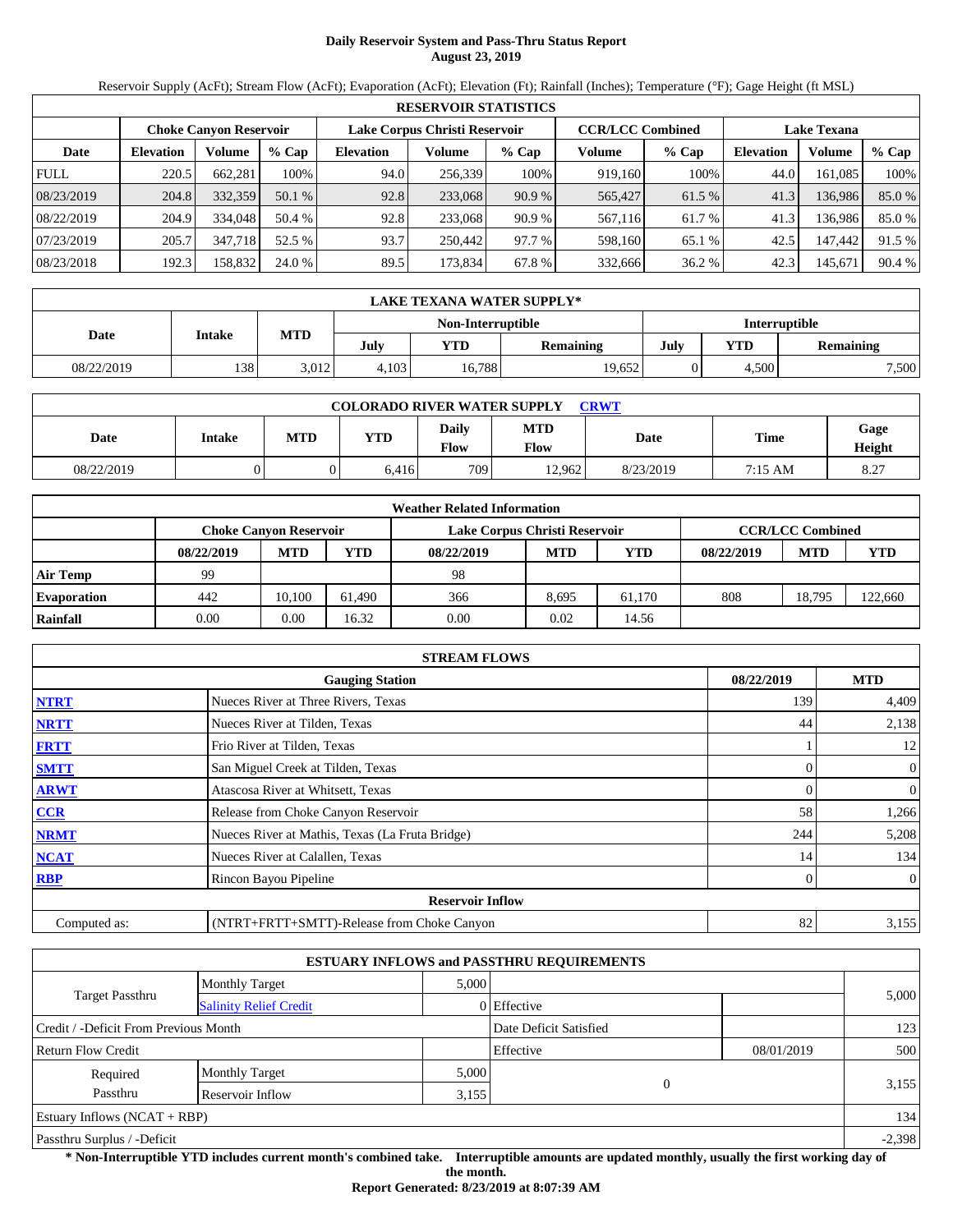# **Daily Reservoir System and Pass-Thru Status Report August 24, 2019**

Reservoir Supply (AcFt); Stream Flow (AcFt); Evaporation (AcFt); Elevation (Ft); Rainfall (Inches); Temperature (°F); Gage Height (ft MSL)

|             | <b>RESERVOIR STATISTICS</b>   |         |         |                               |         |         |                         |         |                    |         |        |  |
|-------------|-------------------------------|---------|---------|-------------------------------|---------|---------|-------------------------|---------|--------------------|---------|--------|--|
|             | <b>Choke Canyon Reservoir</b> |         |         | Lake Corpus Christi Reservoir |         |         | <b>CCR/LCC Combined</b> |         | <b>Lake Texana</b> |         |        |  |
| Date        | <b>Elevation</b>              | Volume  | $%$ Cap | <b>Elevation</b>              | Volume  | $%$ Cap | Volume                  | $%$ Cap | <b>Elevation</b>   | Volume  | % Cap  |  |
| <b>FULL</b> | 220.5                         | 662,281 | 100%    | 94.0                          | 256,339 | 100%    | 919,160                 | 100%    | 44.0               | 161.085 | 100%   |  |
| 08/24/2019  | 204.8                         | 332,359 | 50.1 %  | 92.7                          | 231.167 | 90.2%   | 563,526                 | 61.3%   | 41.2               | 136.986 | 85.0%  |  |
| 08/23/2019  | 204.8                         | 332,359 | 50.1 %  | 92.8                          | 233,068 | 90.9%   | 565,427                 | 61.5 %  | 41.3               | 136.986 | 85.0%  |  |
| 07/24/2019  | 205.7                         | 347,718 | 52.5 %  | 93.7                          | 250.442 | 97.7 %  | 598,160                 | 65.1 %  | 42.5               | 147,442 | 91.5 % |  |
| 08/24/2018  | 192.2                         | 157,750 | 23.8 %  | 89.5                          | 173,834 | 67.8 %  | 331,584                 | 36.1 %  | 42.2               | 144,790 | 89.9 % |  |

|            | LAKE TEXANA WATER SUPPLY* |            |       |                   |           |                      |            |                  |  |  |  |
|------------|---------------------------|------------|-------|-------------------|-----------|----------------------|------------|------------------|--|--|--|
|            | <b>Intake</b>             |            |       | Non-Interruptible |           | <b>Interruptible</b> |            |                  |  |  |  |
| Date       |                           | <b>MTD</b> | July  | YTD               | Remaining | July                 | <b>YTD</b> | <b>Remaining</b> |  |  |  |
| 08/23/2019 | 138                       | 3.149      | 4.103 | 16.788            | 19.652    |                      | 4.500      | 7,500            |  |  |  |

| <b>COLORADO RIVER WATER SUPPLY</b><br><b>CRWT</b> |        |     |            |                      |                    |           |         |                |  |  |  |
|---------------------------------------------------|--------|-----|------------|----------------------|--------------------|-----------|---------|----------------|--|--|--|
| Date                                              | Intake | MTD | <b>YTD</b> | <b>Daily</b><br>Flow | <b>MTD</b><br>Flow | Date      | Time    | Gage<br>Height |  |  |  |
| 08/23/2019                                        |        |     | 6.416      | 925                  | 13.887             | 8/24/2019 | 7:15 AM | 8.46           |  |  |  |

|                    |            |                               |        | <b>Weather Related Information</b> |            |            |            |                         |        |
|--------------------|------------|-------------------------------|--------|------------------------------------|------------|------------|------------|-------------------------|--------|
|                    |            | <b>Choke Canyon Reservoir</b> |        | Lake Corpus Christi Reservoir      |            |            |            | <b>CCR/LCC Combined</b> |        |
|                    | 08/23/2019 | <b>MTD</b>                    | YTD    | 08/23/2019                         | <b>MTD</b> | <b>YTD</b> | 08/23/2019 | <b>MTD</b>              | YTD    |
| <b>Air Temp</b>    | 98         |                               |        | 99                                 |            |            |            |                         |        |
| <b>Evaporation</b> | 364        | 10.464                        | 61.854 | 321                                | 9.016      | 61.491     | 685        | 19.480                  | 23,345 |
| Rainfall           | 0.00       | 0.00                          | 16.32  | 0.00                               | 0.02       | 14.56      |            |                         |        |

|              | <b>STREAM FLOWS</b>                             |            |                  |
|--------------|-------------------------------------------------|------------|------------------|
|              | <b>Gauging Station</b>                          | 08/23/2019 | <b>MTD</b>       |
| <b>NTRT</b>  | Nueces River at Three Rivers, Texas             | 128        | 4,538            |
| <b>NRTT</b>  | Nueces River at Tilden, Texas                   | -41        | 2,179            |
| <b>FRTT</b>  | Frio River at Tilden, Texas                     |            | 13               |
| <b>SMTT</b>  | San Miguel Creek at Tilden, Texas               |            | $\boldsymbol{0}$ |
| <b>ARWT</b>  | Atascosa River at Whitsett, Texas               |            | 0                |
| CCR          | Release from Choke Canyon Reservoir             | 58         | 1,324            |
| <b>NRMT</b>  | Nueces River at Mathis, Texas (La Fruta Bridge) | 220        | 5,429            |
| <b>NCAT</b>  | Nueces River at Calallen, Texas                 | 16         | 151              |
| <b>RBP</b>   | Rincon Bayou Pipeline                           |            | $\boldsymbol{0}$ |
|              | <b>Reservoir Inflow</b>                         |            |                  |
| Computed as: | (NTRT+FRTT+SMTT)-Release from Choke Canyon      | 72         | 3,226            |

|                                                  |                       |       | <b>ESTUARY INFLOWS and PASSTHRU REQUIREMENTS</b> |            |          |
|--------------------------------------------------|-----------------------|-------|--------------------------------------------------|------------|----------|
|                                                  | <b>Monthly Target</b> | 5,000 |                                                  |            |          |
| Target Passthru<br><b>Salinity Relief Credit</b> |                       |       | 0 Effective                                      |            | 5,000    |
| Credit / -Deficit From Previous Month            |                       |       | Date Deficit Satisfied                           |            | 123      |
| <b>Return Flow Credit</b>                        |                       |       | Effective                                        | 08/01/2019 | 500      |
| Required                                         | <b>Monthly Target</b> | 5,000 |                                                  |            |          |
| Passthru                                         | Reservoir Inflow      | 3,226 |                                                  |            | 3,226    |
| Estuary Inflows $(NCAT + RBP)$                   |                       |       |                                                  |            | 151      |
| Passthru Surplus / -Deficit                      |                       |       |                                                  |            | $-2,453$ |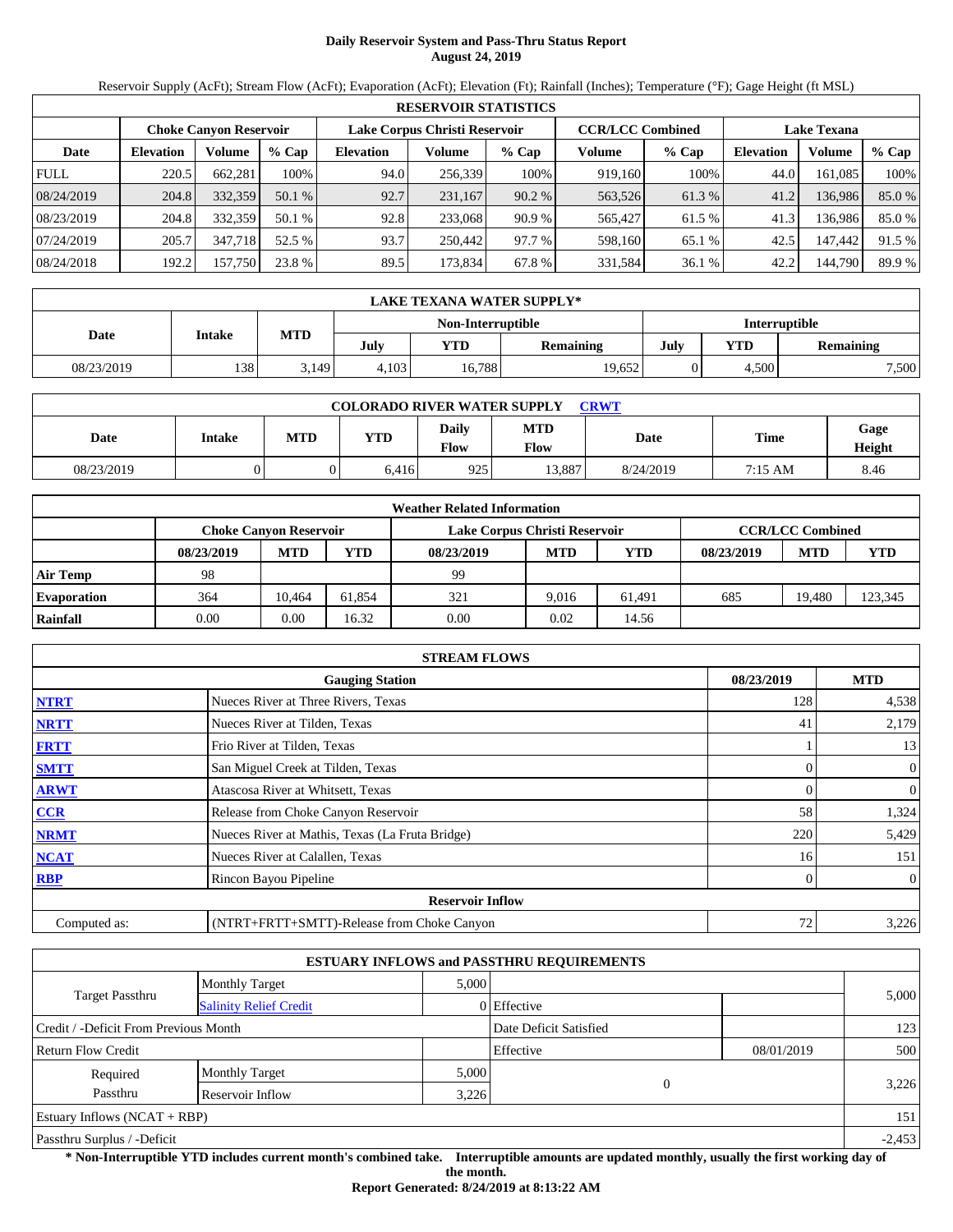# **Daily Reservoir System and Pass-Thru Status Report August 25, 2019**

Reservoir Supply (AcFt); Stream Flow (AcFt); Evaporation (AcFt); Elevation (Ft); Rainfall (Inches); Temperature (°F); Gage Height (ft MSL)

|             | <b>RESERVOIR STATISTICS</b>   |         |         |                  |                               |         |                         |         |                    |         |        |  |
|-------------|-------------------------------|---------|---------|------------------|-------------------------------|---------|-------------------------|---------|--------------------|---------|--------|--|
|             | <b>Choke Canyon Reservoir</b> |         |         |                  | Lake Corpus Christi Reservoir |         | <b>CCR/LCC Combined</b> |         | <b>Lake Texana</b> |         |        |  |
| Date        | <b>Elevation</b>              | Volume  | $%$ Cap | <b>Elevation</b> | Volume                        | $%$ Cap | Volume                  | $%$ Cap | <b>Elevation</b>   | Volume  | % Cap  |  |
| <b>FULL</b> | 220.5                         | 662,281 | 100%    | 94.0             | 256,339                       | 100%    | 919,160                 | 100%    | 44.0               | 161.085 | 100%   |  |
| 08/25/2019  | 204.8                         | 332,359 | 50.1 %  | 92.7             | 231.167                       | 90.2%   | 563,526                 | 61.3%   | 41.2               | 136,132 | 84.5 % |  |
| 08/24/2019  | 204.8                         | 332,359 | 50.1 %  | 92.7             | 231.167                       | 90.2%   | 563,526                 | 61.3%   | 41.3               | 136.986 | 85.0%  |  |
| 07/25/2019  | 205.7                         | 347,718 | 52.5 %  | 93.7             | 250,442                       | 97.7 %  | 598,160                 | 65.1 %  | 42.5               | 147,442 | 91.5 % |  |
| 08/25/2018  | 192.1                         | 156,671 | 23.6 %  | 89.4             | 172,173                       | 67.2 %  | 328,844                 | 35.8%   | 42.2               | 144,790 | 89.9 % |  |

|            | LAKE TEXANA WATER SUPPLY* |            |                   |        |           |      |                      |                  |  |  |  |
|------------|---------------------------|------------|-------------------|--------|-----------|------|----------------------|------------------|--|--|--|
|            | <b>Intake</b>             |            | Non-Interruptible |        |           |      | <b>Interruptible</b> |                  |  |  |  |
| Date       |                           | <b>MTD</b> | July              | YTD    | Remaining | July | <b>YTD</b>           | <b>Remaining</b> |  |  |  |
| 08/24/2019 | 137                       | 3,287      | 4.103             | 16,788 | 19.652    |      | 4.500                | 7,500            |  |  |  |

| <b>COLORADO RIVER WATER SUPPLY</b><br><b>CRWT</b> |        |     |            |                      |                           |           |             |                |  |  |
|---------------------------------------------------|--------|-----|------------|----------------------|---------------------------|-----------|-------------|----------------|--|--|
| Date                                              | Intake | MTD | <b>YTD</b> | <b>Daily</b><br>Flow | <b>MTD</b><br><b>Flow</b> | Date      | <b>Time</b> | Gage<br>Height |  |  |
| 08/24/2019                                        |        |     | 6.416      | 975                  | 14.862                    | 8/25/2019 | 7:15 AM     | 8.24           |  |  |

|                    |            |                        |        | <b>Weather Related Information</b> |            |            |            |                         |         |
|--------------------|------------|------------------------|--------|------------------------------------|------------|------------|------------|-------------------------|---------|
|                    |            | Choke Canvon Reservoir |        | Lake Corpus Christi Reservoir      |            |            |            | <b>CCR/LCC Combined</b> |         |
|                    | 08/24/2019 | <b>MTD</b>             | YTD    | 08/24/2019                         | <b>MTD</b> | <b>YTD</b> | 08/24/2019 | <b>MTD</b>              | YTD     |
| Air Temp           | 97         |                        |        | 98                                 |            |            |            |                         |         |
| <b>Evaporation</b> | 314        | 10.778                 | 62.168 | 276                                | 9.292      | 61.767     | 590        | 20,070                  | 123,935 |
| Rainfall           | 0.00       | 0.00                   | 16.32  | 0.00                               | 0.02       | 14.56      |            |                         |         |

|              | <b>STREAM FLOWS</b>                             |            |                  |
|--------------|-------------------------------------------------|------------|------------------|
|              | <b>Gauging Station</b>                          | 08/24/2019 | <b>MTD</b>       |
| <b>NTRT</b>  | Nueces River at Three Rivers, Texas             | 123        | 4,660            |
| <b>NRTT</b>  | Nueces River at Tilden, Texas                   | 36         | 2,215            |
| <b>FRTT</b>  | Frio River at Tilden, Texas                     |            | 14               |
| <b>SMTT</b>  | San Miguel Creek at Tilden, Texas               |            | $\boldsymbol{0}$ |
| <b>ARWT</b>  | Atascosa River at Whitsett, Texas               |            | 0                |
| CCR          | Release from Choke Canyon Reservoir             | 58         | 1,382            |
| <b>NRMT</b>  | Nueces River at Mathis, Texas (La Fruta Bridge) | 220        | 5,649            |
| <b>NCAT</b>  | Nueces River at Calallen, Texas                 | 12         | 163              |
| <b>RBP</b>   | Rincon Bayou Pipeline                           |            | $\boldsymbol{0}$ |
|              | <b>Reservoir Inflow</b>                         |            |                  |
| Computed as: | (NTRT+FRTT+SMTT)-Release from Choke Canyon      | 66         | 3,292            |

|                                       |                               |       | <b>ESTUARY INFLOWS and PASSTHRU REQUIREMENTS</b> |            |       |  |  |
|---------------------------------------|-------------------------------|-------|--------------------------------------------------|------------|-------|--|--|
|                                       | <b>Monthly Target</b>         | 5,000 |                                                  |            | 5,000 |  |  |
| Target Passthru                       | <b>Salinity Relief Credit</b> |       | 0 Effective                                      |            |       |  |  |
| Credit / -Deficit From Previous Month |                               |       | Date Deficit Satisfied                           |            | 123   |  |  |
| <b>Return Flow Credit</b>             |                               |       | Effective                                        | 08/01/2019 | 500   |  |  |
| Required                              | <b>Monthly Target</b>         | 5,000 |                                                  |            |       |  |  |
| Passthru                              | Reservoir Inflow              | 3,292 |                                                  |            | 3,292 |  |  |
| Estuary Inflows $(NCAT + RBP)$        |                               |       |                                                  |            | 163   |  |  |
| Passthru Surplus / -Deficit           |                               |       |                                                  | $-2,507$   |       |  |  |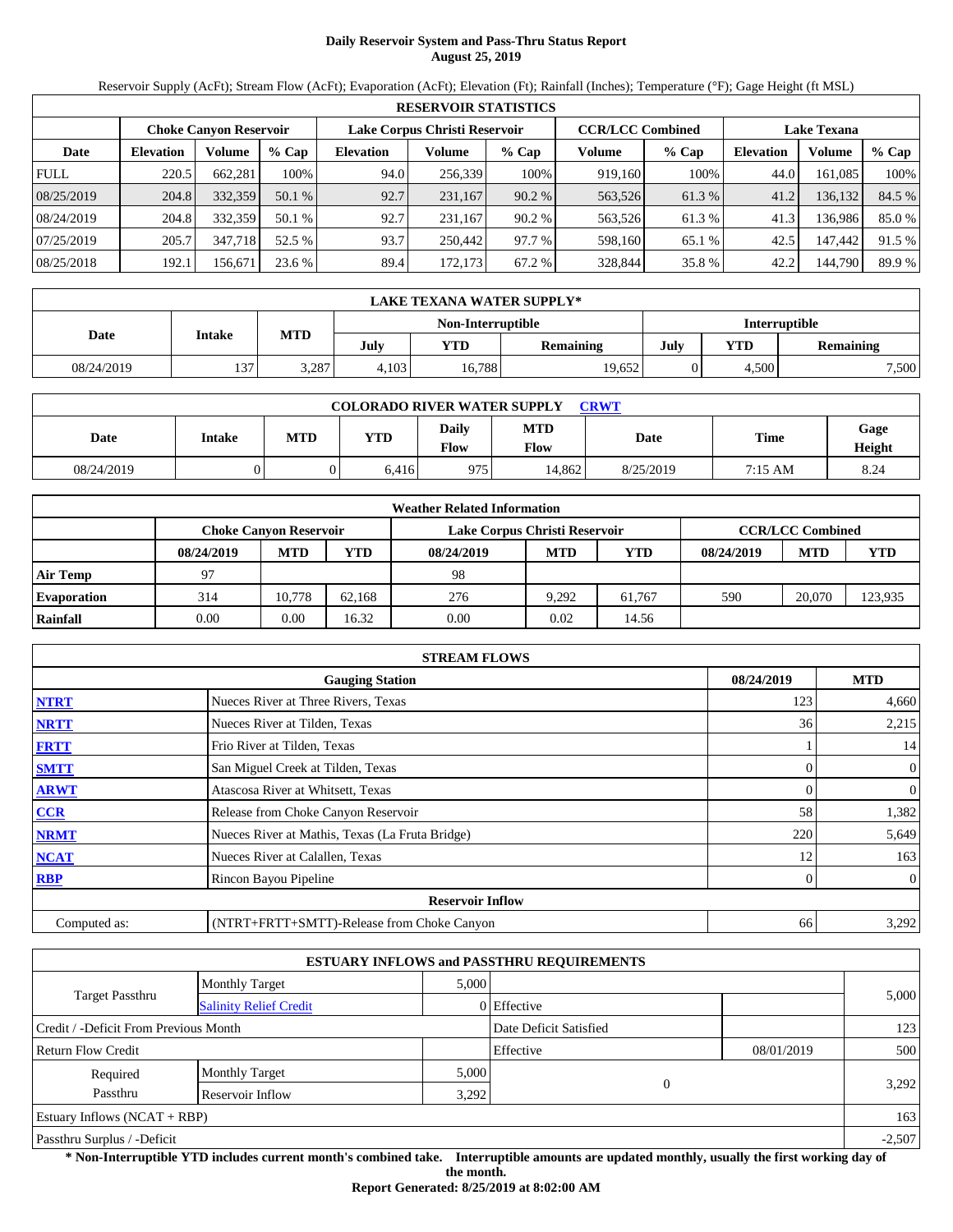# **Daily Reservoir System and Pass-Thru Status Report August 26, 2019**

Reservoir Supply (AcFt); Stream Flow (AcFt); Evaporation (AcFt); Elevation (Ft); Rainfall (Inches); Temperature (°F); Gage Height (ft MSL)

|             | <b>RESERVOIR STATISTICS</b> |         |         |                  |                               |         |         |                         |                    |         |        |  |
|-------------|-----------------------------|---------|---------|------------------|-------------------------------|---------|---------|-------------------------|--------------------|---------|--------|--|
|             | Choke Canvon Reservoir      |         |         |                  | Lake Corpus Christi Reservoir |         |         | <b>CCR/LCC Combined</b> | <b>Lake Texana</b> |         |        |  |
| Date        | <b>Elevation</b>            | Volume  | $%$ Cap | <b>Elevation</b> | Volume                        | $%$ Cap | Volume  | $%$ Cap                 | <b>Elevation</b>   | Volume  | % Cap  |  |
| <b>FULL</b> | 220.5                       | 662,281 | 100%    | 94.0             | 256,339                       | 100%    | 919.160 | 100%                    | 44.0               | 161,085 | 100%   |  |
| 08/26/2019  | 204.7                       | 330,674 | 49.9 %  | 92.7             | 231,167                       | 90.2 %  | 561,841 | 61.1 %                  | 41.2               | 136,132 | 84.5 % |  |
| 08/25/2019  | 204.8                       | 332,359 | 50.1%   | 92.7             | 231.167                       | 90.2 %  | 563,526 | 61.3%                   | 41.2               | 136,132 | 84.5 % |  |
| 07/26/2019  | 205.6                       | 345,994 | 52.2 %  | 93.7             | 250,442                       | 97.7 %  | 596,436 | 64.9 %                  | 42.4               | 146,555 | 91.0 % |  |
| 08/26/2018  | 192.2                       | 157,750 | 23.8 %  | 89.4             | 172.173                       | 67.2 %  | 329,923 | 35.9 %                  | 42.1               | 143,911 | 89.3 % |  |

|            | LAKE TEXANA WATER SUPPLY* |            |       |                   |           |                      |            |                  |  |  |  |
|------------|---------------------------|------------|-------|-------------------|-----------|----------------------|------------|------------------|--|--|--|
|            | <b>Intake</b>             |            |       | Non-Interruptible |           | <b>Interruptible</b> |            |                  |  |  |  |
| Date       |                           | <b>MTD</b> | July  | YTD               | Remaining | July                 | <b>YTD</b> | <b>Remaining</b> |  |  |  |
| 08/25/2019 | 137                       | 3.424      | 4.103 | 16.788            | 19.652    |                      | 4.500      | 7,500            |  |  |  |

| <b>COLORADO RIVER WATER SUPPLY</b><br><b>CRWT</b> |        |     |            |                      |                    |           |         |                |  |  |  |
|---------------------------------------------------|--------|-----|------------|----------------------|--------------------|-----------|---------|----------------|--|--|--|
| Date                                              | Intake | MTD | <b>YTD</b> | <b>Daily</b><br>Flow | <b>MTD</b><br>Flow | Date      | Time    | Gage<br>Height |  |  |  |
| 08/25/2019                                        |        |     | 6.416      | 877                  | 15,739             | 8/26/2019 | 7:15 AM | 8.31           |  |  |  |

|                    |            |                        |        | <b>Weather Related Information</b> |            |            |            |                         |         |
|--------------------|------------|------------------------|--------|------------------------------------|------------|------------|------------|-------------------------|---------|
|                    |            | Choke Canvon Reservoir |        | Lake Corpus Christi Reservoir      |            |            |            | <b>CCR/LCC Combined</b> |         |
|                    | 08/25/2019 | <b>MTD</b>             | YTD    | 08/25/2019                         | <b>MTD</b> | <b>YTD</b> | 08/25/2019 | <b>MTD</b>              | YTD     |
| Air Temp           | 100        |                        |        | 102                                |            |            |            |                         |         |
| <b>Evaporation</b> | 402        | 1.180                  | 62.570 | 343                                | 9.635      | 62.110     | 745        | 20.815                  | 124,680 |
| Rainfall           | 0.00       | 0.00                   | 16.32  | 0.00                               | 0.02       | 14.56      |            |                         |         |

|              | <b>STREAM FLOWS</b>                             |            |                  |
|--------------|-------------------------------------------------|------------|------------------|
|              | <b>Gauging Station</b>                          | 08/25/2019 | <b>MTD</b>       |
| <b>NTRT</b>  | Nueces River at Three Rivers, Texas             | 122        | 4,782            |
| <b>NRTT</b>  | Nueces River at Tilden, Texas                   | 34         | 2,249            |
| <b>FRTT</b>  | Frio River at Tilden, Texas                     |            | 14               |
| <b>SMTT</b>  | San Miguel Creek at Tilden, Texas               |            | $\boldsymbol{0}$ |
| <b>ARWT</b>  | Atascosa River at Whitsett, Texas               |            | 0                |
| CCR          | Release from Choke Canyon Reservoir             | 58         | 1,439            |
| <b>NRMT</b>  | Nueces River at Mathis, Texas (La Fruta Bridge) | 220        | 5,869            |
| <b>NCAT</b>  | Nueces River at Calallen, Texas                 | 23         | 186              |
| <b>RBP</b>   | Rincon Bayou Pipeline                           |            | $\boldsymbol{0}$ |
|              | <b>Reservoir Inflow</b>                         |            |                  |
| Computed as: | (NTRT+FRTT+SMTT)-Release from Choke Canyon      | 65         | 3,357            |

|                                                  |                       |       | <b>ESTUARY INFLOWS and PASSTHRU REQUIREMENTS</b> |            |          |  |
|--------------------------------------------------|-----------------------|-------|--------------------------------------------------|------------|----------|--|
|                                                  | <b>Monthly Target</b> | 5,000 |                                                  |            |          |  |
| Target Passthru<br><b>Salinity Relief Credit</b> |                       |       | 0 Effective                                      |            | 5,000    |  |
| Credit / -Deficit From Previous Month            |                       |       | Date Deficit Satisfied                           |            | 123      |  |
| <b>Return Flow Credit</b>                        |                       |       | Effective                                        | 08/01/2019 | 500      |  |
| Required                                         | <b>Monthly Target</b> | 5,000 |                                                  |            |          |  |
| Passthru<br>Reservoir Inflow                     |                       |       | $\Omega$<br>3,357                                |            | 3,357    |  |
| Estuary Inflows $(NCAT + RBP)$                   |                       |       |                                                  |            | 186      |  |
| Passthru Surplus / -Deficit                      |                       |       |                                                  |            | $-2,548$ |  |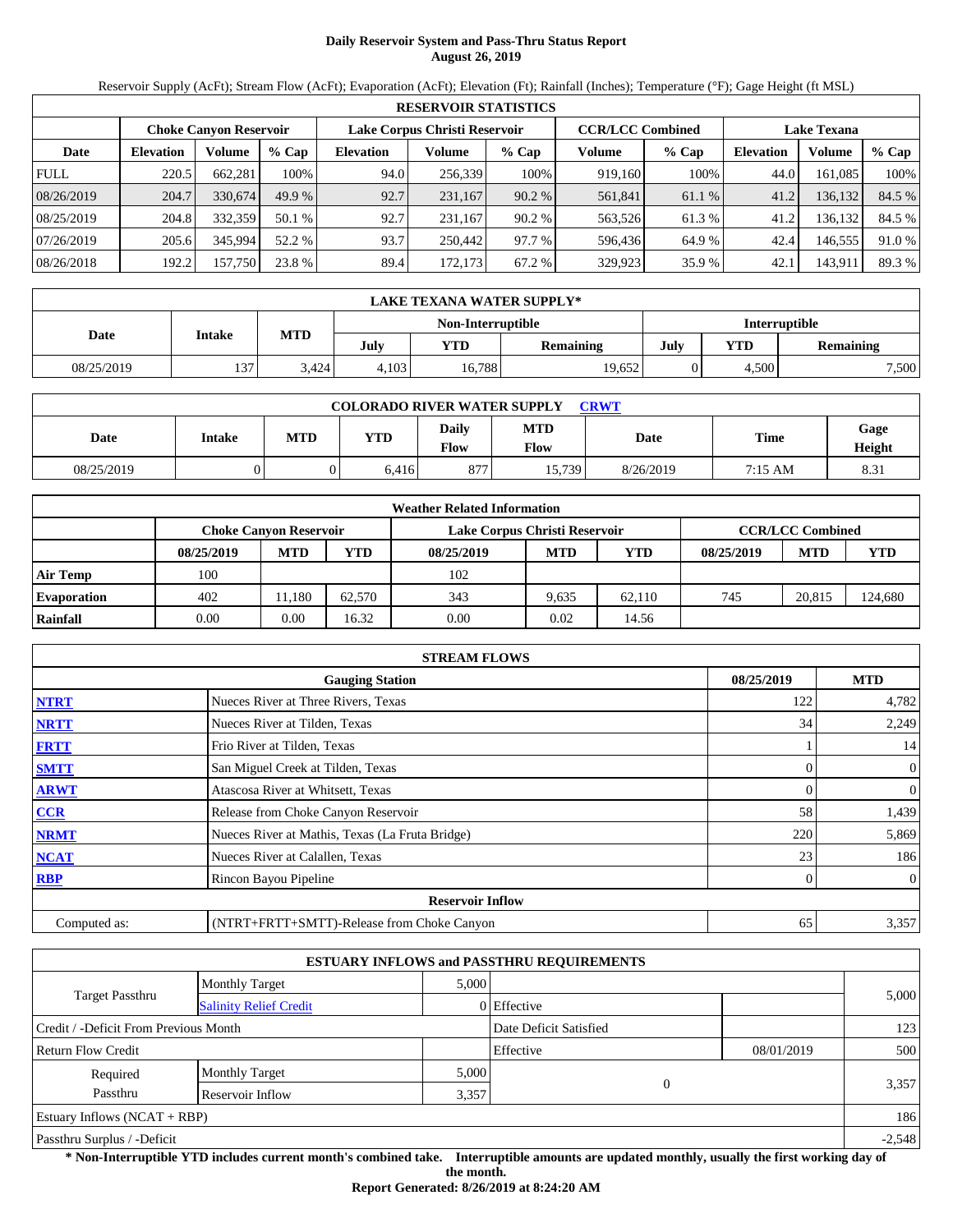# **Daily Reservoir System and Pass-Thru Status Report August 27, 2019**

Reservoir Supply (AcFt); Stream Flow (AcFt); Evaporation (AcFt); Elevation (Ft); Rainfall (Inches); Temperature (°F); Gage Height (ft MSL)

|             | <b>RESERVOIR STATISTICS</b> |         |         |                  |                               |         |                         |         |                    |         |        |  |
|-------------|-----------------------------|---------|---------|------------------|-------------------------------|---------|-------------------------|---------|--------------------|---------|--------|--|
|             | Choke Canvon Reservoir      |         |         |                  | Lake Corpus Christi Reservoir |         | <b>CCR/LCC Combined</b> |         | <b>Lake Texana</b> |         |        |  |
| Date        | <b>Elevation</b>            | Volume  | $%$ Cap | <b>Elevation</b> | Volume                        | $%$ Cap | Volume                  | $%$ Cap | Elevation          | Volume  | % Cap  |  |
| <b>FULL</b> | 220.5                       | 662,281 | 100%    | 94.0             | 256,339                       | 100%    | 919.160                 | 100%    | 44.0               | 161,085 | 100%   |  |
| 08/27/2019  | 204.6                       | 328,994 | 49.6%   | 92.6             | 229,272                       | 89.4 %  | 558,266                 | 60.7 %  | 41.1               | 126,918 | 78.8%  |  |
| 08/26/2019  | 204.7                       | 330,674 | 49.9 %  | 92.7             | 231.167                       | 90.2 %  | 561,841                 | 61.1 %  | 41.2               | 136,132 | 84.5 % |  |
| 07/27/2019  | 205.6                       | 345,994 | 52.2 %  | 93.6             | 248,488                       | 96.9%   | 594,482                 | 64.7 %  | 42.4               | 146,555 | 91.0 % |  |
| 08/27/2018  | 192.1                       | 156.671 | 23.6 %  | 89.4             | 172.173                       | 67.2 %  | 328,844                 | 35.8%   | 42.1               | 143,911 | 89.3 % |  |

|            | LAKE TEXANA WATER SUPPLY* |            |       |                   |           |                      |            |                  |  |  |  |
|------------|---------------------------|------------|-------|-------------------|-----------|----------------------|------------|------------------|--|--|--|
|            | <b>Intake</b>             |            |       | Non-Interruptible |           | <b>Interruptible</b> |            |                  |  |  |  |
| Date       |                           | <b>MTD</b> | July  | YTD               | Remaining | July                 | <b>YTD</b> | <b>Remaining</b> |  |  |  |
| 08/26/2019 | 137                       | 3.561      | 4.103 | 16.788            | 19.652    |                      | 4.500      | 7,500            |  |  |  |

| <b>COLORADO RIVER WATER SUPPLY</b><br><b>CRWT</b> |               |            |       |                      |                           |           |             |                |  |  |
|---------------------------------------------------|---------------|------------|-------|----------------------|---------------------------|-----------|-------------|----------------|--|--|
| Date                                              | <b>Intake</b> | <b>MTD</b> | YTD   | Daily<br><b>Flow</b> | <b>MTD</b><br><b>Flow</b> | Date      | <b>Time</b> | Gage<br>Height |  |  |
| 08/26/2019                                        |               |            | 6.416 | 933                  | 16.672                    | 8/27/2019 | 7:15 AM     | 8.36           |  |  |

|                    |            |                        |        | <b>Weather Related Information</b> |                               |        |            |                         |         |
|--------------------|------------|------------------------|--------|------------------------------------|-------------------------------|--------|------------|-------------------------|---------|
|                    |            | Choke Canvon Reservoir |        |                                    | Lake Corpus Christi Reservoir |        |            | <b>CCR/LCC Combined</b> |         |
|                    | 08/26/2019 | <b>MTD</b>             | YTD    | 08/26/2019                         | <b>MTD</b>                    | YTD    | 08/26/2019 | <b>MTD</b>              | YTD     |
| Air Temp           | 102        |                        |        | 103                                |                               |        |            |                         |         |
| <b>Evaporation</b> | 440        | 1.620                  | 63,010 | 408                                | 10.043                        | 62.518 | 848        | 21.663                  | 125,528 |
| Rainfall           | 0.00       | 0.00                   | 16.32  | 0.00                               | 0.02                          | 14.56  |            |                         |         |

|              | <b>STREAM FLOWS</b>                             |            |                  |
|--------------|-------------------------------------------------|------------|------------------|
|              | <b>Gauging Station</b>                          | 08/26/2019 | <b>MTD</b>       |
| <b>NTRT</b>  | Nueces River at Three Rivers, Texas             | 119        | 4,901            |
| <b>NRTT</b>  | Nueces River at Tilden, Texas                   | 28         | 2,277            |
| <b>FRTT</b>  | Frio River at Tilden, Texas                     |            | 15               |
| <b>SMTT</b>  | San Miguel Creek at Tilden, Texas               |            | $\boldsymbol{0}$ |
| <b>ARWT</b>  | Atascosa River at Whitsett, Texas               |            | 0                |
| CCR          | Release from Choke Canyon Reservoir             | 58         | 1,497            |
| <b>NRMT</b>  | Nueces River at Mathis, Texas (La Fruta Bridge) | 220        | 6,090            |
| <b>NCAT</b>  | Nueces River at Calallen, Texas                 | 14         | 201              |
| <b>RBP</b>   | Rincon Bayou Pipeline                           |            | $\boldsymbol{0}$ |
|              | <b>Reservoir Inflow</b>                         |            |                  |
| Computed as: | (NTRT+FRTT+SMTT)-Release from Choke Canyon      | 62         | 3,419            |

|                                                  |                       |       | <b>ESTUARY INFLOWS and PASSTHRU REQUIREMENTS</b> |            |          |
|--------------------------------------------------|-----------------------|-------|--------------------------------------------------|------------|----------|
|                                                  | <b>Monthly Target</b> | 5,000 |                                                  |            |          |
| Target Passthru<br><b>Salinity Relief Credit</b> |                       |       | 0 Effective                                      |            | 5,000    |
| Credit / -Deficit From Previous Month            |                       |       | Date Deficit Satisfied                           |            | 123      |
| <b>Return Flow Credit</b>                        |                       |       | Effective                                        | 08/01/2019 | 500      |
| Required                                         | <b>Monthly Target</b> | 5,000 |                                                  |            |          |
| Passthru                                         | Reservoir Inflow      | 3,419 |                                                  |            | 3,419    |
| Estuary Inflows $(NCAT + RBP)$                   |                       |       |                                                  |            | 201      |
| Passthru Surplus / -Deficit                      |                       |       |                                                  |            | $-2,596$ |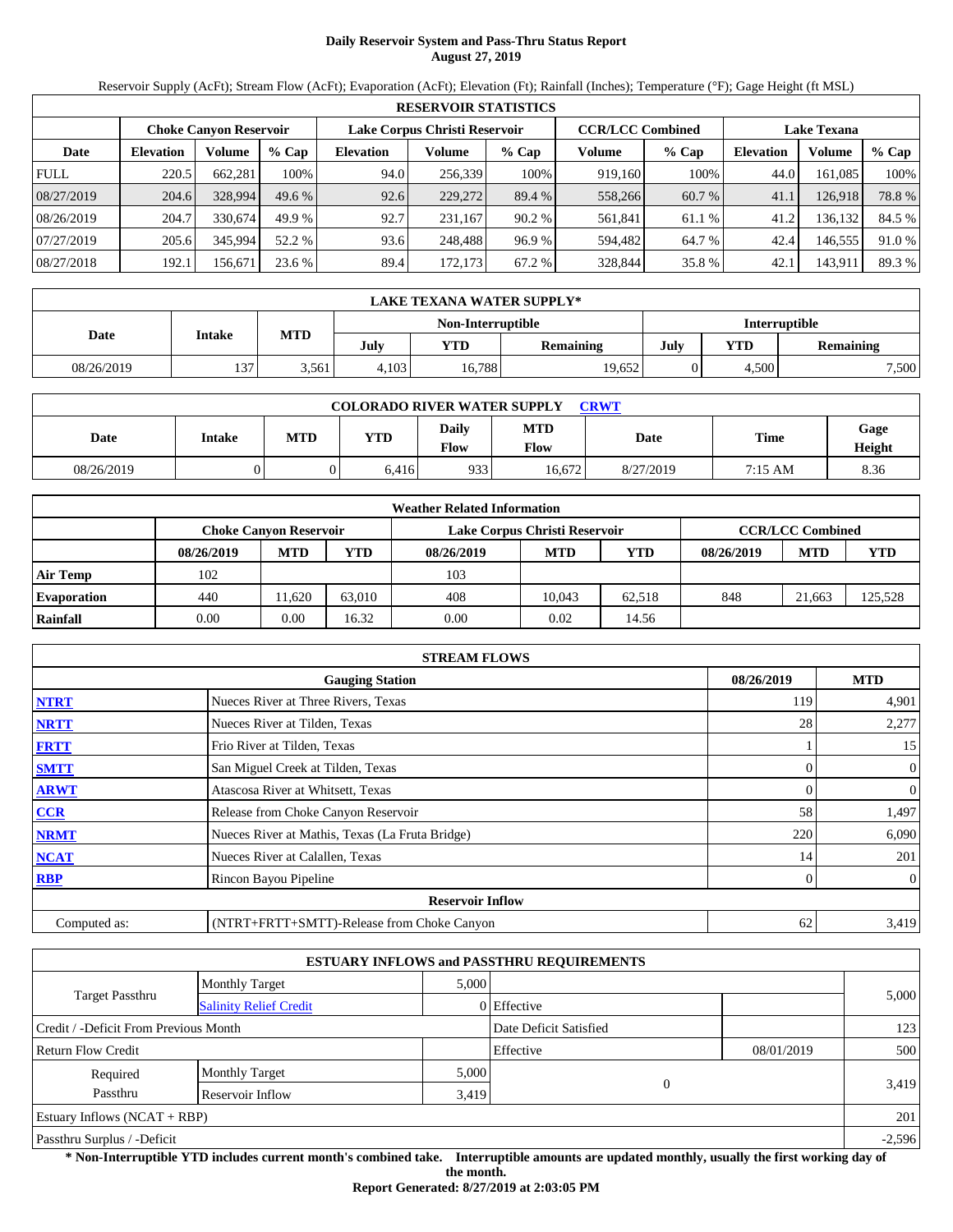# **Daily Reservoir System and Pass-Thru Status Report August 28, 2019**

Reservoir Supply (AcFt); Stream Flow (AcFt); Evaporation (AcFt); Elevation (Ft); Rainfall (Inches); Temperature (°F); Gage Height (ft MSL)

|             | <b>RESERVOIR STATISTICS</b> |         |         |                               |         |         |                         |         |                    |          |        |  |
|-------------|-----------------------------|---------|---------|-------------------------------|---------|---------|-------------------------|---------|--------------------|----------|--------|--|
|             | Choke Canvon Reservoir      |         |         | Lake Corpus Christi Reservoir |         |         | <b>CCR/LCC Combined</b> |         | <b>Lake Texana</b> |          |        |  |
| Date        | <b>Elevation</b>            | Volume  | $%$ Cap | <b>Elevation</b>              | Volume  | $%$ Cap | Volume                  | $%$ Cap | <b>Elevation</b>   | Volume   | % Cap  |  |
| <b>FULL</b> | 220.5                       | 662,281 | 100%    | 94.0                          | 256,339 | 100%    | 919.160                 | 100%    | 44.0               | 161,085  | 100%   |  |
| 08/28/2019  | 204.7                       | 330,674 | 49.9 %  | 92.6                          | 229,272 | 89.4 %  | 559,946                 | 60.9 %  | 41.0               | 134.434  | 78.8%  |  |
| 08/27/2019  | 204.6                       | 328.994 | 49.6%   | 92.6                          | 229,272 | 89.4 %  | 558,266                 | 60.7 %  | 41.1               | 134.4341 | 78.8%  |  |
| 07/28/2019  | 205.5                       | 344,274 | 51.9 %  | 93.6                          | 248,488 | 96.9%   | 592,762                 | 64.5 %  | 42.3               | 145,671  | 90.4 % |  |
| 08/28/2018  | 192.0                       | 155,597 | 23.5 %  | 89.3                          | 170.521 | 66.5 %  | 326,118                 | 35.5 %  | 42.1               | 143,911  | 89.3 % |  |

|            | LAKE TEXANA WATER SUPPLY* |            |       |                   |           |                      |            |                  |  |  |  |
|------------|---------------------------|------------|-------|-------------------|-----------|----------------------|------------|------------------|--|--|--|
|            | Intake                    | <b>MTD</b> |       | Non-Interruptible |           | <b>Interruptible</b> |            |                  |  |  |  |
| Date       |                           |            | July  | YTD               | Remaining | July                 | <b>YTD</b> | <b>Remaining</b> |  |  |  |
| 08/27/2019 | 138                       | - 699. د   | 4.103 | 16,788            | 19,652    |                      | 4.500      | 7,500            |  |  |  |

| <b>COLORADO RIVER WATER SUPPLY</b><br><b>CRWT</b> |        |     |            |                      |                    |           |         |                |  |  |  |
|---------------------------------------------------|--------|-----|------------|----------------------|--------------------|-----------|---------|----------------|--|--|--|
| Date                                              | Intake | MTD | <b>YTD</b> | <b>Daily</b><br>Flow | <b>MTD</b><br>Flow | Date      | Time    | Gage<br>Height |  |  |  |
| 08/27/2019                                        |        |     | 6.416      | 959                  | 17.631             | 8/28/2019 | 7:15 AM | 8.34           |  |  |  |

|                    |            |                        |        | <b>Weather Related Information</b> |                               |        |            |                         |         |
|--------------------|------------|------------------------|--------|------------------------------------|-------------------------------|--------|------------|-------------------------|---------|
|                    |            | Choke Canvon Reservoir |        |                                    | Lake Corpus Christi Reservoir |        |            | <b>CCR/LCC Combined</b> |         |
|                    | 08/27/2019 | <b>MTD</b>             | YTD    | 08/27/2019                         | <b>MTD</b>                    | YTD    | 08/27/2019 | <b>MTD</b>              | YTD     |
| Air Temp           | 100        |                        |        | 98                                 |                               |        |            |                         |         |
| <b>Evaporation</b> | 461        | 12.081                 | 63.471 | 375                                | 10.418                        | 62,893 | 836        | 22.499                  | 126,364 |
| Rainfall           | 0.00       | 0.00                   | 16.32  | 0.00                               | 0.02                          | 14.56  |            |                         |         |

|              | <b>STREAM FLOWS</b>                             |            |                  |
|--------------|-------------------------------------------------|------------|------------------|
|              | <b>Gauging Station</b>                          | 08/27/2019 | <b>MTD</b>       |
| <b>NTRT</b>  | Nueces River at Three Rivers, Texas             | 121        | 5,022            |
| <b>NRTT</b>  | Nueces River at Tilden, Texas                   | 23         | 2,300            |
| <b>FRTT</b>  | Frio River at Tilden, Texas                     |            | 16               |
| <b>SMTT</b>  | San Miguel Creek at Tilden, Texas               |            | $\boldsymbol{0}$ |
| <b>ARWT</b>  | Atascosa River at Whitsett, Texas               |            | 0                |
| CCR          | Release from Choke Canyon Reservoir             | 58         | 1,554            |
| <b>NRMT</b>  | Nueces River at Mathis, Texas (La Fruta Bridge) | 220        | 6,310            |
| <b>NCAT</b>  | Nueces River at Calallen, Texas                 | 36         | 237              |
| <b>RBP</b>   | Rincon Bayou Pipeline                           |            | $\boldsymbol{0}$ |
|              | <b>Reservoir Inflow</b>                         |            |                  |
| Computed as: | (NTRT+FRTT+SMTT)-Release from Choke Canyon      | 65         | 3,484            |

|                                                  |                       |       | <b>ESTUARY INFLOWS and PASSTHRU REQUIREMENTS</b> |            |          |
|--------------------------------------------------|-----------------------|-------|--------------------------------------------------|------------|----------|
|                                                  | <b>Monthly Target</b> | 5,000 |                                                  |            |          |
| Target Passthru<br><b>Salinity Relief Credit</b> |                       |       | 0 Effective                                      |            | 5,000    |
| Credit / -Deficit From Previous Month            |                       |       | Date Deficit Satisfied                           |            | 123      |
| <b>Return Flow Credit</b>                        |                       |       | Effective                                        | 08/01/2019 | 500      |
| Required                                         | <b>Monthly Target</b> | 5,000 |                                                  |            |          |
| Passthru                                         | Reservoir Inflow      | 3,484 |                                                  |            | 3,484    |
| Estuary Inflows $(NCAT + RBP)$                   |                       |       |                                                  |            | 237      |
| Passthru Surplus / -Deficit                      |                       |       |                                                  |            | $-2,624$ |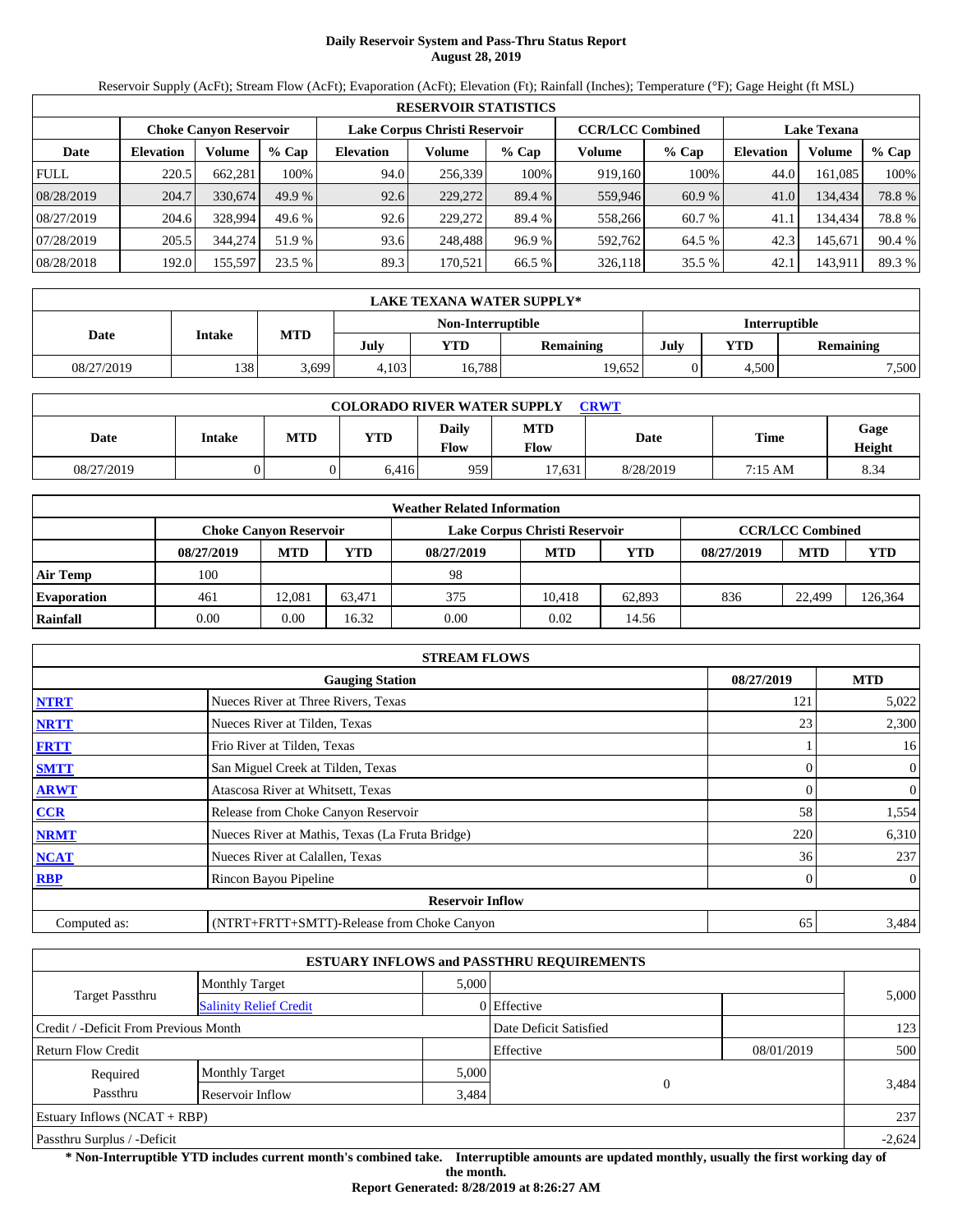# **Daily Reservoir System and Pass-Thru Status Report August 29, 2019**

Reservoir Supply (AcFt); Stream Flow (AcFt); Evaporation (AcFt); Elevation (Ft); Rainfall (Inches); Temperature (°F); Gage Height (ft MSL)

|             | <b>RESERVOIR STATISTICS</b> |                        |         |                               |         |         |                         |         |                    |         |        |  |  |
|-------------|-----------------------------|------------------------|---------|-------------------------------|---------|---------|-------------------------|---------|--------------------|---------|--------|--|--|
|             |                             | Choke Canvon Reservoir |         | Lake Corpus Christi Reservoir |         |         | <b>CCR/LCC Combined</b> |         | <b>Lake Texana</b> |         |        |  |  |
| Date        | <b>Elevation</b>            | Volume                 | $%$ Cap | <b>Elevation</b>              | Volume  | $%$ Cap | Volume                  | $%$ Cap | <b>Elevation</b>   | Volume  | % Cap  |  |  |
| <b>FULL</b> | 220.5                       | 662,281                | 100%    | 94.0                          | 256,339 | 100%    | 919.160                 | 100%    | 44.0               | 161,085 | 100%   |  |  |
| 08/29/2019  | 204.7                       | 330,674                | 49.9 %  | 92.6                          | 229,272 | 89.4 %  | 559,946                 | 60.9 %  | 41.0               | 134.434 | 78.8%  |  |  |
| 08/28/2019  | 204.7                       | 330.674                | 49.9 %  | 92.6                          | 229,272 | 89.4 %  | 559,946                 | 60.9%   | 41.0               | 134.434 | 78.8%  |  |  |
| 07/29/2019  | 205.5                       | 344,274                | 51.9 %  | 93.6                          | 248,488 | 96.9%   | 592.762                 | 64.5 %  | 42.3               | 145,671 | 90.4 % |  |  |
| 08/29/2018  | 192.1                       | 156.671                | 23.6 %  | 89.3                          | 170.521 | 66.5 %  | 327,192                 | 35.6 %  | 42.0               | 143,036 | 88.8%  |  |  |

|            | LAKE TEXANA WATER SUPPLY* |            |       |                   |           |                      |            |                  |  |  |  |
|------------|---------------------------|------------|-------|-------------------|-----------|----------------------|------------|------------------|--|--|--|
|            | <b>Intake</b>             |            |       | Non-Interruptible |           | <b>Interruptible</b> |            |                  |  |  |  |
| Date       |                           | <b>MTD</b> | July  | YTD               | Remaining | July                 | <b>YTD</b> | <b>Remaining</b> |  |  |  |
| 08/28/2019 | 138                       | 3.837      | 4.103 | 16.788            | 19.652    |                      | 4.500      | 7,500            |  |  |  |

| <b>COLORADO RIVER WATER SUPPLY</b><br><b>CRWT</b> |               |            |       |                      |                    |           |             |                |  |  |
|---------------------------------------------------|---------------|------------|-------|----------------------|--------------------|-----------|-------------|----------------|--|--|
| Date                                              | <b>Intake</b> | <b>MTD</b> | YTD   | Daily<br><b>Flow</b> | <b>MTD</b><br>Flow | Date      | <b>Time</b> | Gage<br>Height |  |  |
| 08/28/2019                                        |               |            | 6.416 | 893                  | 18,524             | 8/29/2019 | 7:15 AM     | 8.12           |  |  |

|                    |            |                        |        | <b>Weather Related Information</b> |                               |        |            |                         |         |
|--------------------|------------|------------------------|--------|------------------------------------|-------------------------------|--------|------------|-------------------------|---------|
|                    |            | Choke Canvon Reservoir |        |                                    | Lake Corpus Christi Reservoir |        |            | <b>CCR/LCC Combined</b> |         |
|                    | 08/28/2019 | <b>MTD</b>             | YTD    | 08/28/2019                         | <b>MTD</b>                    | YTD    | 08/28/2019 | <b>MTD</b>              | YTD     |
| Air Temp           | 98         |                        |        | 97                                 |                               |        |            |                         |         |
| <b>Evaporation</b> | 412        | 12.493                 | 63.883 | 176                                | 10.594                        | 63,069 | 588        | 23,087                  | 126,952 |
| Rainfall           | 0.00       | 0.00                   | 16.32  | 0.01                               | 0.03                          | 14.57  |            |                         |         |

|              | <b>STREAM FLOWS</b>                             |            |                |
|--------------|-------------------------------------------------|------------|----------------|
|              | <b>Gauging Station</b>                          | 08/28/2019 | <b>MTD</b>     |
| <b>NTRT</b>  | Nueces River at Three Rivers, Texas             | 130        | 5,152          |
| <b>NRTT</b>  | Nueces River at Tilden, Texas                   | 19         | 2,320          |
| <b>FRTT</b>  | Frio River at Tilden, Texas                     |            | 17             |
| <b>SMTT</b>  | San Miguel Creek at Tilden, Texas               |            | 0              |
| <b>ARWT</b>  | Atascosa River at Whitsett, Texas               |            | $\overline{0}$ |
| CCR          | Release from Choke Canyon Reservoir             | 58         | 1,612          |
| <b>NRMT</b>  | Nueces River at Mathis, Texas (La Fruta Bridge) | 220        | 6,530          |
| <b>NCAT</b>  | Nueces River at Calallen, Texas                 | 36         | 273            |
| <b>RBP</b>   | Rincon Bayou Pipeline                           |            | $\mathbf{0}$   |
|              | <b>Reservoir Inflow</b>                         |            |                |
| Computed as: | (NTRT+FRTT+SMTT)-Release from Choke Canyon      | 73         | 3,557          |

|                                                  |                       |       | <b>ESTUARY INFLOWS and PASSTHRU REQUIREMENTS</b> |            |       |
|--------------------------------------------------|-----------------------|-------|--------------------------------------------------|------------|-------|
|                                                  | <b>Monthly Target</b> | 5,000 |                                                  |            |       |
| Target Passthru<br><b>Salinity Relief Credit</b> |                       |       | 0 Effective                                      |            | 5,000 |
| Credit / -Deficit From Previous Month            |                       |       | Date Deficit Satisfied                           |            | 123   |
| <b>Return Flow Credit</b>                        |                       |       | Effective                                        | 08/01/2019 | 500   |
| Required                                         | <b>Monthly Target</b> | 5,000 |                                                  |            |       |
| Passthru                                         | Reservoir Inflow      | 3,557 |                                                  |            | 3,557 |
| Estuary Inflows $(NCAT + RBP)$                   |                       |       |                                                  |            | 273   |
| Passthru Surplus / -Deficit                      |                       |       |                                                  | $-2,661$   |       |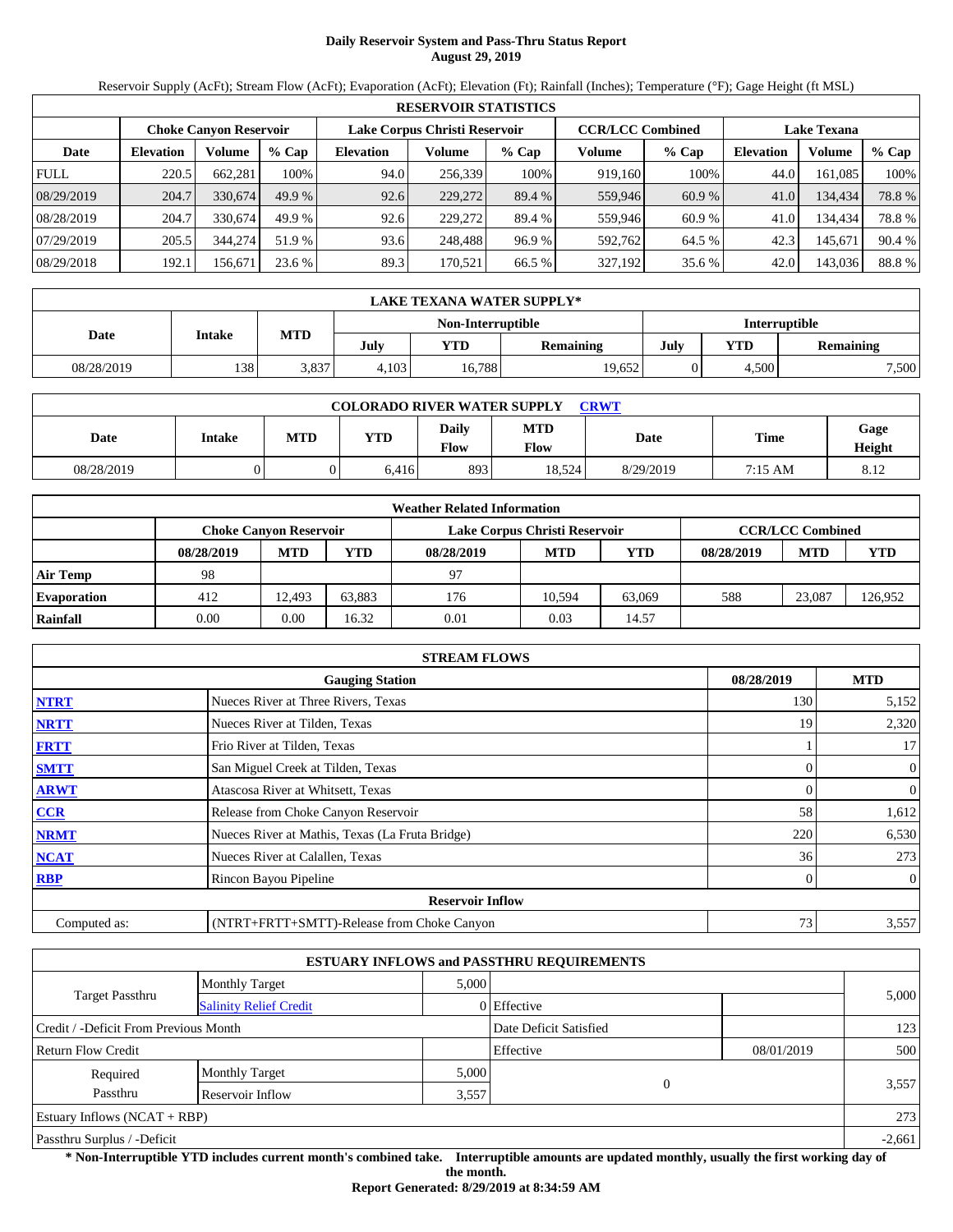# **Daily Reservoir System and Pass-Thru Status Report August 30, 2019**

Reservoir Supply (AcFt); Stream Flow (AcFt); Evaporation (AcFt); Elevation (Ft); Rainfall (Inches); Temperature (°F); Gage Height (ft MSL)

|             | <b>RESERVOIR STATISTICS</b> |                        |         |                               |         |         |                         |         |                    |         |        |  |  |
|-------------|-----------------------------|------------------------|---------|-------------------------------|---------|---------|-------------------------|---------|--------------------|---------|--------|--|--|
|             |                             | Choke Canvon Reservoir |         | Lake Corpus Christi Reservoir |         |         | <b>CCR/LCC Combined</b> |         | <b>Lake Texana</b> |         |        |  |  |
| Date        | <b>Elevation</b>            | Volume                 | $%$ Cap | <b>Elevation</b>              | Volume  | $%$ Cap | Volume                  | $%$ Cap | Elevation          | Volume  | % Cap  |  |  |
| <b>FULL</b> | 220.5                       | 662,281                | 100%    | 94.0                          | 256,339 | 100%    | 919.160                 | 100%    | 44.0               | 161,085 | 100%   |  |  |
| 08/30/2019  | 204.7                       | 330.674                | 49.9 %  | 92.6                          | 229,272 | 89.4 %  | 559,946                 | 60.9 %  | 41.0               | 134.434 | 83.5 % |  |  |
| 08/29/2019  | 204.7                       | 330,674                | 49.9 %  | 92.6                          | 229,272 | 89.4 %  | 559,946                 | 60.9%   | 41.0               | 134,434 | 78.8%  |  |  |
| 07/30/2019  | 205.5                       | 344,274                | 51.9 %  | 93.6                          | 248,488 | 96.9%   | 592,762                 | 64.5 %  | 42.3               | 145,671 | 90.4 % |  |  |
| 08/30/2018  | 192.0                       | 155,597                | 23.5 %  | 89.3                          | 170,521 | 66.5 %  | 326,118                 | 35.5 %  | 42.0               | 143,036 | 88.8%  |  |  |

|            | LAKE TEXANA WATER SUPPLY* |            |       |                   |           |                      |            |                  |  |  |  |
|------------|---------------------------|------------|-------|-------------------|-----------|----------------------|------------|------------------|--|--|--|
|            | <b>Intake</b>             |            |       | Non-Interruptible |           | <b>Interruptible</b> |            |                  |  |  |  |
| Date       |                           | <b>MTD</b> | July  | YTD               | Remaining | July                 | <b>YTD</b> | <b>Remaining</b> |  |  |  |
| 08/29/2019 | 138                       | 3.975      | 4.103 | 16.788            | 19.652    |                      | 4.500      | 7,500            |  |  |  |

| <b>COLORADO RIVER WATER SUPPLY</b><br><b>CRWT</b> |        |     |            |                      |                           |           |             |                |  |  |
|---------------------------------------------------|--------|-----|------------|----------------------|---------------------------|-----------|-------------|----------------|--|--|
| Date                                              | Intake | MTD | <b>YTD</b> | <b>Daily</b><br>Flow | <b>MTD</b><br><b>Flow</b> | Date      | <b>Time</b> | Gage<br>Height |  |  |
| 08/29/2019                                        |        |     | 6.416      | 740                  | 19.264                    | 8/30/2019 | 7:15 AM     | 8.00           |  |  |

|                    |            |                        |        | <b>Weather Related Information</b> |                               |        |            |                         |         |
|--------------------|------------|------------------------|--------|------------------------------------|-------------------------------|--------|------------|-------------------------|---------|
|                    |            | Choke Canvon Reservoir |        |                                    | Lake Corpus Christi Reservoir |        |            | <b>CCR/LCC Combined</b> |         |
|                    | 08/29/2019 | <b>MTD</b>             | YTD    | 08/29/2019                         | <b>MTD</b>                    | YTD    | 08/29/2019 | <b>MTD</b>              | YTD     |
| Air Temp           | 100        |                        |        | 100                                |                               |        |            |                         |         |
| <b>Evaporation</b> | 402        | 12.895                 | 64.285 | 287                                | 10.881                        | 63.356 | 689        | 23,776                  | 127.641 |
| Rainfall           | 0.00       | 0.00                   | 16.32  | 0.00                               | 0.03                          | 14.57  |            |                         |         |

|              | <b>STREAM FLOWS</b>                             |            |                  |  |  |  |  |  |  |  |
|--------------|-------------------------------------------------|------------|------------------|--|--|--|--|--|--|--|
|              | <b>Gauging Station</b>                          | 08/29/2019 | <b>MTD</b>       |  |  |  |  |  |  |  |
| <b>NTRT</b>  | Nueces River at Three Rivers, Texas             | 127        | 5,280            |  |  |  |  |  |  |  |
| <b>NRTT</b>  | Nueces River at Tilden, Texas                   | 17         | 2,337            |  |  |  |  |  |  |  |
| <b>FRTT</b>  | Frio River at Tilden, Texas                     |            | 18               |  |  |  |  |  |  |  |
| <b>SMTT</b>  | San Miguel Creek at Tilden, Texas               |            | $\mathbf{0}$     |  |  |  |  |  |  |  |
| <b>ARWT</b>  | Atascosa River at Whitsett, Texas               |            | $\boldsymbol{0}$ |  |  |  |  |  |  |  |
| CCR          | Release from Choke Canyon Reservoir             | 58         | 1,669            |  |  |  |  |  |  |  |
| <b>NRMT</b>  | Nueces River at Mathis, Texas (La Fruta Bridge) | 220        | 6,751            |  |  |  |  |  |  |  |
| <b>NCAT</b>  | Nueces River at Calallen, Texas                 | 39         | 312              |  |  |  |  |  |  |  |
| <b>RBP</b>   | Rincon Bayou Pipeline                           |            | $\overline{0}$   |  |  |  |  |  |  |  |
|              | <b>Reservoir Inflow</b>                         |            |                  |  |  |  |  |  |  |  |
| Computed as: | (NTRT+FRTT+SMTT)-Release from Choke Canyon      |            | 3,628            |  |  |  |  |  |  |  |

|                                                  |                       |       | <b>ESTUARY INFLOWS and PASSTHRU REQUIREMENTS</b> |            |       |
|--------------------------------------------------|-----------------------|-------|--------------------------------------------------|------------|-------|
|                                                  | <b>Monthly Target</b> | 5,000 |                                                  |            |       |
| Target Passthru<br><b>Salinity Relief Credit</b> |                       |       | $0$ Effective                                    |            | 5,000 |
| Credit / -Deficit From Previous Month            |                       |       | Date Deficit Satisfied                           |            | 123   |
| <b>Return Flow Credit</b>                        |                       |       | Effective                                        | 08/01/2019 | 500   |
| Required                                         | <b>Monthly Target</b> | 5,000 |                                                  |            |       |
| Passthru                                         | Reservoir Inflow      | 3,628 | $\theta$                                         |            | 3,628 |
| Estuary Inflows $(NCAT + RBP)$                   |                       |       |                                                  |            | 312   |
| Passthru Surplus / -Deficit                      |                       |       |                                                  |            |       |